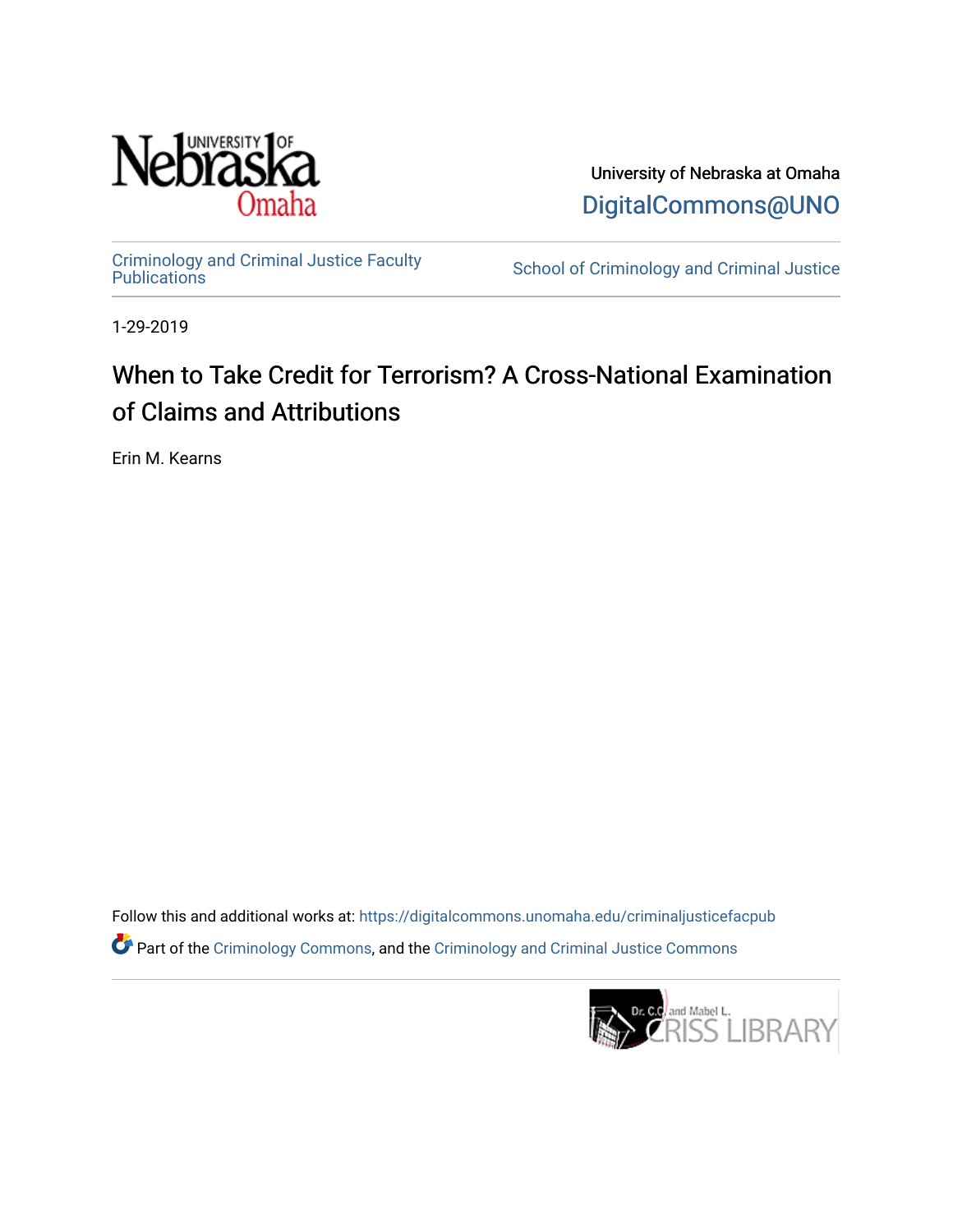# **When to Take Credit for Terrorism? A Cross-National Examination of Claims and Attributions**

Erin M. Kearns

Department of Criminology and Criminal Justice, University of Alabama, Tuscaloosa, Alabama, USA

## **ABSTRACT**

Rationalist research expects that groups claim credit for terrorism. Yet, the vast majority of attacks are not claimed. Of the unclaimed attacks, about half are attributed to a specific group. What factors impact claiming decisions? While extant literature largely treats claiming as binary—either claimed or not—the present study disaggregates claiming decisions further to also consider attacks with attributions of credit but no claim, using data from 160 countries between 1998 and 2016. Both attack-level and situational factors impact claiming decisions. Disaggregating claiming behavior shows meaningful differences. Specifically, competitive environments and suicide attacks increase claims but not attributions. Higher fatalities in general increase both claims and attributions, but when the target is civilian attributions decrease with a high body count whereas claims increase. Further, while the directional impact of other variables is the same, the magnitude of their effects vary between claims and attributions. Results are robust across modeling specifications. Findings demonstrate that our understanding of claiming behaviors is limited when claiming is treated as dichotomous. This study provides further insight into factors that impact claiming decisions for terrorism. Results can address data issues in academic research and inform counterterrorism responses.

## **KEYWORDS**

Attributions, claiming credit, signaling, terrorism, unclaimed attacks

## **Introduction**

On October 29, 2004—over three years later—Osama bin Laden claimed credit for the September 11th attacks.<sup>1</sup> Intelligence agencies had long linked Al Qaeda to the attacks, so why not claim credit initially? Since the 1800s, rebels have claimed responsibility for their attacks to differentiate themselves from criminals.<sup>2</sup> Rationalist literature has generally assumed that groups claim credit because otherwise the purpose of the violence may be obscured. $3$  Claiming credit for terrorism is easy and cheap, should the perpetrators desire to do so. Yet, between 1998 and 2016, it appears that only 16.0% of terrorist attacks in the Global Terrorism Database (GTD) were claimed. $4$  The high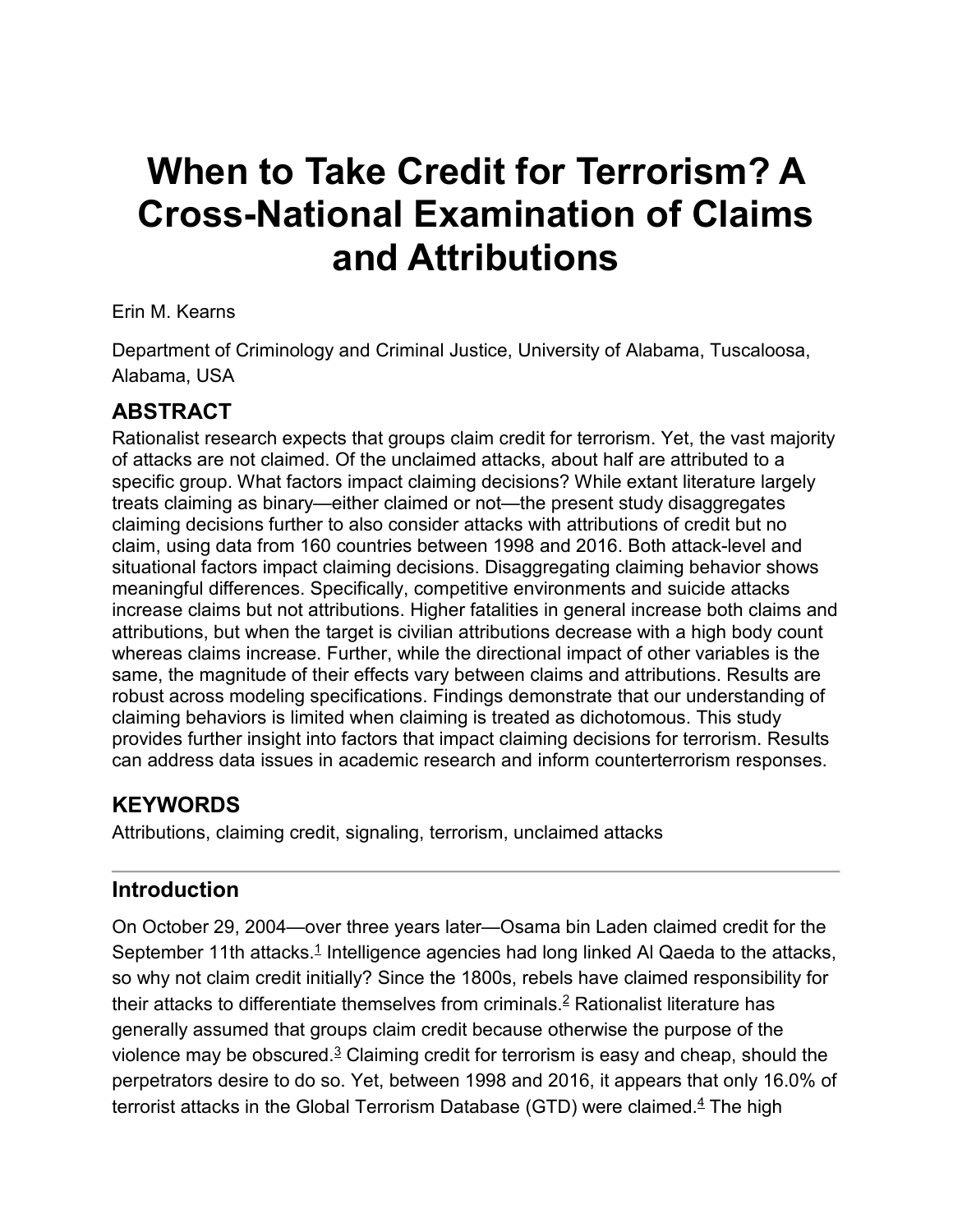proportion of unclaimed attacks suggests that sending a signal through claiming may not be central to terrorism. Instead, groups may be strategically deciding whether or not to claim credit for their attacks.

While data show that groups claim credit for terrorism a small portion of the time, this is an under-theorized phenomenon. Extant literature has focused on situational and group-level factors to propose why some attacks are claimed while others aren't.<sup>5</sup> These studies, however, have largely treated claiming as binary—claimed or unclaimed. $6$  Yet, as LaFree, Dugan, and Miller note, many attacks are attributed to a particular group even when the group does not explicitly claim responsibility.<sup> $7$ </sup> Indeed, between 1998 and 2016, 26.8% of attacks in the GTD were in this middle ground—they were not claimed but were still attributed to a specific group. The remaining 57.2% of attacks in this time period were neither claimed nor attributed to a group. $8$ 

Despite the boom of research on terrorism, relatively little attention has been paid to whether or not these attacks are claimed. $9$  Even fewer studies have addressed unclaimed but attributed attacks.<sup>10</sup> Yet, in the immediate aftermath of an attack, media and the public focus on who is responsible or whether any group has claimed credit. Since claiming is not the norm, this question often goes unanswered. Still, many unclaimed attacks are credibly attributed to a particular group, which helps remove some uncertainty following an attack. From a counterterrorism perspective, uncertainty about who is responsible limits our understanding of violence and how to best respond. Uncertainty can also breed fear among the public, $11$  even though unclaimed attacks are actually quite common.

Since most attacks are unclaimed, we need a better theoretical and empirical understanding of claiming decisions. Research on claiming decisions has implications for scholarship, policy, and public reaction. Knowing when and why groups claim their violence or have attacks attributed to them can improve academic data issues, particularly for studies that use claims as a measure of a group's activity. From this, we can better predict when claims or attributions are likely, which can improve counterterrorism responses. Additionally, greater public awareness that claiming terrorism is rare can help remove some uncertainty in the aftermath of an attack.

The present study addresses this gap in the literature by testing factors that impact claiming decisions for terrorism. $12$  The next section discusses what is meant by claiming and why a group would claim an attack. The article then examines extant explanations for why a group would commit a terrorist attack but not claim it, and explores how attributions of responsibility impact these decisions. Next, the article offers and tests rationalist explanations from the literature for when an attack is more likely to either be claimed or be unclaimed but attributed to a group. Finally, the article concludes with a discussion of the results and their limitations, policy implications stemming from these findings, and future research directions.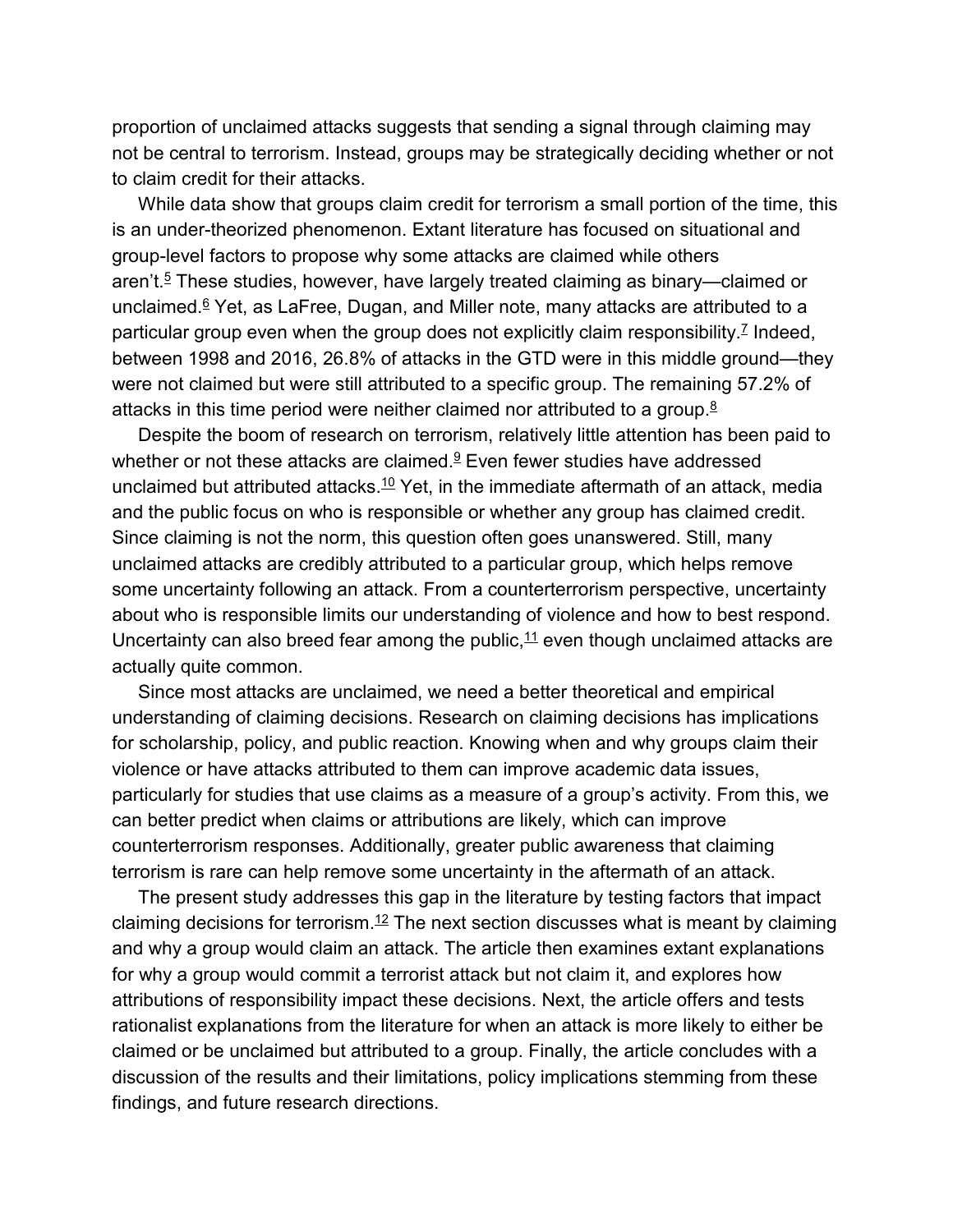#### **Extant literature on claims and attributions**

#### *Why claim credit?*

Brian Jenkins famously described terrorism as theater—an act performed for an audience to get a response and support one's goals. $13$  Rationalist literature suggests that terrorism is a strategic act used to communicate a message.<sup>14</sup> This literature assumes that terrorism is perpetrated by rational actors who use costly signaling to achieve goals. As Hoffman notes, terrorism has generally been committed by groups with clear goals who claimed credit for their violence and often explained how attacks further their objectives.<sup>15</sup> As such, much of terrorism research has assumed that the responsible group claims credit for its attacks since an attack alone is a poor form of communication[.16](https://www.tandfonline.com/reader/content/17f26c18779/10.1080/09546553.2018.1540982/format/epub/EPUB/xhtml/index.xhtml#en0016)

Claiming occurs when actors publicly state that they are responsible for a terrorist attack. For example, the Earth Liberation Front (ELF) perpetrated a number of attacks aimed to stop predation of natural habitats during the late 1990s and early 2000s. ELF often used notes to claim credit for these attacks. Spanning ideologies, groups ranging from Sovereign Citizens, the Army of God, Al Qaeda, and countless others claim credit for their violence. Claiming is easy and there are many potential benefits to doing so.<sup>17</sup> Claiming allows the group to signal to its adversaries or to otherwise send a message that could help it achieve a goal. Claiming an attack generates attention and publicity to one's cause. Claiming also helps to prevent others from free-riding by taking credit for another group's work. $18$ 

While there are many reasons to claim credit for an attack, claiming can be detrimental to a group. Groups that use terrorism ultimately want to survive.<sup>19</sup> To survive, groups have to balance the need to gain supporters with concerns about backlash from the populace.<sup>20</sup> Support can be explicit—such as providing resources or recruiting militants—or implicit—such as silence or complacency to the group's actions. When threats to popular support increase, a group's likelihood of survival decreases. $21$  This, however, is a balancing act since groups also need to demonstrate to potential supporters that they are worthy of support.<sup>22</sup> As Pluchinsky posits, groups will be less likely to claim attacks when doing so would damage their public image. $23$ 

We assume that the actors who claim an attack are actually the ones who committed it. $24$  Yet, groups sometimes falsely claim credit for terrorism. Of course, we cannot know how often this occurs, but certainly at least a small proportion of claimed attacks (16% between 1998 and 2016) are claimed falsely. When a group falsely claims credit for terrorism, it is likely an attempt to display strength even though the group may not actually be able to carry out such an attack (see Kearns et al. 2014 [note 5 below] for full discussion of false claiming as a rational action). Sometimes an attack is inspired by a group that claims credit for it even though that group was not directly involved in its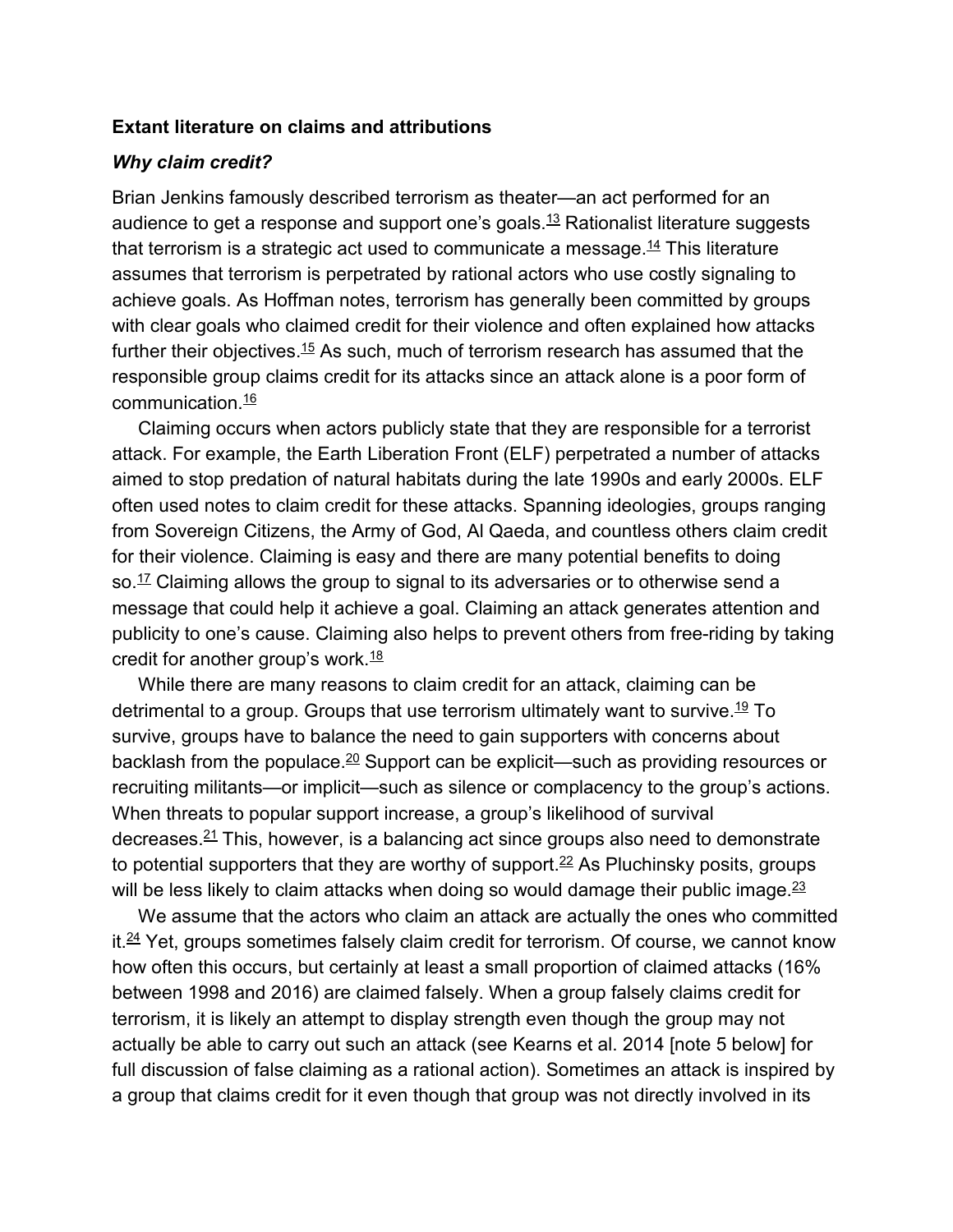planning or execution. In recent years, this phenomenon is often linked to the so-called Islamic State of Iraq and the Levant (ISIS), which has claimed credit for attacks where no direct link can be found. These falsely claimed attacks generally occur in Western countries where the group presumably does not have capacity to directly carry out an attack but benefits from suggesting that it does. A few recent examples include: the 2016 Bastille Day attack in Nice, France $25$  that was likely inspired by ISIS but not perpetrated in any direct coordination with the group; the 2017 Las Vegas shooting<sup>26</sup> that does not appear to have been influenced by ISIS in any way; and, perhaps even more dubiously, a violent incident in a Filipino casino<sup>27</sup> that turned out to be a robbery, not terrorism. It is unclear whether lone wolves who operate separately from groups like ISIS exhibit different claiming behaviors. Though, as Abrahms and Conrad point out, lone wolves are responsible for a small proportion of terrorist violence.<sup>28</sup> Regardless, while there is no clear data on how commonly false claims occur, they are often taken seriously by media, the public, and even governments.

Regardless of veracity, a group may be more likely to claim credit for an attack when it expects to gain publicity or support without a high risk of repercussions from either the population or the state.<sup>29</sup> Yet, circumstances favorable to claiming an attack are not always present. In many cases, it may be strategically advantageous to perpetrate a terrorist attack but not to claim credit for it. The next section outlines conditions in which attacks may not be claimed.

#### *Why not claim credit?*

Given the arguments for claiming terrorism and the ease of doing so, why would a group perpetrate a terrorist attack and then decide not to claim credit for it? Extant literature has focused on four potential explanations for when it is more advantageous *not* to claim credit: a) situational factors, b) attack characteristics, c) the group's ideology, and d) the group's goals. While each of these factors may impact claiming decisions on their own, multiple factors are likely at play simultaneously. There are myriad potential internal and external pressures on a group that impact claiming a given attack. Further, terrorism involves information asymmetries that can result in miscalculations about claiming. As part of broader political conflict, claiming decisions can be both influenced by and subsequently impact how opponents react. $30$  This project is not meant to oversimplify these pressures for every attack. Rather, its goal is to test the impact that a combination of factors has on claiming decisions.

When an attack is not claimed, the message that it was meant to communicate may either be lost or be ambiguous. $31$  Still, many unclaimed attacks are attributed to a specific group. For example, an August 8, 2000 car bombing in Madrid is attributed to Euskadi ta Askatasuna (ETA) despite no claim of credit.<sup>32</sup> Similarly, hundreds of groups across the world have attacks attributed to them that they have not actually claimed.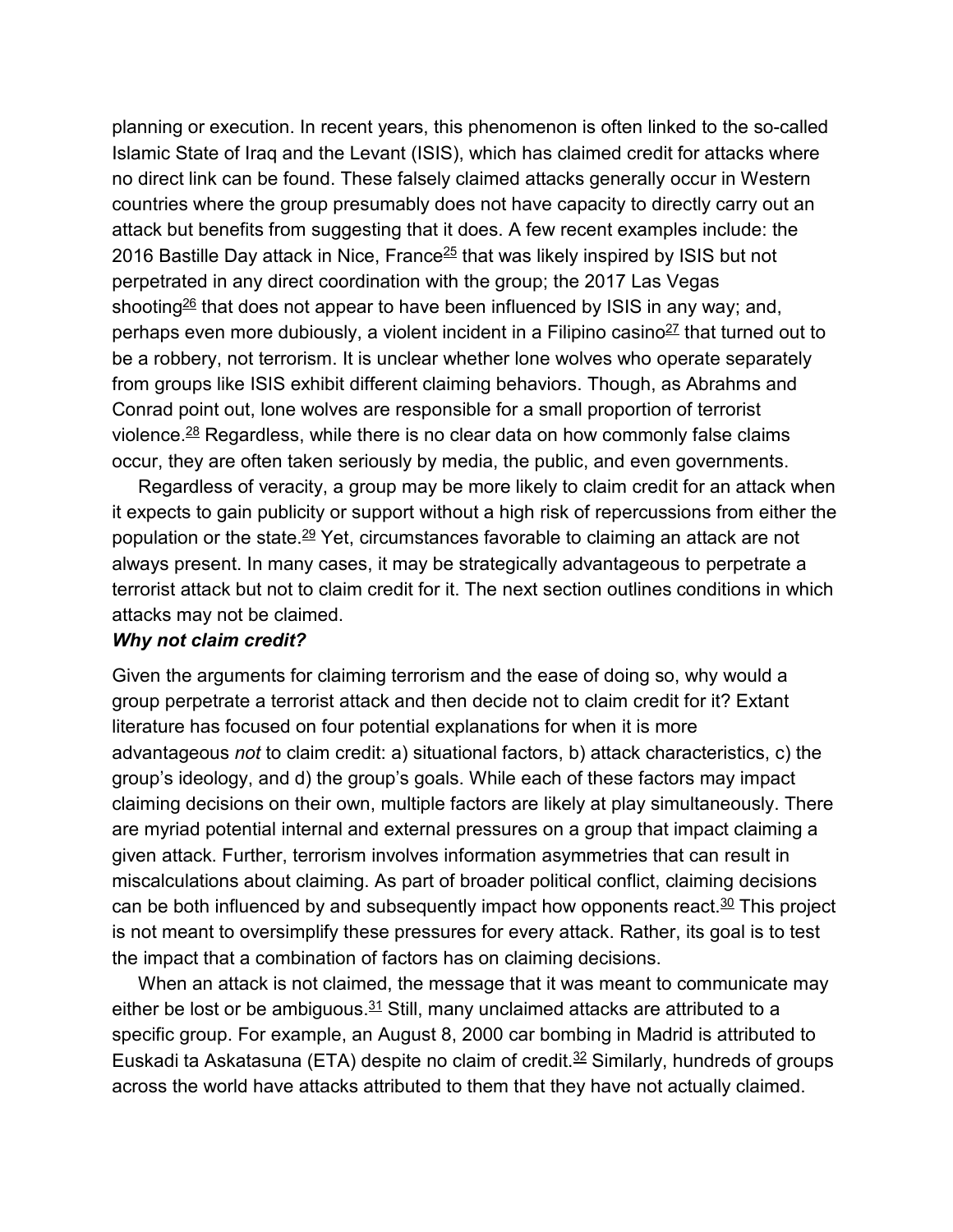When the group responsible is already linked to the attack through an attribution, it may reduce the incentive for the group to later claim the incident. Yet, it begs the question of why the attack was not claimed in the first place. Lying about terrorism by not claiming credit can still send a signal and be a rational action when the perceived repercussions of claiming outweigh the expected benefits. $33$  To date, scholars have generally not attempted to explain attributed attacks despite their relative frequency (see Rorie, 2008 [note 6 below] for an exception). The present study addresses this gap in the literature by examining factors that impact whether an attack is claimed or is unclaimed but attributed to a specific group.

#### *When should attacks be claimed or attributed?*

#### *Competition*

Scholars have posited that a group's decision whether or not to claim an attack is directly related to factors in the group's operating environment that impact its interactions with other actors. Hoffman argued that claiming is more likely when there is increased competition, up to a point of diminishing returns.  $34$  In a study of Israel alone, he found support for this argument. However, in a study of global terrorism, Wright found that competition did not impact claiming in any region.<sup>35</sup>

When more groups are operating in the same place simultaneously, outbidding becomes more important for a group's survival,  $36$  even when other factors make claiming the attack less appealing. Competitors vie for support from the population, so perpetrating and claiming an attack signals that the group is strong and worthy of support. Claiming should be even more likely when multiple groups attack similar targets. In these situations, it would be unclear which group was responsible unless the perpetrators claim the attack. $37$  More competitive environments may incentivize groups to collaborate, in which case multiple claims could be truthful. $38$  Competitive environments may also increase false claiming, where multiple groups say they perpetrated the attack but at least one is lying.<sup>39</sup> Regardless, outbidding necessitates a claim, so we should expect to see fewer unclaimed attacks in more competitive environments. While unclaimed attacks should be less frequent, when they do occur it may be more difficult to identify which group is responsible. Thus, attributions for unclaimed attacks should be less frequent when there are more active groups. This leads to the following expectations:

Hypothesis 1:.As the number of groups increases, the likelihood that an attack is

a. claimed increases.

b. attributed decreases.

Competition can also be measured by recent violence in the country. There are two theoretical pathways for how the level of recent violence would impact claims and attributions. On one hand, when there have been more recent attacks in a country, the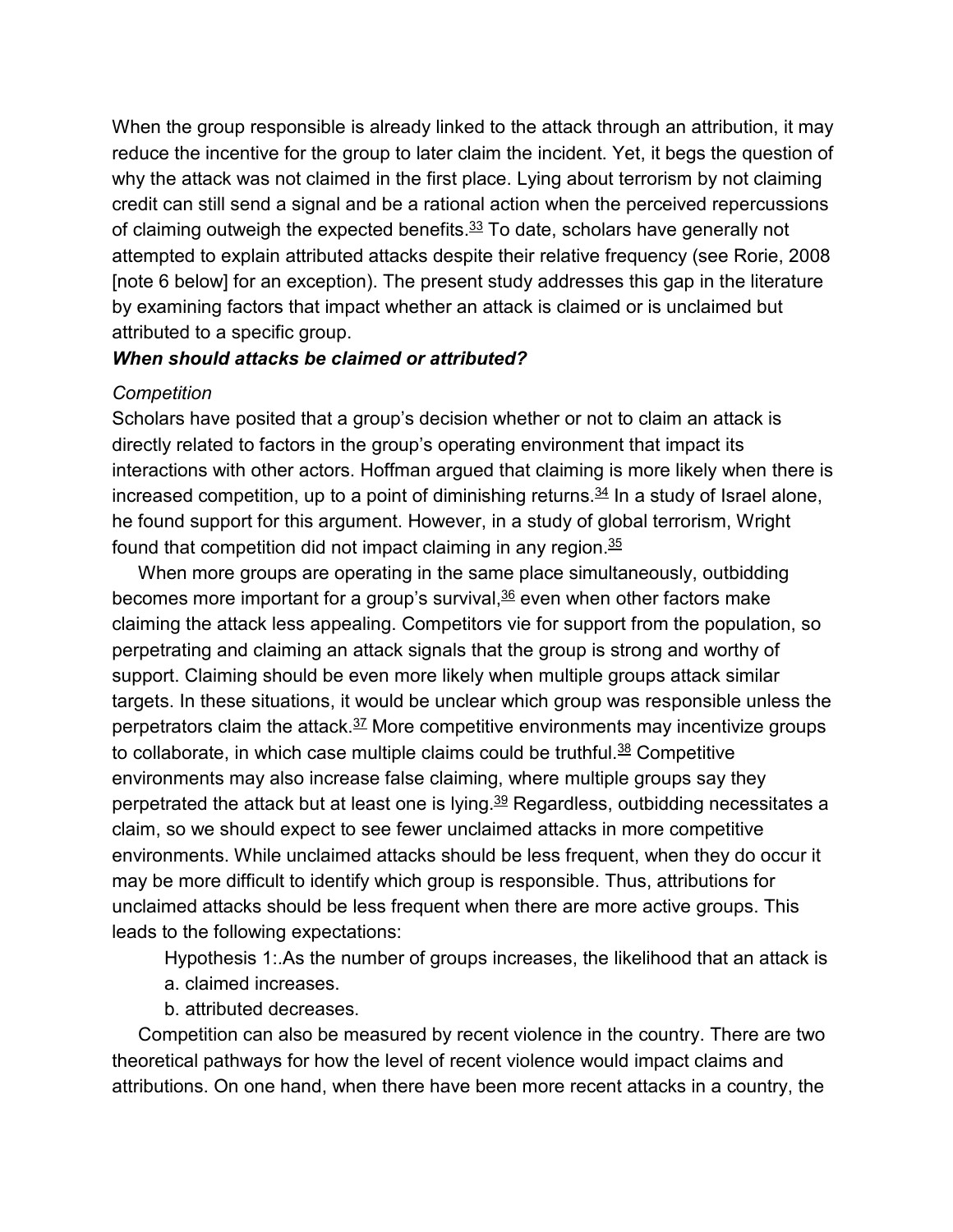population will be on edge. $40$  Generating fear and unease among the population can be accomplished with or without a claim of credit. $41$  However, more recent violence may increase the risk of backlash from both the population and the state. When the risk of reprisal is higher, groups should be more inclined to hide their involvement.<sup>42</sup> Still, in a more violent environment, a group may perpetrate an attack but hope the incident is not connected back to them. Here, the population will be more inclined to seek answers and identify the responsible party, which would increase attributions. On the other hand, more competitive environments are also noisier, $\frac{43}{3}$  so claims may get lost and attributions for any particular attack may be less likely. Both theoretical pathways would lead to less claiming. The impact of a noisy environment on attributions, however, may be mixed and produce no significant difference on average since one mechanism should increase attributions while the other depresses them. This leads to the next hypothesis:

Hypothesis 2:.When there were more attacks recently, the likelihood that an attack is

- a. claimed decreases.
- b. attributed is not impacted on average.

#### *Attack characteristics*

The decision whether or not to claim an attack may be due to characteristics of the incident itself. Simply put, some attacks are more appealing to claim credit for than others. Claiming decisions can be made either before the attack is perpetrated or after the fact, especially if the attack did not go according to plan. In this vein, scholars have posited that groups are less likely to claim credit when the attack failed $44$  or when there are high fatalities. 45

Terrorist attacks are, on average, more lethal in recent decades.<sup>46</sup> Killing a few people may be seen as acceptable, whereas both no fatalities and high body counts become riskier for a group and can impact claiming decisions in similar ways. $47$  On one hand, there may be little incentive to claim credit for attacks without fatalities.<sup>48</sup> While high body counts are far from the only goal of terrorism, attacks that do not kill anyone could be viewed as failures.<sup>49</sup> In this case, claiming could signal incompetence and thus be counterproductive. Similarly, in the absence of fatalities, there may be less incentive for the public or the state to conduct a thorough investigation out of which an attribution would be made. On the other hand, when an attack kills a large number of people, the group likely would face increased backlash from both the population and the state.<sup>50</sup> Thus, we should expect fewer claims when the death toll is higher. At the same time, there will be more incentive to find the group responsible for the attack, so we should see more attributions for unclaimed attacks. In short, claims and attributions should both be less likely when fatalities are lower and higher. From this, I expect:

Hypothesis 3:. There will be a quadratic relationship between fatalities and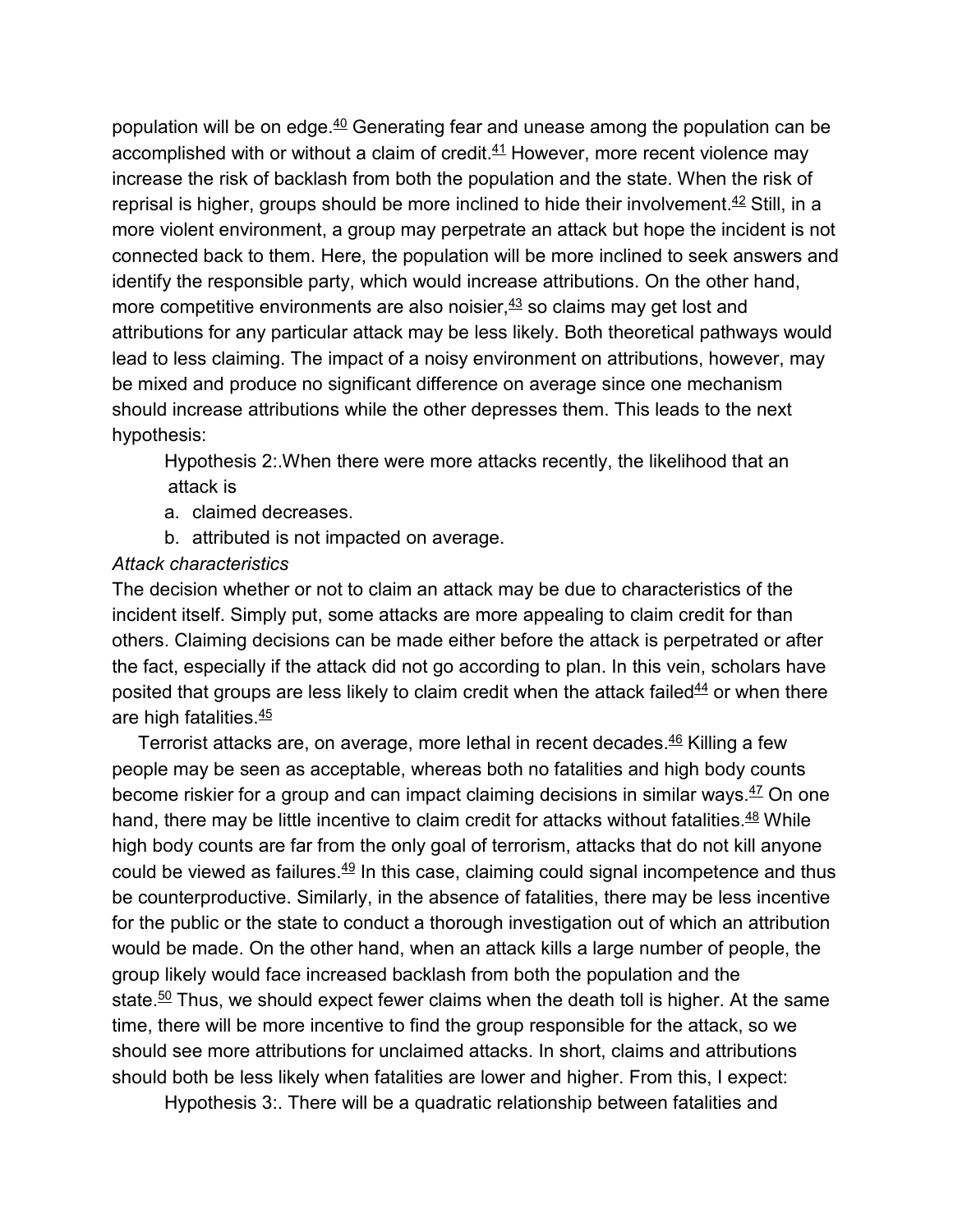- a. claims.
- b. attributions.

Scholars have suggested that attacks against hard targets like the military $51$  and diplomatic missions $52$  will be claimed more often. $53$  Military and diplomatic targets are viewed as less innocent than civilians since they are armed and engage in combat. Additionally, the ability to attack a hard target demonstrates the group's strength. $54$  For these reasons, claims should be more likely. Attacks against military or diplomatic targets will also garner maximum attention from the government. These attacks will be investigated more thoroughly and should be attributed to a group more frequently. From this, I expect that:

Hypothesis 4:.When the target is military or diplomatic, the likelihood that an attack is

a. claimed increases.

b. attributed increases.

Of course, when considering the impact of fatalities on claiming decisions, it also matters *who* is killed.<sup>55</sup> Killing large numbers of people—particularly civilians—sends the message that nobody is safe. $56$  Accordingly, high fatality attacks will likely generate greater backlash from the population since civilians are viewed as more innocent.<sup>57</sup> Additionally, attacks on soft targets—where the body count could be higher—are relatively easy as compared to hard targets. As such, attacks on soft targets do not signal strength in a way that would clearly generate more support than backlash. Still, targeting civilians should increase public outrage and motivation to identify the perpetrators. From this, I expect:

Hypothesis 5:. When the attack kills a high number of civilians, the likelihood that an attack is

a. claimed decreases.

b. attributed increases.

In contrast, high fatality attacks against military or diplomatic targets signal strength and capability that should outweigh fears of backlash from the public or the state.<sup>58</sup> When attacks against military or diplomatic targets are not claimed, the state would still be motivated to find the group responsible. From this, I expect:

Hypothesis 6:.When the attack kills a high number of military or diplomatic targets, the likelihood that an attack is

- a. claimed increases.
- b. attributed increases.

Research suggests that suicide attacks are more likely to be claimed.<sup>59</sup> Suicide attacks demonstrate the most extreme form of commitment to a cause, which implies that the group is strong and deserving of support. Suicide attacks also attract a good deal of attention, which garners notoriety. For these reasons, suicide attacks should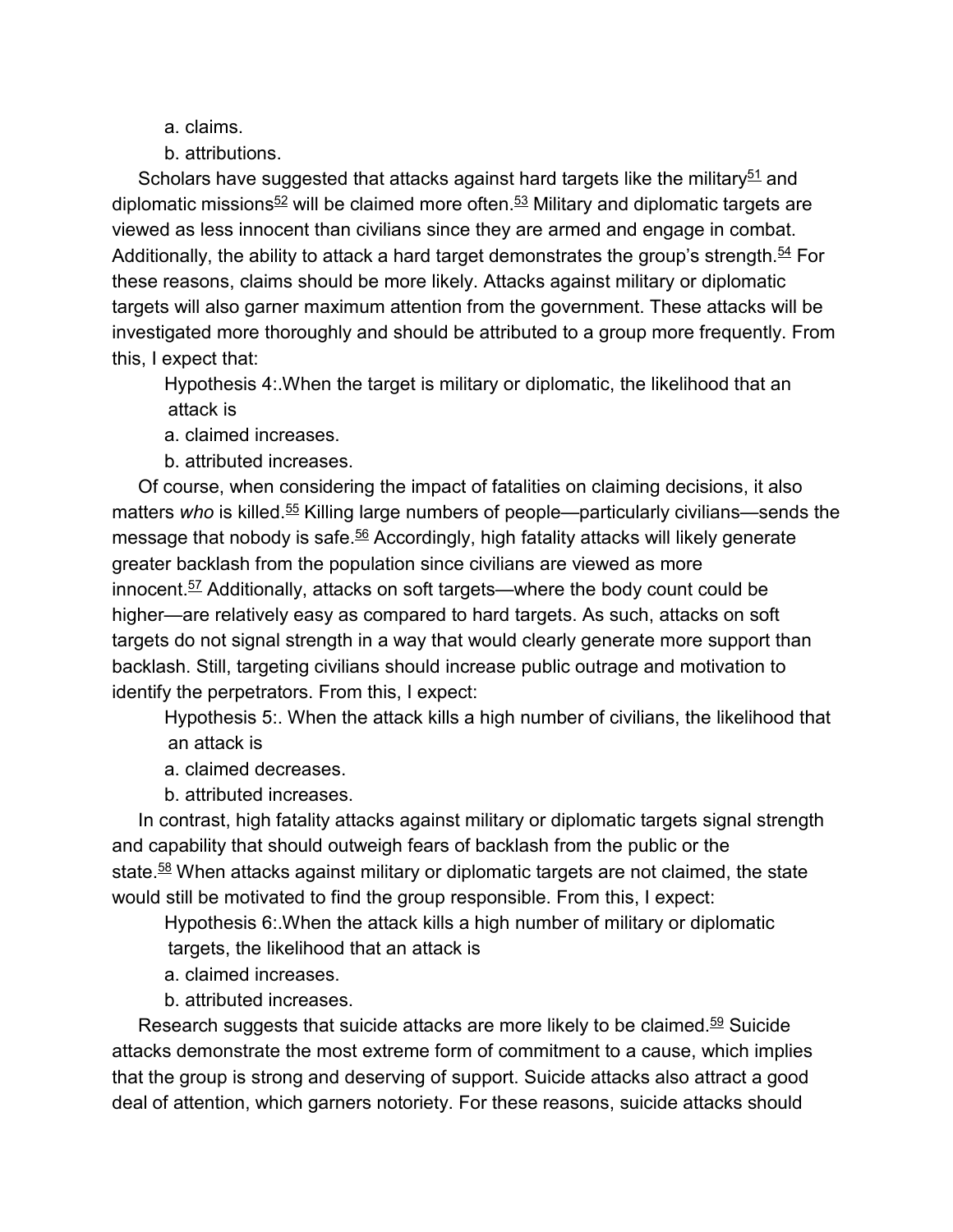have more claims. $60$  Additionally, by definition a suicide attack leaves the body of the perpetrator. In some cases, the body can be identified and thus could be tied back to the group responsible, so deciding not to claim credit could be futile. Suicide attacks also spread fear, which is double-pronged. According to the GTD, most suicide attacks target either civilians or state agents, which can lead to repercussions from both the public and the government. Conversely, suicide attacks may also generate support by communicating a message that you are either with the group or against them. Furthermore, suicide attacks can generate support if the bomber's family receives praise for their sacrifice. While there are many reasons to claim credit for a suicide attack, some of these attacks will not be claimed. When this occurs, there are incentives to attribute the attack to a group to minimize fear stemming from uncertainty among the public. Additionally, since suicide attacks are relatively rare and are committed by a smaller percentage of the overall groups that use terrorism, it may be easier for these attacks to be attributed when they are not claimed. This leads to the final hypothesis:

Hypothesis 7:. When the incident is a suicide attack, the likelihood that an attack is

a. claimed increases.

b. attributed increases.

[Table 1](https://www.tandfonline.com/reader/content/17f26c18779/10.1080/09546553.2018.1540982/format/epub/EPUB/xhtml/t0001.xhtml) summarizes factors that I expect to impact claiming decisions and the expected directionality of these relationships.

| $\frac{1}{2}$                                  |                                           |                       |                                 |
|------------------------------------------------|-------------------------------------------|-----------------------|---------------------------------|
| Hypothesis Factor                              |                                           | Impact on<br>Claiming | Impact on<br><b>Attribution</b> |
| $\left( \begin{matrix} 1 \end{matrix} \right)$ | $\Box$ Groups                             | $a_{\cdot}$ $\square$ | b. J                            |
| 2)                                             | $\Box$ Recent Attacks                     |                       | b. no impact                    |
| 3)                                             | <b>Fatalities</b>                         | $a. \cap$             | $b. \cap$                       |
| 4)                                             | Military/Diplomatic Target                | $a_{\cdot}$ $\square$ | $b. \Box$                       |
| 5)                                             | <b>Fatalities* Civilian Target</b>        | a. $\downarrow$       | $b.$ $\Box$                     |
| 6)                                             | Fatalities* Military/Diplomatic<br>Target | $a. \Box$             | $b. \Box$                       |
| $\left( 7\right)$                              | <b>Suicide Attack</b>                     | а. □                  | $b. \Box$                       |

**Table 1**. Summary of the expected impact of each independent variable on the outcomes [\(Table view\)](https://www.tandfonline.com/reader/content/17f26c18779/10.1080/09546553.2018.1540982/format/epub/EPUB/xhtml/t0001.xhtml)

## *Group characteristics*

Several group-level factors—such as ideology and goals—may impact whether or not an attack is claimed. $61$  Of Kydd and Walter's five strategic logics of terrorism, outbidding is the only one that necessitates that a group claims credit for its attacks. $62$  Any of its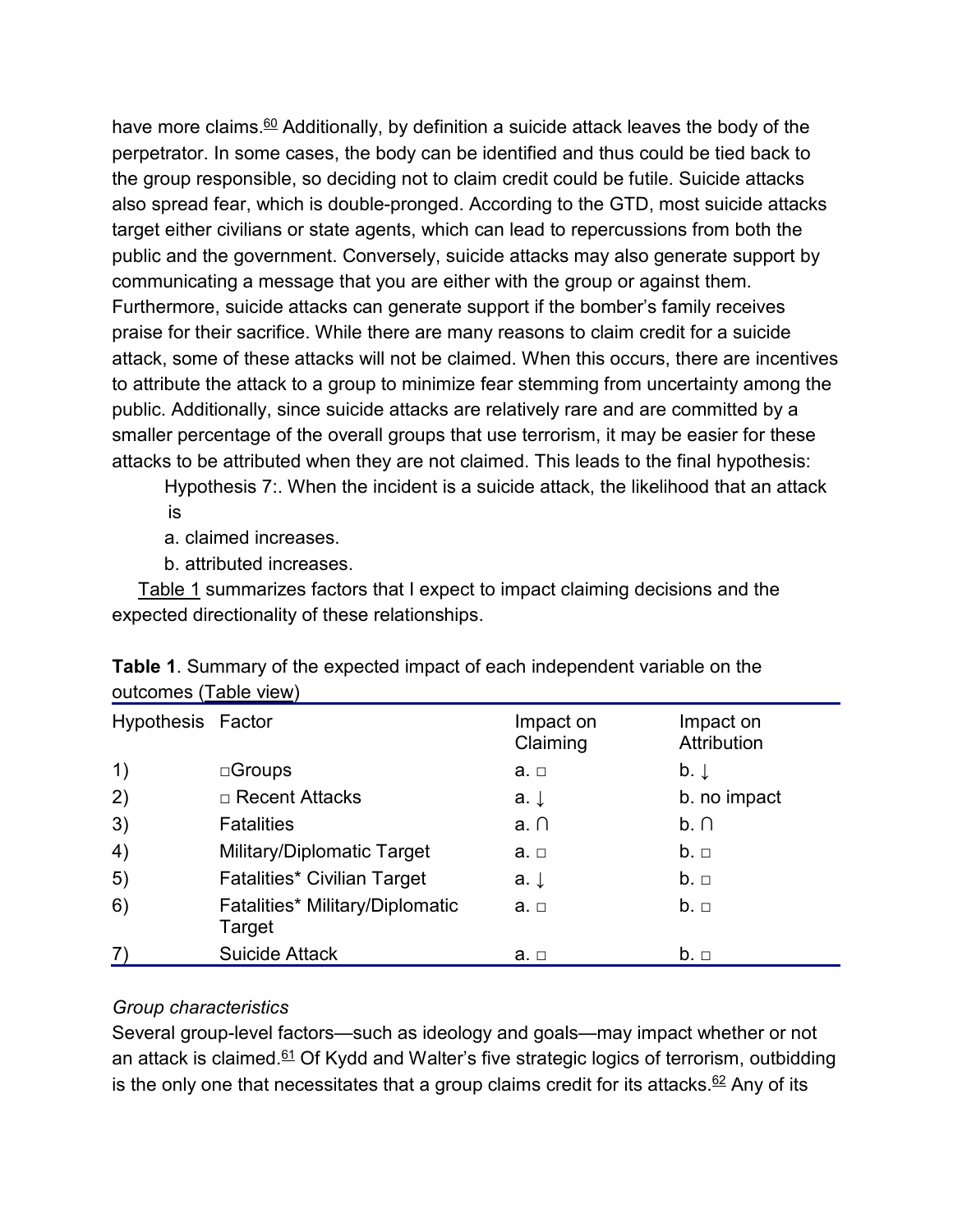other strategic logics (attrition, intimidation, provocation, and—perhaps especially spoiling) can be accomplished without claiming. Group structure may also impact claiming. Hierarchically structured groups may be susceptible to principal-agent problems that can impact claiming. $63$  Claiming also may be influenced by a group's position relative to opponents and by the number of rivals operating in the same space. $64$ 

While group-level factors likely impact decisions about claiming credit for terrorism, it is difficult—if not impossible—to empirically evaluate them. Hoffman addresses this issue by creating ratio variables for the percentage of groups of a particular ideology and the percentage of groups with state sponsorship in Israel in each year. $65$  Given the global focus of this paper, it is not feasible to replicate his approach. Alternatively, Abrahms and Conrad included group-level variables—state sponsorship and Islamist ideology—in some of their models.<sup>66</sup> Since group-level factors can only be measured for attacks where the perpetrator claims credit, these models have a substantially reduced number of observations and the results may be biased due to the non-randomness of these missing values. By definition, these group-level factors are unknown when the attack is unclaimed. Even when an attack is attributed to a group, we cannot know group-level factors with a high degree of confidence. Thus, group-level factors are excluded from this paper.

## **Methodology**

## *Data*

This project combines data from three sources: the GTD;<sup>67</sup> UCDP/PRIO Armed Conflict Dataset;<sup>68</sup> and, Vreeland's adaptation<sup>69</sup> from the Polity IV scale.<sup>70</sup> To test the hypotheses, I use event-level data between 1998 to 2016 from the GTD, which only includes terrorism by sub-national actors. Over this 19-year period, the GTD reported 102,914 terrorist attacks in 160 countries. If terrorism by state actors was also included, the number of attacks would be higher and patterns of claims and attributions could reasonably be different. I discuss this more in the conclusion.

## *Key variables*

The outcome of interest in this study is claiming decisions. The GTD codes whether or not an attack was *claimed*. [71](https://www.tandfonline.com/reader/content/17f26c18779/10.1080/09546553.2018.1540982/format/epub/EPUB/xhtml/index.xhtml#en0071) When an attack is unclaimed but *attributed*[72](https://www.tandfonline.com/reader/content/17f26c18779/10.1080/09546553.2018.1540982/format/epub/EPUB/xhtml/index.xhtml#en0072) to a group, then the GTD's "claimed" variable is coded as 0 but there is a group listed in the "group name" variable. Finally, when the GTD codes an attack as unclaimed and there is no group listed in the "group name" variable, then it is truly an *unclaimed* attack. I recoded these three mutually exclusive categories in the single outcome variable used in analyses:  $0 =$  unclaimed;  $1 =$  claimed; or,  $2 =$  attributed. [Table 2](https://www.tandfonline.com/reader/content/17f26c18779/10.1080/09546553.2018.1540982/format/epub/EPUB/xhtml/t0002.xhtml) presents descriptive statistics for all variables included in the models.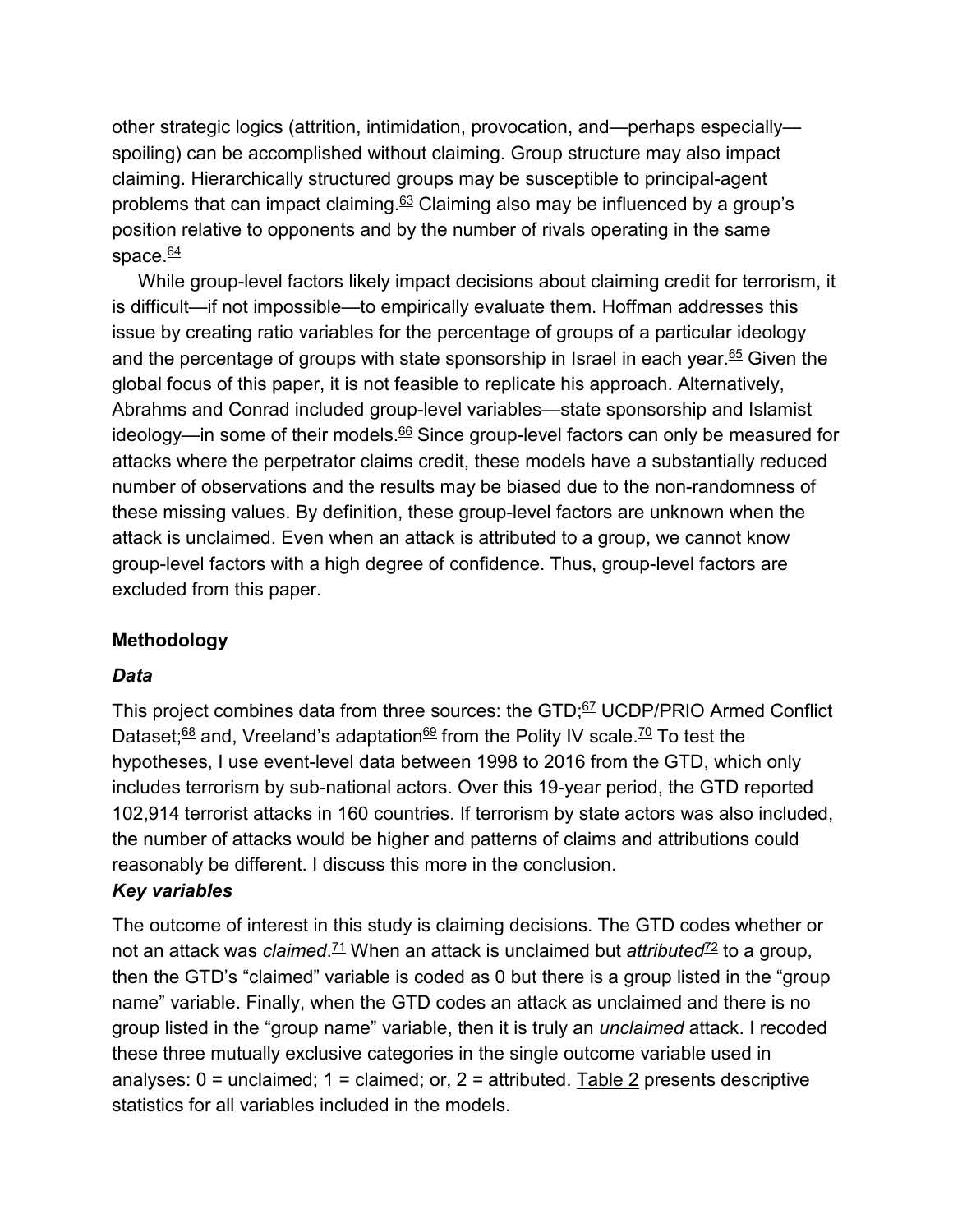|       |               | Median             | Range      |
|-------|---------------|--------------------|------------|
|       |               |                    |            |
| 57.2% |               |                    |            |
| 16.0% |               |                    |            |
| 26.8% |               |                    |            |
|       |               |                    |            |
|       | 10.7(11.0)    | 7                  | $1 - 55$   |
| 96.2% |               |                    |            |
|       | 860.0 (953.1) | 533                | $1 - 3926$ |
|       | 87.1 (97.2)   | 53                 | $0 - 503$  |
|       | 2.0(10.9)     | 0                  | $0 - 1500$ |
| 53.8% |               |                    |            |
| 17.1% |               |                    |            |
| 5.5%  |               |                    |            |
|       |               |                    |            |
| 4.3%  |               |                    |            |
| 40.4% |               |                    |            |
| 59.6% |               |                    |            |
| 1.9%  |               |                    |            |
| 39.7% |               |                    |            |
| 59.5% |               |                    |            |
| 84.3% |               |                    |            |
|       | 3.9(3.1)      | 5                  | $-5, 7$    |
|       |               | Frequency Mean(SD) |            |

**Table 2**. Descriptive statistics by attack [\(Table view\)](https://www.tandfonline.com/reader/content/17f26c18779/10.1080/09546553.2018.1540982/format/epub/EPUB/xhtml/t0002.xhtml)

The key independent variables in this study are: *number of groups, number of recent attacks, number of fatalities, military/diplomatic target*, and *suicide attack*. [73](https://www.tandfonline.com/reader/content/17f26c18779/10.1080/09546553.2018.1540982/format/epub/EPUB/xhtml/index.xhtml#en0073) For hypothesis 1, I reshaped GTD data to measure the number of groups per countryyear.<sup>74</sup> The number of groups is right-skewed so this variable is logged in analyses.<sup> $75$ </sup> For hypothesis 2, I reshaped GTD data to measure the number attacks in a country during the previous year. The number of attacks in the previous country-year is right-skewed so it is logged for analyses.<sup>76</sup> For hypotheses 3, I measured fatalities using GTD data. I created a variable for the number of people killed in each attack excluding the perpetrator(s). For hypothesis 4, I reshaped the GTD's target type variable to create a binary variable for whether the attack was against military or diplomatic targets.<sup>77</sup> For hypotheses 5 and 6, I interact fatalities with the respective binary variables for civilian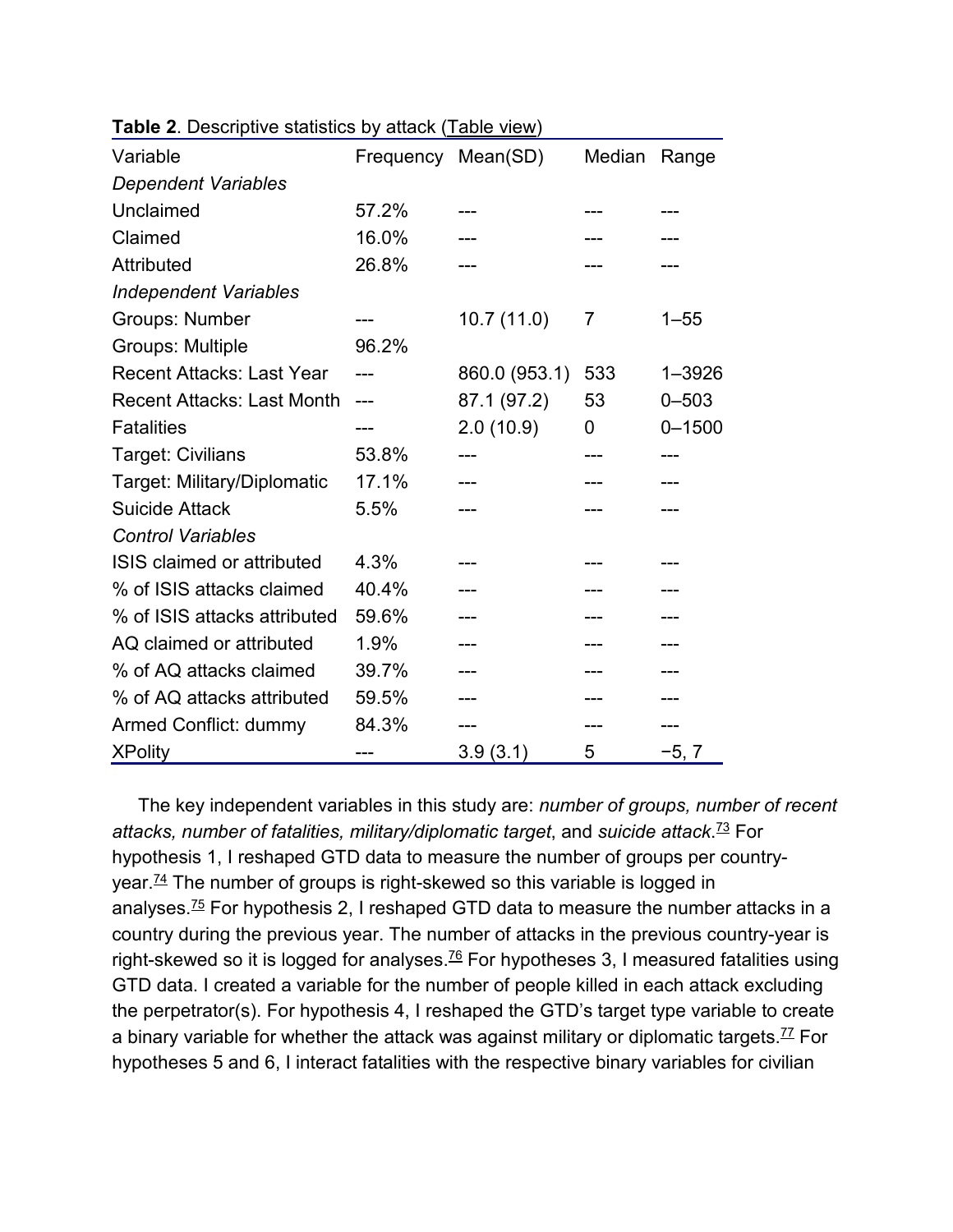attacks<sup>78</sup> and military or diplomatic attacks. Lastly, for hypothesis 7, I use the GTD's binary variable for suicide attacks.

## *Control variables*

*Armed conflict* could impact claiming decisions for terrorism in multiple ways. On one hand, groups may be more inclined to claim their attacks during conflict to signal strength to both their opponent and to moderates. On the other hand, claims may be less likely since the perpetrator would be clear based on the target.<sup>79</sup> In these cases, we may expect unclaimed attacks to be attributed since the likely perpetrators are implied. Furthermore, the chaos inherent in war makes claiming—or even attributing—more challenging. $80$  To account for the possible impact of armed conflict on claiming decisions, I include a binary variable for the presence of armed conflict. Armed conflict is measured using the UCDP/PRIO Armed Conflict Dataset, which defined conflict as "a contested incompatibility that concerns government and/or territory where the use of armed force between two parties, of which at least one is the government of a state, results in at least 25 battle-related deaths in a calendar year."<sup>81</sup> The UCDP-PRIO database codes at the incident-level and indicates the states involved in each conflict, which includes extra-systemic war, interstate war, intrastate war, and internationalized internal war.

*Level of democracy* may also impact claiming. Democratic states have more freedom of the press, which could make it easier for a group to claim credit for an attack and for that message to be transmitted to the public. Democratic states also have more resources and motivation to investigate an attack to the point that it can be attributed to a group. Democracy is measured using Vreeland's adaptation $\frac{82}{2}$  from the Polity IV scale. $83$  Vreeland argues that the variables on political participation are "contaminated" by political violence" and excludes them from his measure of democracy. $84$  Vreeland's measure of democracy is more appropriate to avoid conceptual endogeneity. *AQ and ISIS*

AQ and, more recently, ISIS have sought to garner as much attention as possible with seemingly little concern about backlash. Both groups sometimes claim credit for attacks that follow—or appear to follow—their ideology or goals even if the group was not directly involved. To control for the impact that AQ and ISIS may have on claiming behavior more broadly, I created binary variables for attacks that are either claimed by or attributed to each group. Rather than control for AQ and ISIS attacks, I estimate models with and without these incidents and compare results.

## **Results**

The dependent variable in analyses is the claiming decision, which takes one of three mutually exclusive values: unclaimed, claimed, or attributed. Thus, all models are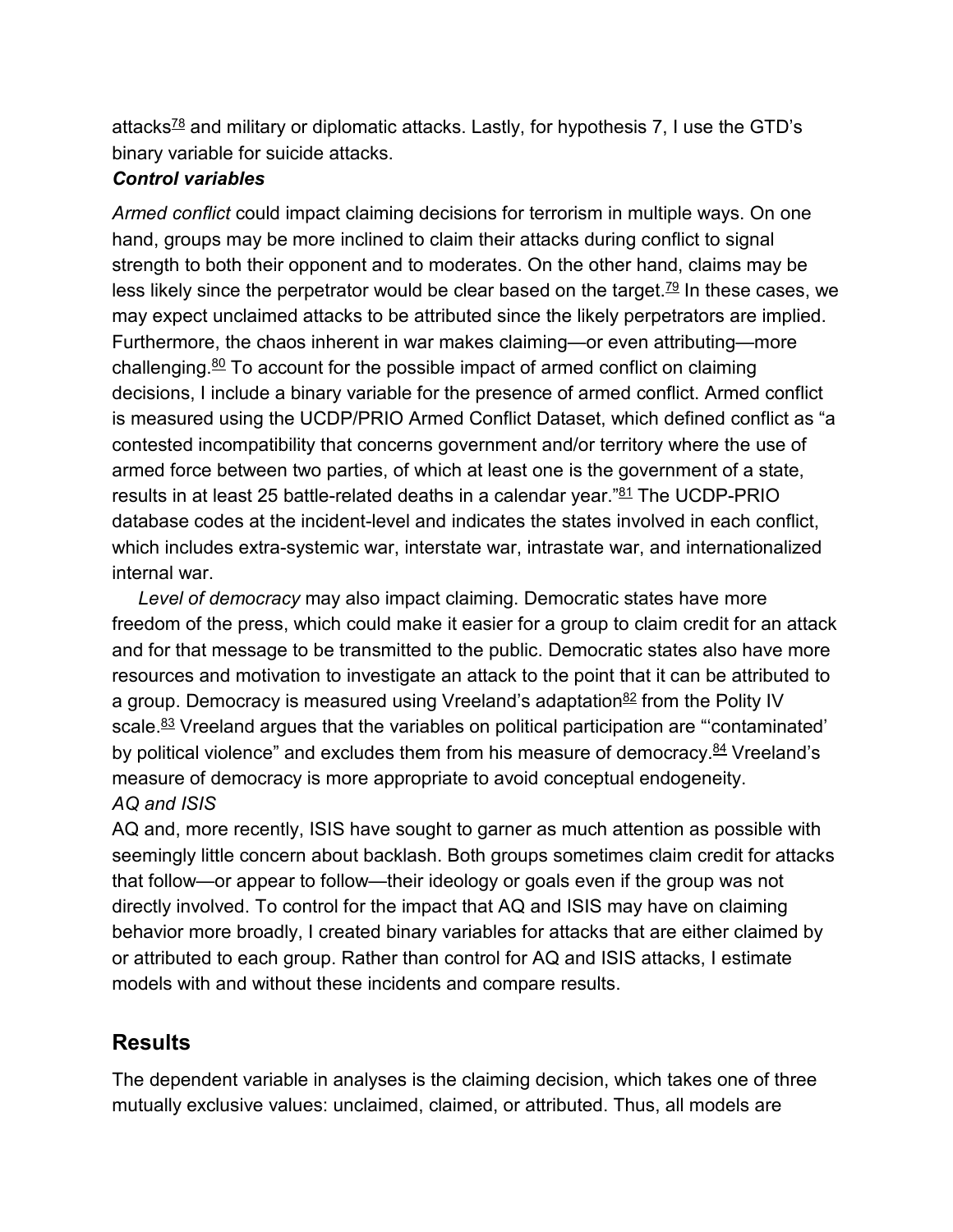estimated using multinomial logistic regression with unclaimed attacks as the reference category and standard errors clustered on the country. Results are reported using relative risk ratios to ease interpretability of coefficients in much the same way that odds ratios are used for logistic regression. To control for temporal issues—such as the rise of social media and internet use—that may impact claims and attributions, I include year dummies.

The main results tables show models estimated in two ways. First, I estimate models where fatalities are coded as their actual values (0 to 1500 per attack). Second, since 99.98% of attacks have 200 or fewer fatalities, I top-coded fatalities at 200 for the 0.02% of incidents where the fatalities were higher. As the tables show, results are fundamentally the same. The models with fatalities top-coded at 200 are discussed in text. As robustness checks, I also estimated models where fatalities were entered as: a) a linear term only and no interactions; b) a linear term and a quadratic term but no interactions; and, c) a logged term and interactions. These models are reported in the appendix and show that results are consistent, which demonstrates that the relationships discussed in text are not sensitive to modeling decisions.

Before reporting the main results, I first estimate a series of bivariate models to examine the separate impact of each independent and control variable on claiming decisions.<sup>85</sup> As [Table 3](https://www.tandfonline.com/reader/content/17f26c18779/10.1080/09546553.2018.1540982/format/epub/EPUB/xhtml/t0003.xhtml) shows, when considered separately, most variables have the expected significant impact on both claims and attributions. There are, however, a few exceptions. When other factors are not controlled for, the number of groups does not impact the likelihood that an attack is claimed. Additionally, while I did not expect that the number of recent attacks would impact attributions, the bivariate model shows a significant negative relationship. There are, of course, many factors that may impact claiming decisions for terrorist attacks. While the bivariate models show many significant relationships, these factors do not occur in isolation. To test the relative impact of each variable on claiming decisions when also accounting for other variables, I next estimate full models where all independent and control variables are included.

#### *Claimed attacks*

As [Table 4](https://www.tandfonline.com/reader/content/17f26c18779/10.1080/09546553.2018.1540982/format/epub/EPUB/xhtml/t0004.xhtml) Model 2 shows, most hypotheses about claiming are supported. Supporting H1a, a one-unit increase in the logged number of groups in that country-year is associated with a 36% increase in the likelihood that an attack is claimed. As expected in H2a, the likelihood of claiming is reduced by 17% for each unit increase in the logged number of attacks. Supporting H4a, attacks against military or diplomatic targets are 53% more likely to be claimed. Similarly, suicide attacks are 252% more likely to be claimed, as expected in H7a.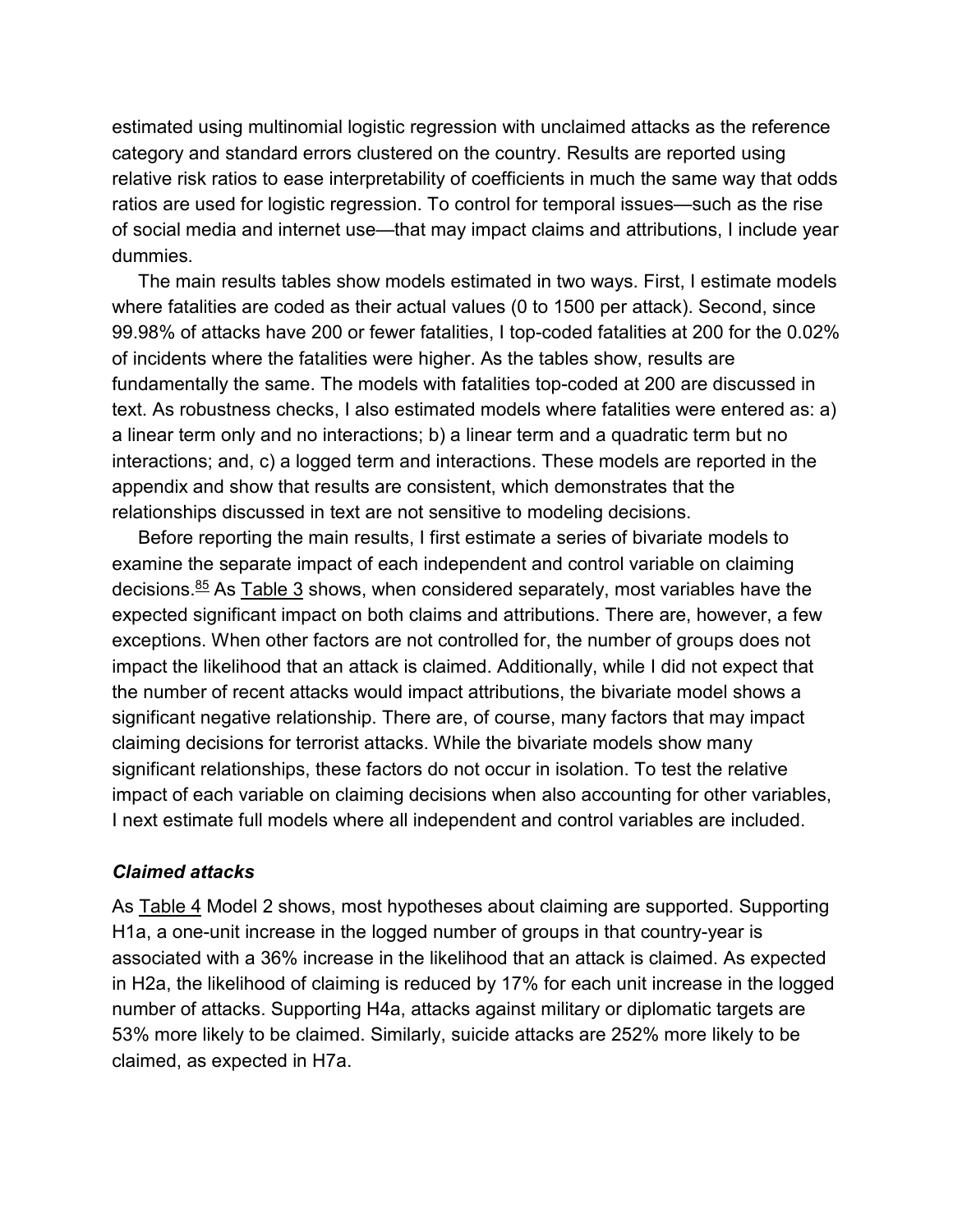|                                                                  | Claimed                | <b>Attributed</b>           | N       |
|------------------------------------------------------------------|------------------------|-----------------------------|---------|
| Number of Groups (log)                                           | 1.01(0.01)             | $0.74***$ (0.007)           | 101,274 |
| Number of Groups (#)                                             | 1.00(0.001)            | $0.98***(0.001)$            | 101,274 |
| Attacks Last Year (log)                                          | $0.98***(0.005)$       | $0.88***(0.004)$            | 102,914 |
| Attacks Last Year (#)                                            | $0.99***$<br>(0.00001) | $0.99***$ (0.00001)         | 102,914 |
| Fatalities (top-coded 200)                                       | $1.06***(0.002)$       | $1.05***(0.002)$            | 97,838  |
| Fatalities (#)                                                   | $1.06***(0.002)$       | $1.05***(0.002)$            | 97,838  |
| Fatalities (log)                                                 | $1.05***(0.002)$       | $1.03***$ (0.001)           | 97,838  |
| Fatalities (top-coded 200) <sup>2</sup>                          | $0.99***$<br>(0.00002) | $0.99***$ (0.00002)         | 97,838  |
| <b>Civilian Target</b>                                           | $0.60***(0.01)$        | $0.88***(0.01)$             | 102,914 |
| Military/Diplomatic Target                                       | $2.08***(0.05)$        | $1.76***(0.03)$             | 102,914 |
| Fatalities (top-coded 200) * Civilian                            | $0.93***(0.004)$       | $0.96***(0.004)$            | 97,838  |
| Fatalities (top-coded 200) <sup>2</sup> * Civilian               | $1.00***$<br>(0.00004) | $1.00***$ (0.00004)         | 97,838  |
| Fatalities (top-coded 200) *<br>Military/Diplomatic              | $1.06***(0.007)$       | $1.02***(0.006)$            | 97,838  |
| Fatalities (top-coded 200) <sup>2 *</sup><br>Military/Diplomatic | $0.99***$<br>(0.00005) | $0.99^{\dagger}$ (0.000006) | 97,838  |
| <b>Suicide Attack</b>                                            | $3.83***(0.12)$        | $1.23***(0.04)$             | 102,914 |
| <b>XPolity</b>                                                   | $0.98***(0.003)$       | 1.00(0.003)                 | 85,477  |
| <b>Armed Conflict</b>                                            | $0.50***$ (0.01)       | $0.70***$ (0.01)            | 102,914 |
| <b>ISIS or AQ</b>                                                | 741.95***<br>(192.24)  | 618.78***<br>(160.16)       | 102,914 |

**Table 3**. Bivariate multinomial regression models for each independent variable separately [\(Table view\)](https://www.tandfonline.com/reader/content/17f26c18779/10.1080/09546553.2018.1540982/format/epub/EPUB/xhtml/t0003.xhtml)

Bivariate multinomial logistic regression models.

Relative risk ratios are presented with clustered standard errors in parentheses.  $\text{tp}$  < 0.10.  $\text{tp}$  < 0.05.  $\text{tp}$  < 0.01.  $\text{p}$  × 0.001.

Results show that both the raw count of fatalities and the squared term significantly impact the likelihood that an attack is claimed. [Figure 1](https://www.tandfonline.com/reader/content/17f26c18779/10.1080/09546553.2018.1540982/format/epub/EPUB/xhtml/f0001.xhtml) shows that the relationship between claiming and fatalities is quadratic whereby claiming is least likely when there are either a few or a lot of fatalities, as expected in H3a. Beyond just the number of fatalities, it also matters who was killed. $86$  H5a expected that claiming would decrease with more civilian fatalities, yet [Figure 2](https://www.tandfonline.com/reader/content/17f26c18779/10.1080/09546553.2018.1540982/format/epub/EPUB/xhtml/f0002.xhtml) shows that this is not the case. Rather, claiming increases with body count for civilian attacks and is quadratic for attacks against noncivilian targets. Contrary to expectations in H6a, the number of fatalities do not impact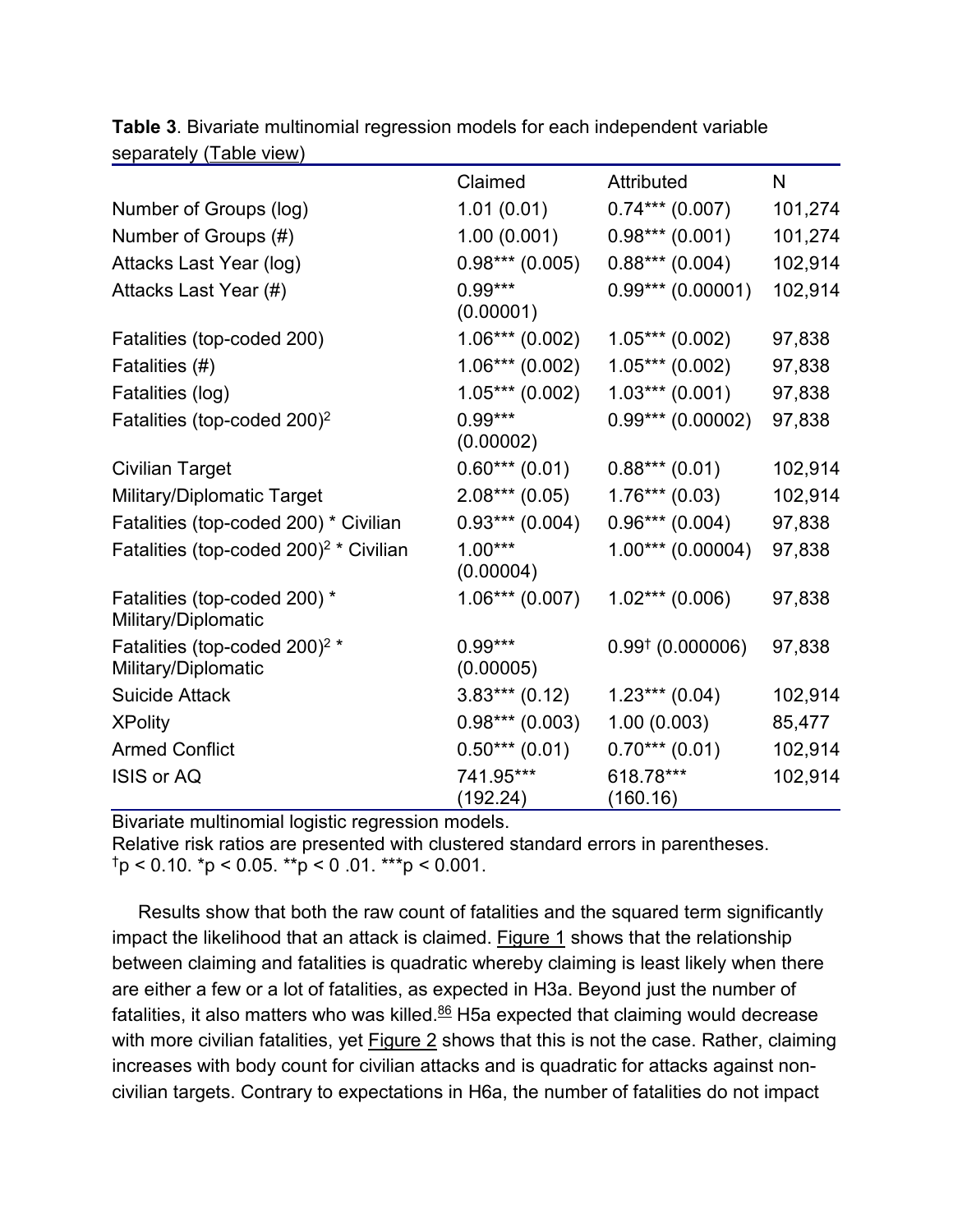claiming decisions for attacks against military or diplomatic targets. In the presence of armed conflict, an attack is 58% less likely to be claimed. Over time, claiming increases in 2015 and 2016, which may suggest a trend though it is too early to say this with confidence.

|                                                        | Claimed                             |                                                                                 | Attributed                          |                                                                                 |
|--------------------------------------------------------|-------------------------------------|---------------------------------------------------------------------------------|-------------------------------------|---------------------------------------------------------------------------------|
|                                                        | Model 1:<br>Fatalities <sup>2</sup> | Model 2:<br>Fatalities <sup>2</sup> & Top-<br><b>Coded Fatalities</b><br>at 200 | Model 3:<br>Fatalities <sup>2</sup> | Model 4:<br>Fatalities <sup>2</sup> & Top-<br><b>Coded Fatalities</b><br>at 200 |
| <b>Number of Groups</b><br>(log)                       | $1.35*$<br>(0.20)                   | $1.36*(0.20)$                                                                   | 0.92(0.25)                          | 0.93(0.25)                                                                      |
| <b>Attacks Last Year</b><br>(log)                      | $0.83*$<br>(0.07)                   | $0.83* (0.07)$                                                                  | $0.79*$<br>(0.08)                   | $0.79* (0.08)$                                                                  |
| <b>Fatalities</b>                                      | $1.15***$<br>(0.01)                 | $1.17***$ (0.02)                                                                | $1.12**$<br>(0.02)                  | $1.14***(0.02)$                                                                 |
| Fatalities <sup>2</sup>                                | 0.9998***<br>(0.00003)              | $0.999***$ (0.0001)                                                             | 0.9998***<br>(0.00002)              | $0.9994***$ (0.0001)                                                            |
| <b>Civilian Target</b>                                 | 0.89(0.17)                          | 0.90(0.17)                                                                      | 1.06(0.10)                          | 1.04(0.10)                                                                      |
| Military/Diplomatic<br><b>Target</b>                   | $1.52**$<br>(0.24)                  | $1.53**$ (0.24)                                                                 | $1.81**$<br>(0.38)                  | $1.90**$ (0.38)                                                                 |
| Fatalities * Civilian                                  | $0.92***$<br>(0.02)                 | $0.92***$ (0.02)                                                                | $0.94***$<br>(0.02)                 | $0.94***$ (0.02)                                                                |
| Fatalities <sup>2</sup> * Civilian                     | $1.00***$<br>(0.0003)               | $1.00***$ (0.0001)                                                              | $1.00**$<br>(0.00004)               | $1.00**$ (0.0001)                                                               |
| <b>Fatalities</b> *<br>Military/Diplomatic             | 0.97(0.03)                          | 0.97(0.03)                                                                      | 0.96(0.03)                          | 0.96(0.03)                                                                      |
| Fatalities <sup>2 *</sup><br>Military/Diplomatic       | $1.00***$<br>(0.0003)               | 1.00(0.0002)                                                                    | $1.00***$<br>(0.00003)              | 1.00(0.0001)                                                                    |
| <b>Suicide Attack</b>                                  | $3.62***$<br>(0.63)                 | $3.52***$ (0.62)                                                                | 1.13(0.29)                          | 1.30(0.28)                                                                      |
| <b>XPolity</b>                                         | 1.03(0.04)                          | 1.03(0.04)                                                                      | 1.05(0.04)                          | 1.05(0.04)                                                                      |
| <b>Armed Conflict</b>                                  | $0.42***$<br>(0.10)                 | $0.42***$ (0.10)                                                                | 0.75(0.27)                          | 0.75(0.26)                                                                      |
| N<br><b>Manuel Community of the American Structure</b> | 80,286<br><b>Contract Contract</b>  | 80,286<br>$\mathbf{r}$ , $\mathbf{r}$                                           | 80,286<br>. .                       | 80,286                                                                          |

### **Table 4**. Claims and attributions [\(Table view\)](https://www.tandfonline.com/reader/content/17f26c18779/10.1080/09546553.2018.1540982/format/epub/EPUB/xhtml/t0004.xhtml)

Multinomial logistic regression models. i.year coefficients and constants not reported. Relative risk ratios are presented with clustered standard errors in parentheses. †p < 0.10. \*p < 0.05. \*\*p < 0 .01. \*\*\*p < 0.001.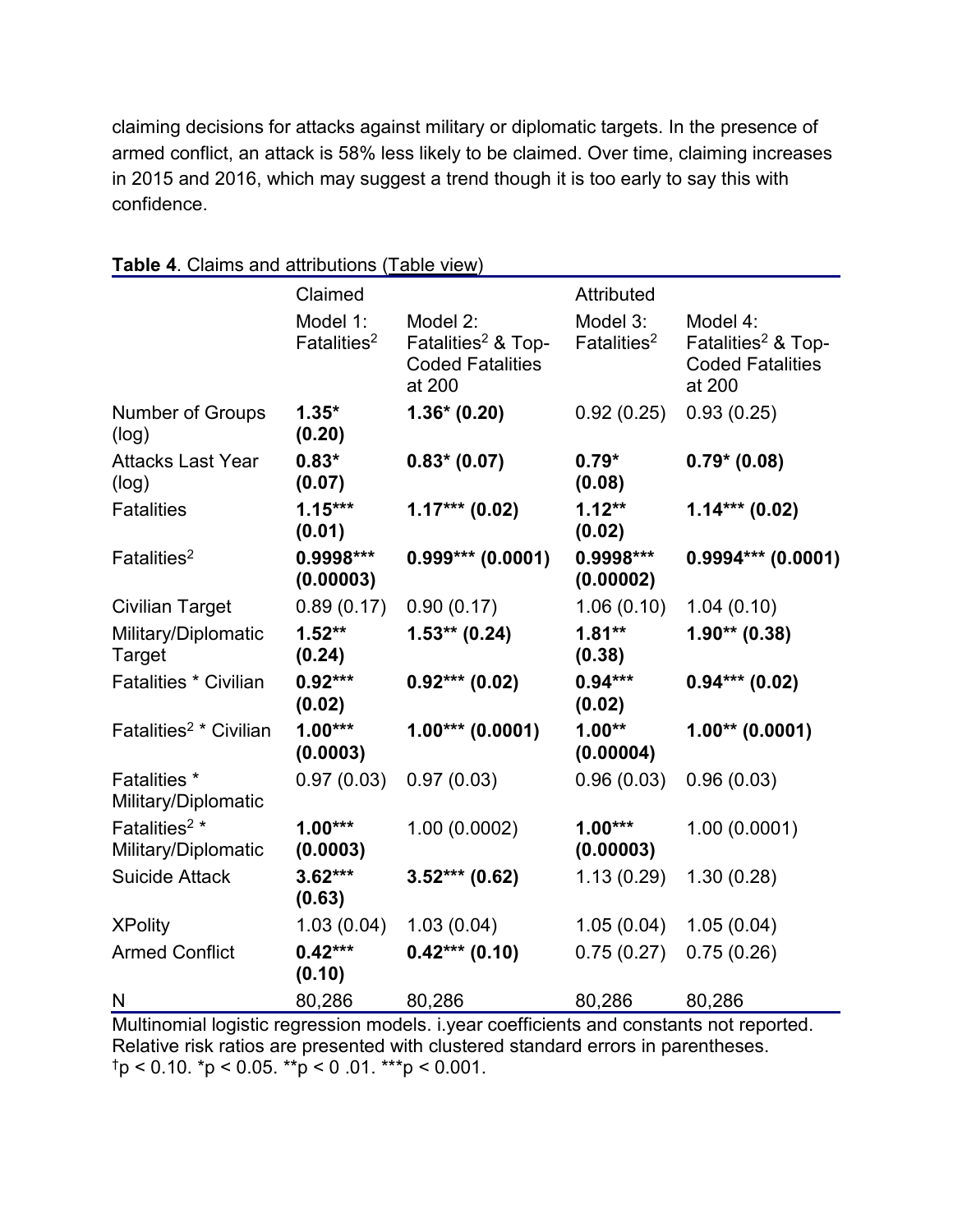

**Figure 1**. Fatalities and claiming decisions



Predictive Margins of Fatalities by Civilian Target with 95% CIs

**Figure 2**. Fatalities and claiming decisions by civilian target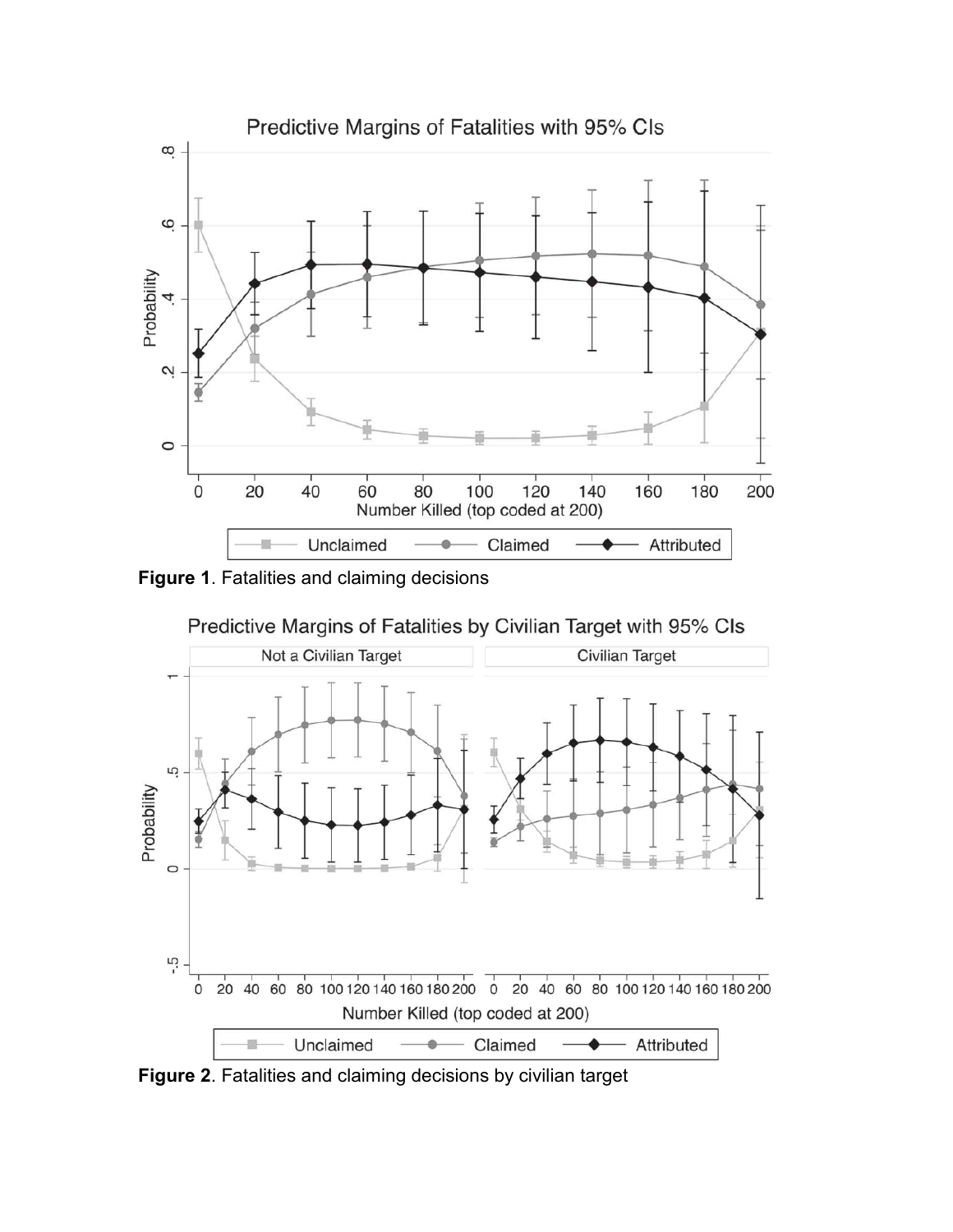### *Attributed attacks*

As [Table 4](https://www.tandfonline.com/reader/content/17f26c18779/10.1080/09546553.2018.1540982/format/epub/EPUB/xhtml/t0004.xhtml) Model 4 shows, few of the hypotheses about attributions are supported and significant results are found in the opposite direction as expected in a few instances. Supporting H4b, attacks against military or diplomatic targets are 90% more likely to be attributed. I did not expect that, on balance, the number of recent attacks could impact likelihood of attributions since unease among the population should increase attributions while the noisy environment would make attributions more difficult. Yet, results show that a one-unit increase in the logged number of recent attacks decreases the likelihood of attribution by 21% (H2b), which suggests that—on balance—the noisy environment has a stronger depressive effect on attributions. Contrary to expectation, the number of active groups (H1b) does not impact the likelihood that an attack is attributed. Similarly, there is no relationship between suicide attacks (H7b) and attributions.

Fatalities impact the likelihood that an attack is attributed to a group. [Figure 1](https://www.tandfonline.com/reader/content/17f26c18779/10.1080/09546553.2018.1540982/format/epub/EPUB/xhtml/f0001.xhtml) shows that—similar to the relationship between fatalities and claims—attacks are less likely to be attributed when there are either a few or a lot of fatalities, which supports H3b. As with claims, who is killed also impacts attributions. While H5a expected that attributions would increase with civilian fatalities, [Figure 2](https://www.tandfonline.com/reader/content/17f26c18779/10.1080/09546553.2018.1540982/format/epub/EPUB/xhtml/f0002.xhtml) shows that the actual relationship is curvilinear whereby attributions are less likely for attacks with the fewest or most civilian deaths. For attacks against military or diplomatic targets, fatalities do not impact attributions (H6b). Neither level of democracy nor armed conflict impacts attributions. Additionally, attributions were more likely in 2015 only.

#### *Comparing claims and attributions*

Comparing the models in [Table 4,](https://www.tandfonline.com/reader/content/17f26c18779/10.1080/09546553.2018.1540982/format/epub/EPUB/xhtml/t0004.xhtml) some results are similar whereas others show meaningful differences across the outcomes. Two predictors—the number of active groups and being a suicide attack—impact the likelihood of claiming but not attributions. Further, claims are less likely during war but attributions are unaffected. Across the other independent variables, the directionality of each significant predictor is the same for both claims and attributions. However, comparison of marginal effects show that the magnitude of these results differ. The probability of being attributed is 3.6% lower than the probability of being claimed when there were more attacks in the previous year (*p* = 0.014) and 1.2% lower than the probability of being claimed when there were more fatalities (*p* < 0.001). The probability of being attributed is 9.8% higher when the target is military or diplomatic ( $p = 0.005$ ).

Results show that contextual and attack-level factors have different impacts on whether an attack is claimed or is unclaimed but attributed to a specific group. Extant literature has generally treated claiming as dichotomous, which limits our understanding of claiming behaviors. To demonstrate that results would be different if claiming had been dichotomized in this study, [Table 5](https://www.tandfonline.com/reader/content/17f26c18779/10.1080/09546553.2018.1540982/format/epub/EPUB/xhtml/t0005.xhtml) presents the models reported in [Table 4](https://www.tandfonline.com/reader/content/17f26c18779/10.1080/09546553.2018.1540982/format/epub/EPUB/xhtml/t0004.xhtml) using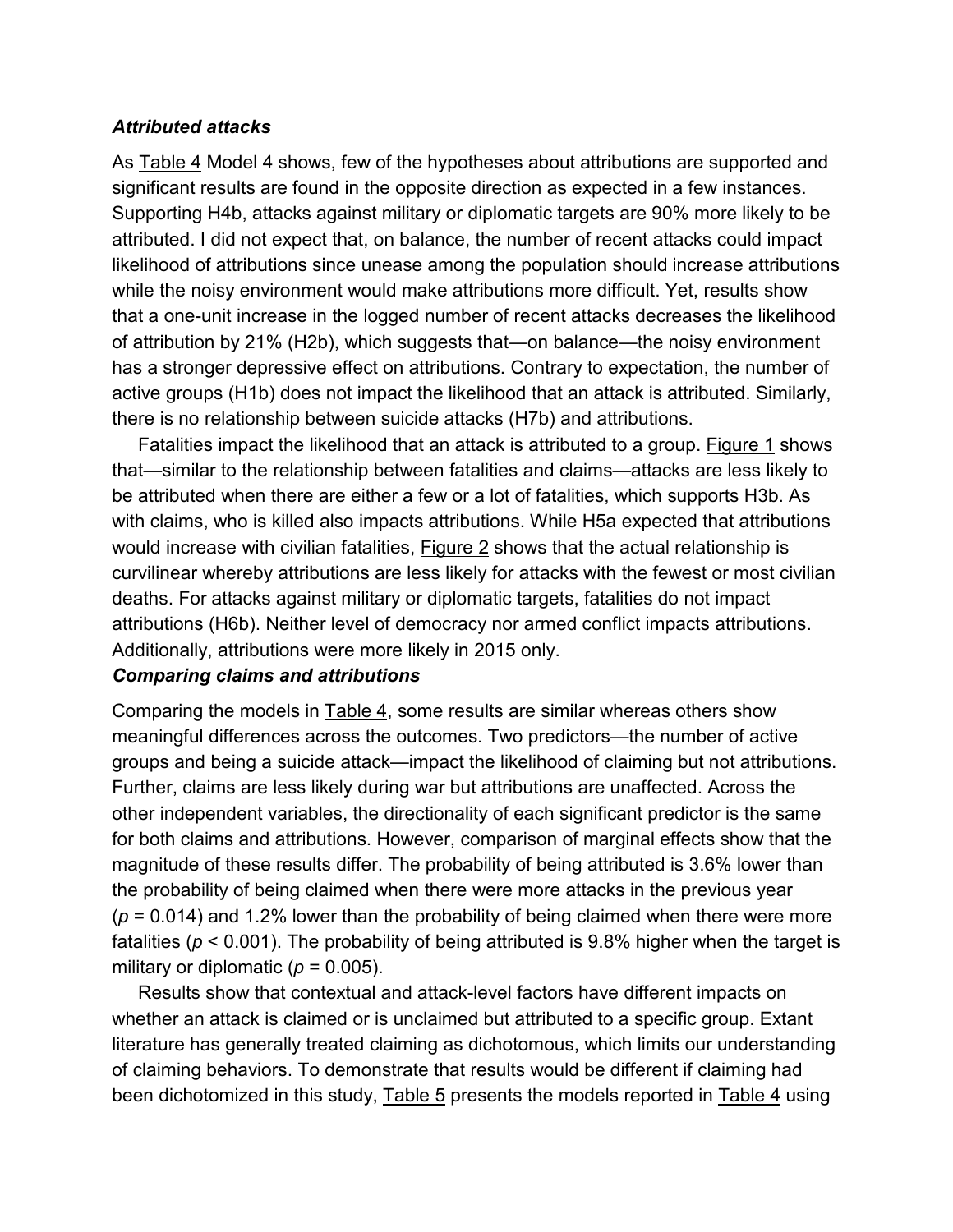binary dependent variables for whether or not an attack is claimed ( $0 =$  no claim;  $1 =$  at least one claim) and whether or not an attack is claimed or attributed (0 = no claim or attribution; 1 = claimed or attributed).

**Table 5**. Comparing any claim v. no claim & claim or attribution v. unclaimed (Table [view\)](https://www.tandfonline.com/reader/content/17f26c18779/10.1080/09546553.2018.1540982/format/epub/EPUB/xhtml/t0005.xhtml)

|                                                  | Any Claim                                |                                                                                   | Any Claim or Attribution                 |                                                                                   |  |
|--------------------------------------------------|------------------------------------------|-----------------------------------------------------------------------------------|------------------------------------------|-----------------------------------------------------------------------------------|--|
|                                                  | Model 5:<br>Fatalities <sup>2</sup> Full | Model 6:<br>Fatalities <sup>2</sup> &<br>Top-Coded<br><b>Fatalities at</b><br>200 | Model 7:<br>Fatalities <sup>2</sup> Full | Model 8:<br>Fatalities <sup>2</sup> &<br>Top-Coded<br><b>Fatalities at</b><br>200 |  |
| <b>Number of Groups</b><br>(log)                 | $1.39**$ (0.15)                          | $1.39**$ (0.15)                                                                   | 1.06(0.22)                               | 1.06(0.22)                                                                        |  |
| <b>Attacks Last Year</b><br>(log)                | 0.92(0.05)                               | 0.91(0.05)                                                                        | $0.80* (0.07)$                           | $0.80* (0.07)$                                                                    |  |
| <b>Fatalities</b>                                | $1.06***(0.02)$                          | $1.09***(0.02)$                                                                   | $1.14***$ (0.02)                         | $1.15***(0.02)$                                                                   |  |
| Fatalities <sup>2</sup>                          | 0.9999**<br>(0.00002)                    | 0.9995**<br>(0.0001)                                                              | 0.9998***<br>(0.00002)                   | 0.9993***<br>(0.0001)                                                             |  |
| <b>Civilian Target</b>                           | 0.86(0.17)                               | 0.88(0.16)                                                                        | 0.99(0.11)                               | 0.99(0.11)                                                                        |  |
| Military/Diplomatic<br>Target                    | 1.18(0.16)                               | 1.21(0.16)                                                                        | $1.75**$ (0.31)                          | $1.75**$ (0.31)                                                                   |  |
| <b>Fatalities * Civilian</b>                     | $0.96**$ (0.01)                          | $0.94***$ (0.02)                                                                  | $0.93***(0.02)$                          | $0.93***(0.02)$                                                                   |  |
| Fatalities <sup>2</sup> * Civilian               | $1.00**$<br>(0.0002)                     | $1.00**$ (0.0001)                                                                 | $1.00**$<br>(0.00003)                    | $1.00**$ (0.0001)                                                                 |  |
| <b>Fatalities</b> *<br>Military/Diplomatic       | 0.99(0.01)                               | 0.98(0.2)                                                                         | 0.96(0.03)                               | 0.96(0.03)                                                                        |  |
| Fatalities <sup>2</sup> *<br>Military/Diplomatic | $1.00*$<br>(0.00002)                     | 1.00(0.0002)                                                                      | $1.00***$<br>(0.00003)                   | 1.00(0.0001)                                                                      |  |
| <b>Suicide Attack</b>                            | $3.45***(0.50)$                          | $3.26***(0.47)$                                                                   | $2.15***$ (0.32)                         | $2.11***$ (0.31)                                                                  |  |
| <b>XPolity</b>                                   | 1.01(0.04)                               | 1.01(0.04)                                                                        | 1.04(0.04)                               | 1.05(0.04)                                                                        |  |
| <b>Armed Conflict</b>                            | $0.48**$ (0.14)                          | $0.48**$ (0.14)                                                                   | $0.61* (0.14)$                           | $0.61* (0.14)$                                                                    |  |
| N                                                | 80,286                                   | 80,286                                                                            | 80,286                                   | 80,286                                                                            |  |

iLogistic regression models. i.year coefficients and constants not reported. Odds ratios are presented with clustered standard errors in parentheses.  $\text{p}$  < 0.10.  $\text{p}$  < 0.05.  $\text{p}$  < 0.01.  $\text{p}$  +  $\text{p}$  < 0.001.

Results are noticeably different between both sets of models in [Table 5](https://www.tandfonline.com/reader/content/17f26c18779/10.1080/09546553.2018.1540982/format/epub/EPUB/xhtml/t0005.xhtml) and when comparing models in [Table 5](https://www.tandfonline.com/reader/content/17f26c18779/10.1080/09546553.2018.1540982/format/epub/EPUB/xhtml/t0005.xhtml) to those in [Table 4.](https://www.tandfonline.com/reader/content/17f26c18779/10.1080/09546553.2018.1540982/format/epub/EPUB/xhtml/t0004.xhtml) Comparing models on [Table](https://www.tandfonline.com/reader/content/17f26c18779/10.1080/09546553.2018.1540982/format/epub/EPUB/xhtml/t0005.xhtml)  [5](https://www.tandfonline.com/reader/content/17f26c18779/10.1080/09546553.2018.1540982/format/epub/EPUB/xhtml/t0005.xhtml) (Models 6 and 8), we see that three variables—number of groups, number of recent attacks, and military or diplomatic targets—are significant in one model but not the other. This shows that modeling decisions—specifically whether to combine attributed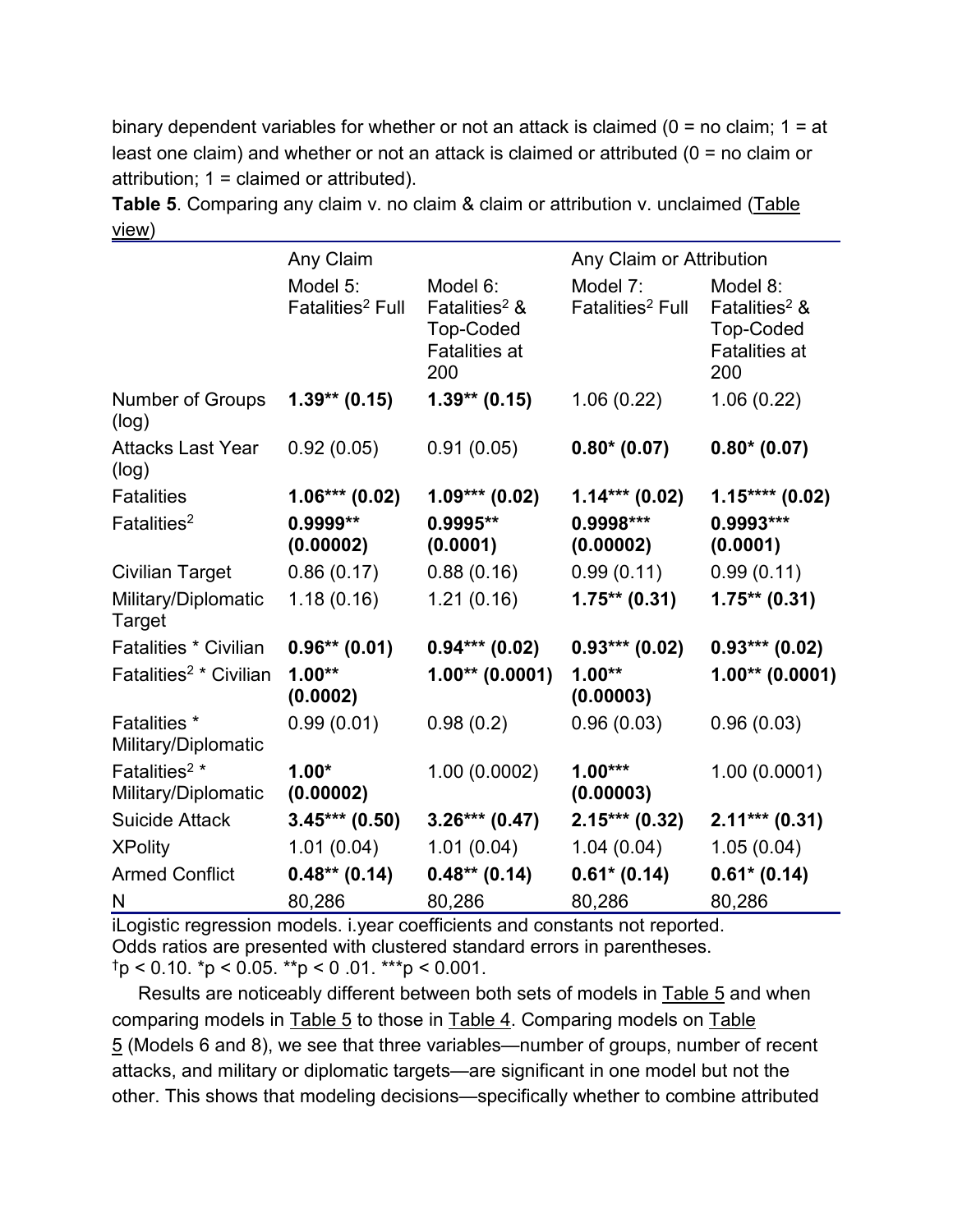attacks with unclaimed ones or with claimed ones—impact results. Comparing Model 2 to Model 6, we see two main differences: neither the number of recent attacks nor attacking a military or diplomatic target are significant when claiming is treated as binary. Similarly, comparing Model 2 to Model 8, the number of groups is not significant when claims and attributions are combined into a single category. Further, while the other variables have the same statistical impact on claiming, the magnitude of the effects differ for military targets and suicide attacks. Finally, comparing Models 6 and 8, we again see key differences in the significance of: number of groups, number of recent attacks, and military or diplomatic targets. In sum, disaggregating claiming behavior beyond a binary measure expands our understanding of factors that impact the likelihood that an attack will either be claimed or be unclaimed but attributed to a specific group.

## *What impact do Al Qaeda and ISIS have on the results?*

In recent years, AQ and ISIS have dominated discourse on global terrorism. Despite ISIS's relatively short duration, 4.3% of attacks in this dataset were either claimed by or attributed to the group. In 2015 alone, ISIS was connected to 10.7% of all attacks. AQ, which has been active for longer than ISIS, has either claimed or is believed to be responsible for 1.9% of attacks in this dataset. In its most active year, 2012, AQ was connected to 6.0% of all attacks. Results may be impacted by these groups' prominence, preferences for claiming, and frequency of attributions. To test whether AQ and ISIS impact results, I estimate the same models reported in [Table 4](https://www.tandfonline.com/reader/content/17f26c18779/10.1080/09546553.2018.1540982/format/epub/EPUB/xhtml/t0004.xhtml) but without attacks attributed to or claimed by either of these groups. Results of the models without AQ and ISIS attacks are shown in [Table 6.](https://www.tandfonline.com/reader/content/17f26c18779/10.1080/09546553.2018.1540982/format/epub/EPUB/xhtml/t0006.xhtml) The results are partially the same, but there are a few key differences. When AQ and ISIS attacks are removed from analyses, the likelihood of claiming is no longer impacted by the number of groups or the number of recent attacks. Otherwise, the results are statistically the same and substantively similar.

## **Discussion**

This project examined factors that impact when a terrorist attack is likely to be claimed versus unclaimed but attributed to a specific group. Using GTD data, I found that competition, attack characteristics, and context impact claiming decisions for terrorism. While Hoffman found that more competition increased claiming in Israel,  $87$  Wright did not find support for this globally.<sup>88</sup> More recently, Abrahms and Conrad's findings were inconclusive and dependent on operationalization. $89$  In the present study, an increase in the number of active groups in a country-year increased the likelihood of claims but did not impact attributions. Results support Kydd and Walter's expectation that outbidding would be more likely with additional groups. $90$  However, when a claim is not made, the more competitive environment may also be noisier, which makes attributions more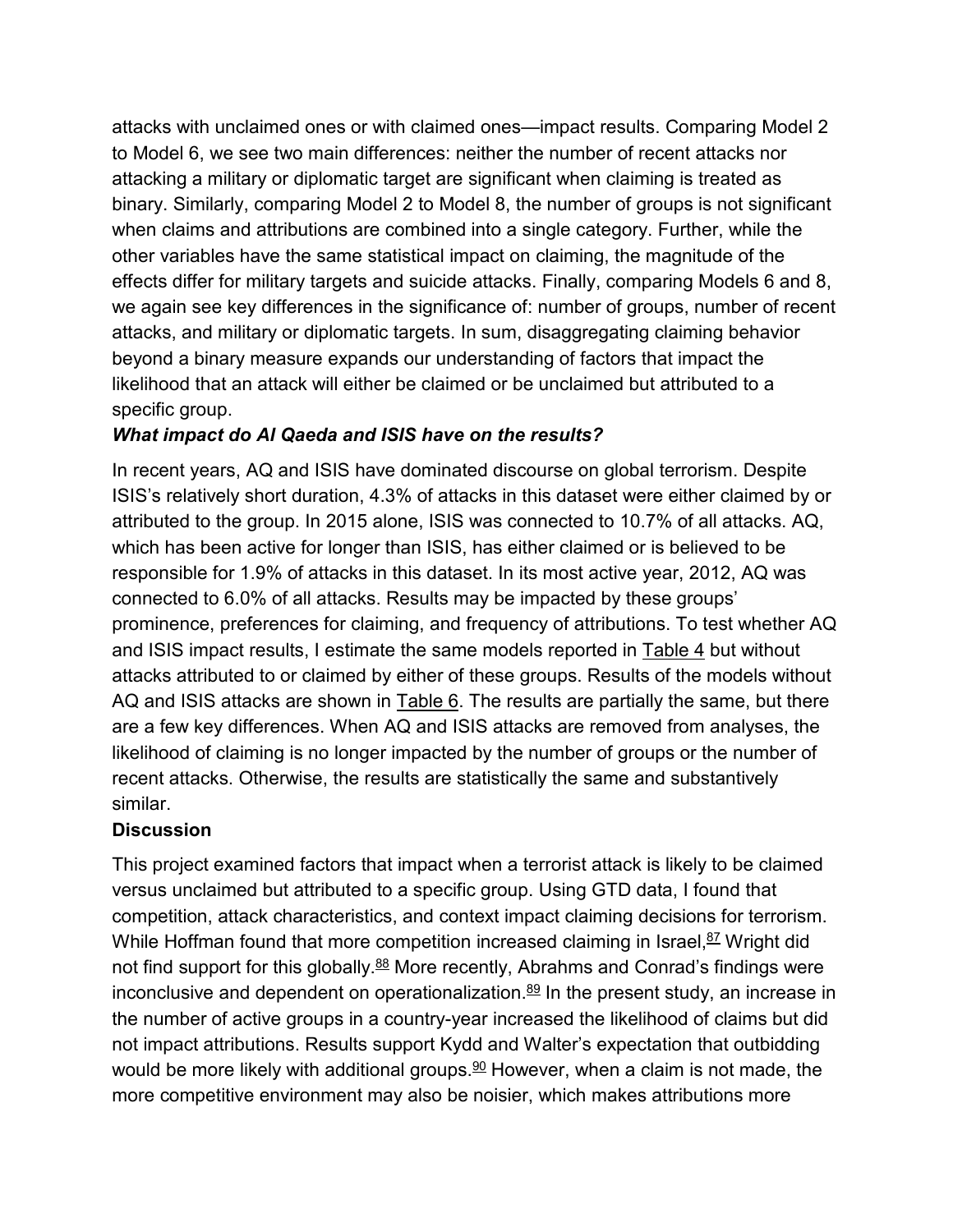challenging[.91](https://www.tandfonline.com/reader/content/17f26c18779/10.1080/09546553.2018.1540982/format/epub/EPUB/xhtml/index.xhtml#en0091) Disaggregating claims and attributions may help to explain the contradictory findings in previous research.

|                                                  | Claimed without ISIS/AQ<br><b>Attacks</b> |                                                                                    | Attributed without ISIS/AQ<br><b>Attacks</b> |                                                                                    |
|--------------------------------------------------|-------------------------------------------|------------------------------------------------------------------------------------|----------------------------------------------|------------------------------------------------------------------------------------|
|                                                  | Model 9:<br>Fatalities <sup>2</sup> Full  | Model 10:<br>Fatalities <sup>2</sup> &<br>Top-Coded<br><b>Fatalities at</b><br>200 | Model 11:<br>Fatalities <sup>2</sup> Full    | Model 12:<br>Fatalities <sup>2</sup> &<br>Top-Coded<br><b>Fatalities at</b><br>200 |
| Number of Groups<br>(log)                        | $1.74^{\dagger}$ (0.53)                   | $1.74^{\dagger}$ (0.53)                                                            | 1.05(0.36)                                   | 1.05(0.36)                                                                         |
| <b>Attacks Last Year</b><br>(log)                | $0.72^{\dagger}$ (0.14)                   | $0.72^{\dagger}$ (0.14)                                                            | $0.71^+(0.14)$                               | $0.71^+(0.14)$                                                                     |
| <b>Fatalities</b>                                | $1.16***(0.03)$                           | $1.17***$ (0.03)                                                                   | $1.12***(0.02)$                              | $1.12***(0.02)$                                                                    |
| Fatalities <sup>2</sup>                          | $0.999**$<br>(0.002)                      | $0.999***$<br>(0.002)                                                              | $0.999***$<br>(0.00009)                      | $0.999***$<br>(0.00009)                                                            |
| <b>Civilian Target</b>                           | 0.85(0.19)                                | 0.86(0.19)                                                                         | 0.99(0.11)                                   | 0.98(0.11)                                                                         |
| Military/Diplomatic<br>Target                    | $1.54*(0.30)$                             | $1.56*(0.30)$                                                                      | $1.89**$ (0.44)                              | $1.90**$ (0.44)                                                                    |
| <b>Fatalities * Civilian</b>                     | $0.90***$ (0.02)                          | $0.90***$ (0.02)                                                                   | $0.95* (0.02)$                               | $0.95* (0.02)$                                                                     |
| Fatalities <sup>2</sup> * Civilian               | $1.00**$<br>(0.0002)                      | $1.00**$ (0.0002)                                                                  | $1.00**$<br>(0.00009)                        | 1.00(0.0001)                                                                       |
| <b>Fatalities</b> *<br>Military/Diplomatic       | 0.97(0.04)                                | 0.97(0.04)                                                                         | 0.95(0.03)                                   | 0.95(0.03)                                                                         |
| Fatalities <sup>2 *</sup><br>Military/Diplomatic | 1.00(0.003)                               | 1.00(0.003)                                                                        | 1.00(0.0002)                                 | 1.00(0.0002)                                                                       |
| <b>Suicide Attack</b>                            | $2.76***$ (0.51)                          | $2.75***$ (0.52)                                                                   | 0.91(0.30)                                   | 0.90(0.29)                                                                         |
| <b>XPolity</b>                                   | 1.02(0.06)                                | 1.02(0.06)                                                                         | 1.05(0.06)                                   | 1.05(0.06)                                                                         |
| <b>Armed Conflict</b>                            | $0.39**$ (0.13)                           | $0.39**$ (0.13)                                                                    | 0.93(0.40)                                   | 0.93(0.40)                                                                         |
| N                                                | 75,176                                    | 75,176                                                                             | 75,176                                       | 75,176                                                                             |

**Table 6**. Claims and attributions with ISIS and Al-Qaeda attacks removed [\(Table view\)](https://www.tandfonline.com/reader/content/17f26c18779/10.1080/09546553.2018.1540982/format/epub/EPUB/xhtml/t0006.xhtml)

Multinomial logistic regression models. i.year coefficients and constants not reported. Relative risk ratios are presented with clustered standard errors in parentheses.  $\text{tp}$  < 0.10.  $\text{tp}$  < 0.05.  $\text{tp}$  < 0.01.  $\text{**}$  $\text{tp}$  < 0.001.

Competition can also be measured by the amount of recent violence. Results show that more recent attacks decrease the likelihood of both claims and attributions, which suggests that groups are sensitive to the population's tolerance for violence. Insofar as the goal of terrorism is to generate fear, this can be accomplished even without a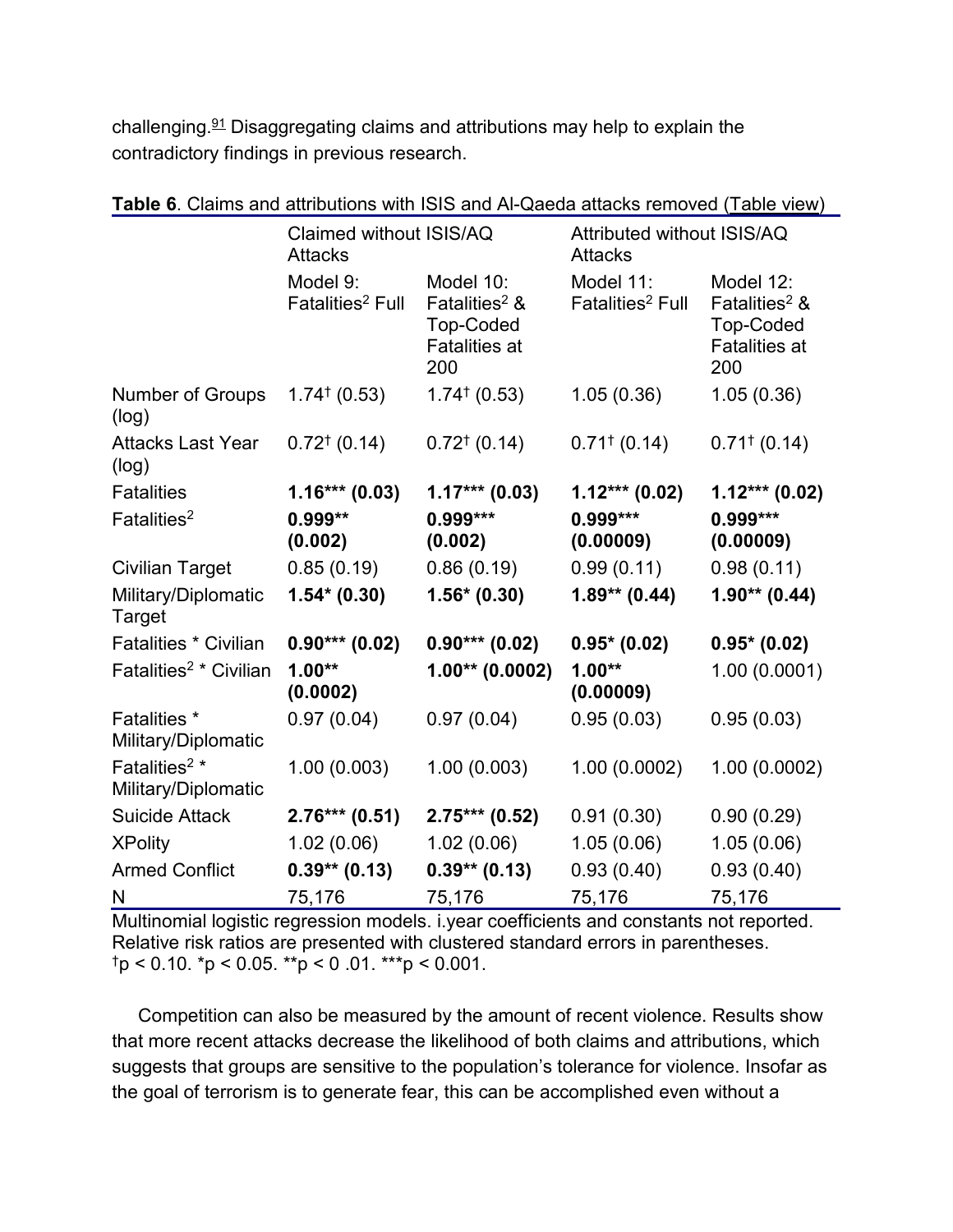claim. $92$  Further, more recent attacks could increase the risk of reprisal, which would also decrease claiming. $93$  Additionally, an increase in recent attacks may strain state and public resources, which makes it easier for claims to get lost in the shuffle and makes it more difficult to identify the group responsible for any particular attack. $94$ 

Results of this project clearly show that attack-level factors also impact claiming behaviors. Supporting previous research, suicide attacks are significantly more likely to be claimed.<sup>95</sup> Yet, suicide attacks do not impact attributions. Non-suicide attacks are claimed 14.1% of the time whereas 37.7% of suicide attacks are claimed. Perhaps this high rate of claiming helps to explain why suicide attacks do not impact attributions. Also supporting prior research, results here show that attacks against the military or diplomatic missions are more likely to be claimed.<sup>96</sup> Similarly, attacks against military or diplomatic targets are more likely to be attributed. As a point of caution with these conclusions, some attacks against military are excluded from the GTD because they occur in the context of legitimate warfare and fail to meet one of the GTD's other two inclusion criteria: "be aimed at attaining a political, economic, religious, or social goal"; and, "evidence of an intention to coerce, intimidate, or convey some other message to a larger audience (or audiences) than the immediate victims." As such, it is possible that results related to military attacks are partially a function of the dataset's inclusion criteria, which could be explored in future research using other datasets. Partially supporting LaFree et al.'s<sup>97</sup> notion that war creates a noisy environment, armed conflict reduces the likelihood that an attack is claimed. Attributions, however, are not impacted by conflict. Level of democracy has no impact on claiming decisions.

Prior research does not clearly show a relationship between fatalities and claims. Abrahms and Conrad found that high fatality attacks were more likely to be claimed though this was only the case in some of their models and had no effect in others.<sup>98</sup> Results from the present study suggest that the relationship between fatalities and both claims and attributions is quadratic. In short, claims and attributions are both less likely for attacks with the fewest and the most fatalities. Furthermore, the impact that fatalities have on claiming decisions is a function of who is killed. For attacks against civilians, claiming is more likely as the body count rises, which contradicts expectations.<sup>99</sup> This suggests that groups perceive that the notoriety and support generated from high fatality attacks will outweigh potential backlash. Contrary to expectation, the relationship between attributions and fatalities for civilian targeted attacks is curvilinear whereby attributions are less likely for attacks with the fewest and the most killed. Since high fatality attacks are relatively rare and, as results here show, they are more likely to be claimed, there may simply be fewer high fatality attacks to be attributed, which could explain this finding. Contrasting with Abrahms and Conrad's findings,  $100$  in this present study there is no relationship between fatalities against military or diplomatic targets and either claims or attributions. It may be that attacks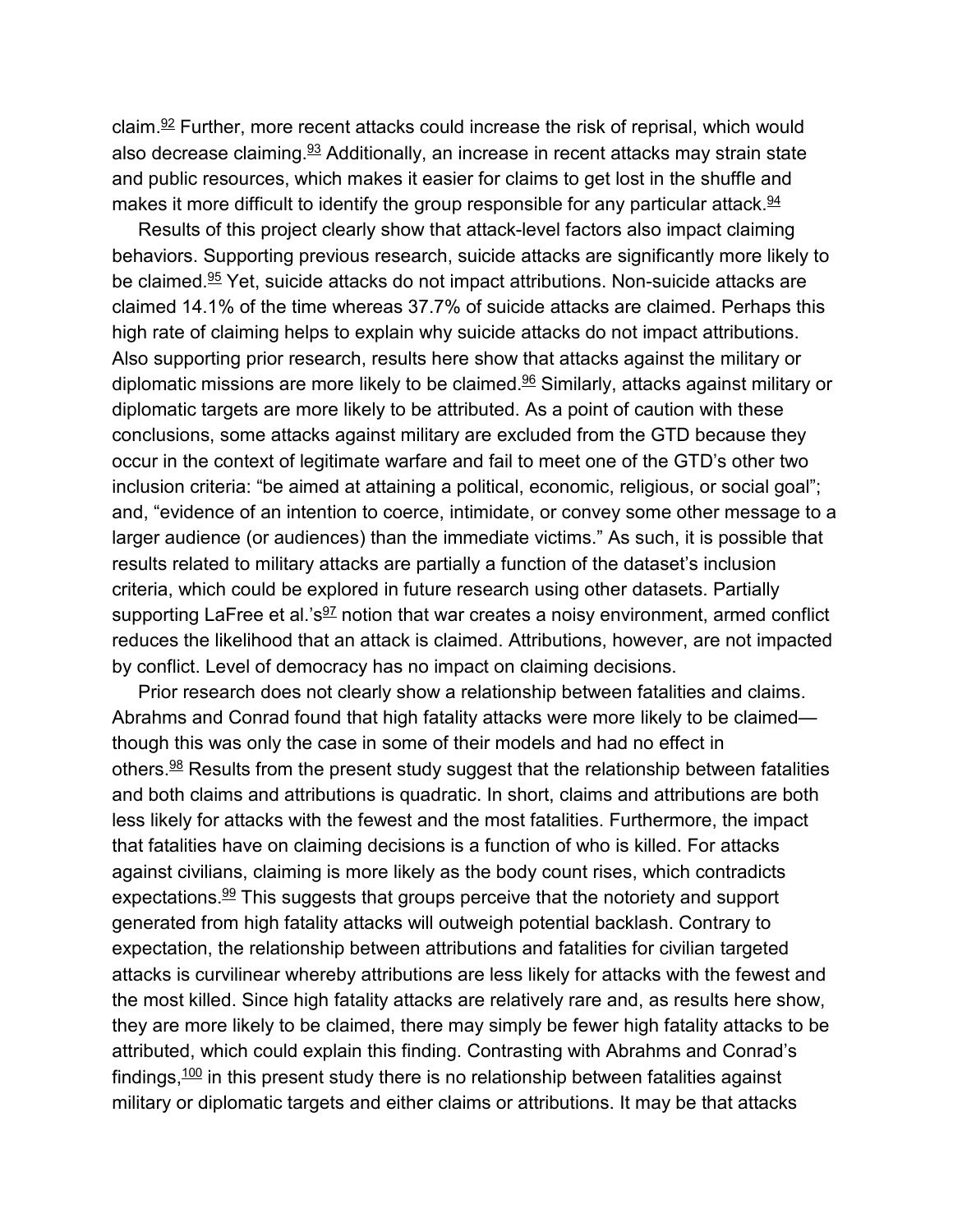against military or diplomatic targets are more likely to be both claimed and attributed regardless of body count.

In sum, these findings advance our understanding of claiming decisions in three key ways. First, disaggregating beyond a binary measure of claiming shows variation across a few variables and similarities across others. Two factors—the number of active groups and suicide attacks—increase claims but not attributions. As fatalities rise in civilian targeted attacks, claims increase whereas attributes have a curvilinear relationship with fatalities. Further, armed conflict decreases the likelihood of claims but does not impact attributions. While other factors have the same directional impact on both claims and attributions, the magnitude of those effects are different for recent attacks, fatalities, and attacking a military or diplomatic target. For some studies, it may not matter if claims and attributions are separated out, whereas collapsing claiming decisions into a dichotomous measure may produce biased results in other studies. Results also help to address conflicting findings in the literature while expanding scholarly understanding of factors that impact claiming decisions for terrorism. Second, findings are fundamentally similar regardless of whether ISIS and AQ attacks are included. This suggests that ISIS and AQ have not changed the nature of claiming decisions. Third, despite technological advances that should make it easier to claim and to attribute terrorism, actual claiming decisions do not appear to be changing over time.

#### **Conclusion**

This project is a step toward empirically testing propositions about claiming decisions for terrorism. By expanding our understanding of claiming decisions in terrorism, this project has implications for research and policy. Rationalist explanations for terrorism have long focused on the communicative nature of the actions where claiming is essential. Yet, data show that claims are rare for terrorism. As the frequency of unclaimed attacks has grown, it is increasingly important to understand when and why some attacks are claimed, while others are attributed to a group. To date, there has been a dearth of research on unclaimed attacks and the research that does exist tends to treat claiming as a binary event. Thus, little is presently known about which groups are least likely to claim their attacks, when groups may be more likely to claim attacks, and why claiming is generally so low. The present study builds our understanding of claiming decisions, which can improve data issues to both build better models and improve inclusion criteria for group or ideology focused research. Further, disaggregating claiming decisions shows some meaningful differences, which can inform future research. With more complete theoretical and empirical research, we can start to predict when claims and attributions will be more or less likely, when to take claims seriously, and when to think groups are lying—all of which can improve counterterrorism responses. Additionally, raising public awareness that claims are rare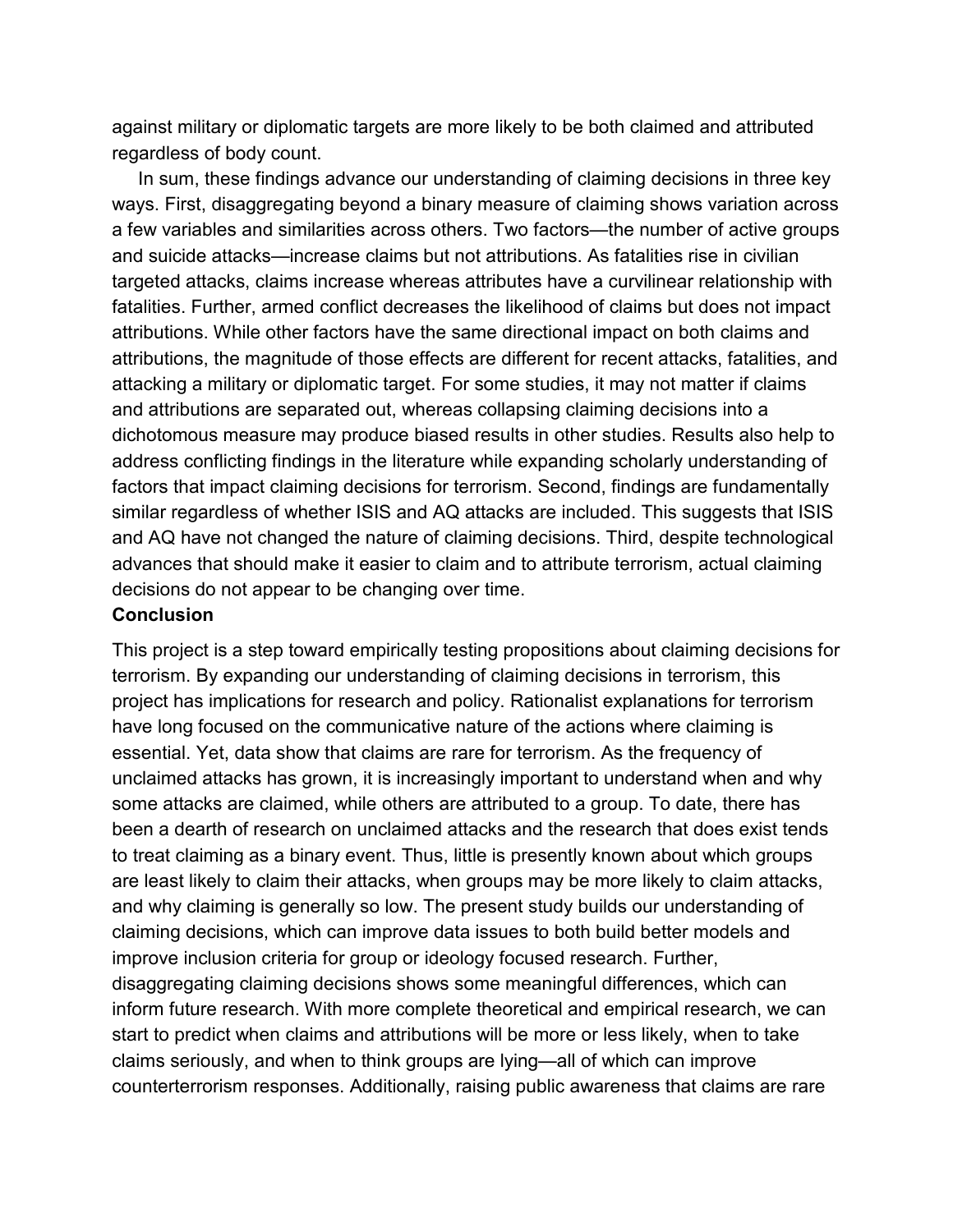for terrorism can help to quell the fear that stems from uncertainty about responsibility for an attack.

While the present study expands our understanding of claiming behavior, it is not without limitations. The main limitations of this project stem from the clandestine nature of terrorism. Specifically, we cannot model group-level factors since these variables are—by definition—missing when the responsible group is unknown. While about a quarter of attacks are attributed, it is likely that at least some of these implicate the wrong group. Further, even when an attack is claimed, we cannot know for sure that the group is truly responsible and this becomes even more tenuous when there are multiple claims. These are unavoidable limitations in studying claiming behavior for terrorism.

Like any dataset, the GTD is not definitive. The two most commonly used terrorism datasets, by definition, include different cases since ITERATE focuses on transnational attacks while the GTD also includes domestic attacks.<sup>101</sup> Patterns for claims and attributions may vary between these datasets. Similarly, attacks may appear in statelevel terrorism datasets that are absent from the GTD. $102$ ,  $103$  National terrorism datasets may display different patterns for claims and attributions at the state level. Further, the GTD excludes terrorism by state actors. Presumably, state actors would be less inclined to claim credit for their violence for fear of retaliation from other states, though attributions of responsibility may be greater. Further, factors that impact claiming decisions may differ for state actors as compares to the non-state actors examined in this study.

The present study suggests a few avenues for future research. First, research should examine whether the results found here are consistent across datasets. Second, research should examine the extent to which claiming decisions are similar between state and non-state actors. Third, quantitative analyses presented here show aggregate trends, but this work would be enhanced by qualitative work focusing on how claiming decisions have been made by actual organizations and their members. Finally, recent advances in data also allow us to gather geo-coded information about attacks. Geocoded data can be used to provide a sub-national and micro-level explanation for claiming with the goal to eventually be able to predict the group responsible. Future research could incorporate geo-coded data to model claiming behavior for terrorism in a region with the aim to predict what group is likely responsible for unclaimed and unattributed violence.

#### **Notes**

1.

*Al Jazeera*, "Full Transcript of bin Ladin's Speech," November 1, 2004. 2.

David Rapoport, "To Claim or Not to Claim; That is the Question—Always!," *Terrorism and Political Violence* 9, no. 1 (1997): 11–17; Gary LaFree and Laura Dugan, "How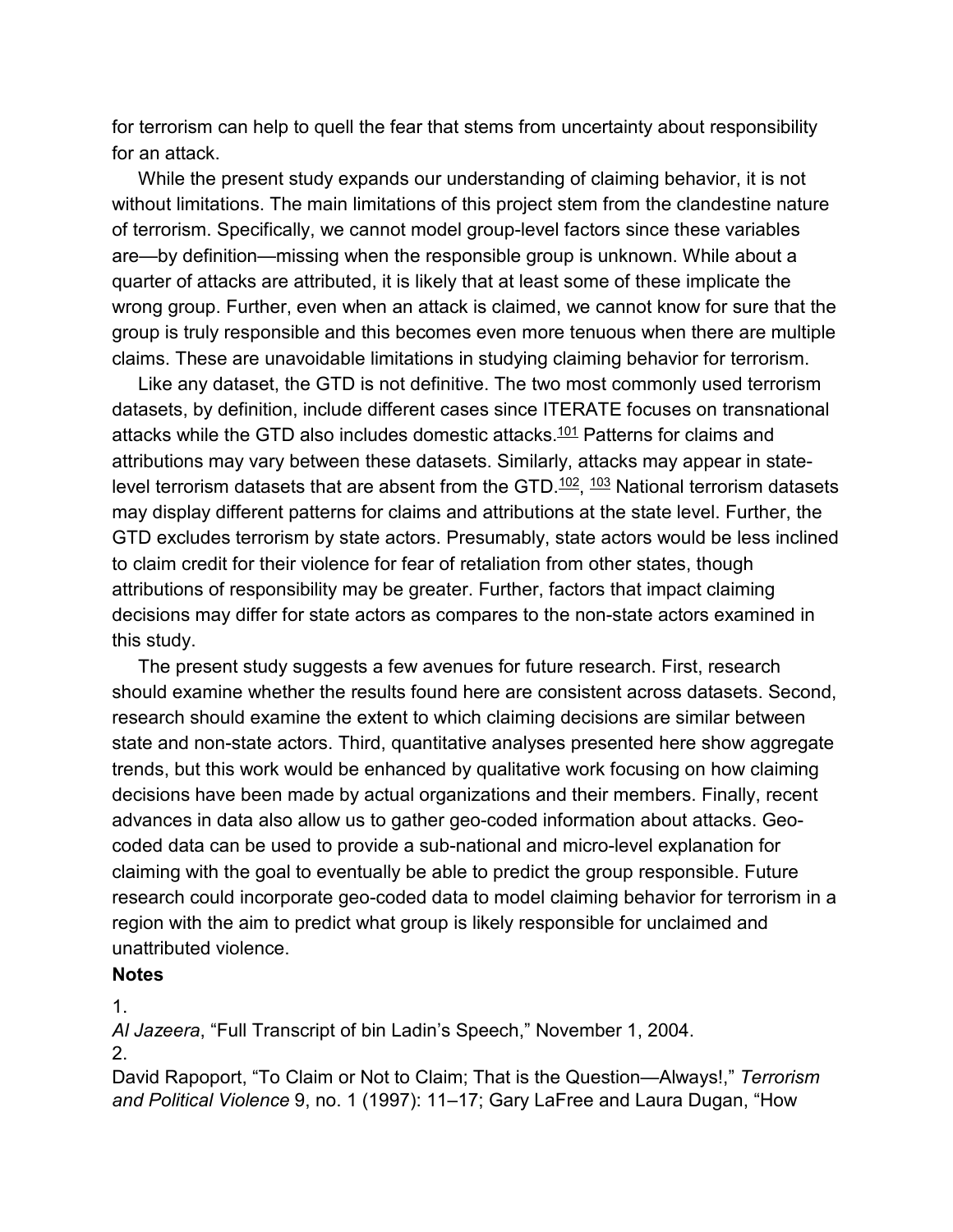Does Studying Terrorism Compare to Studying Crime?," in *Terrorism and Counter-Terrorism* (Emerald Group Publishing Limited, 2004), 53–74.

3.

Gary LaFree and Laura Dugan, "How Does Studying Terrorism Compare to Studying Crime?," in *Terrorism and Counter-Terrorism*, ed. Mathieu Deflem (Bingley, UK: Emerald Group Publishing Limited, 2004), 53–74.

4.

Brian Jenkins, *International Terrorism: A New Kind of Warfare* (Santa Monica, CA: Rand Corporation, 1974); David Fromkin, "The Strategy of Terrorism," *Foreign Affairs* 53, no. 4 (1975): 683–98; H. Edward Price, "The Strategy and Tactics of Revolutionary Terrorism," *Comparative Studies in Society and History* 19, no. 1 (1977): 52–66; Martha Crenshaw, "The Causes of Terrorism," *Comparative Politics* 13, no. 4 (1981): 379–99; Martha Crenshaw, "The Logic of Terrorism: Terrorist Behavior as a Product of Choice," *Terrorism and Counter Terrorism* 2, no. 1 (1998): 54–64; Bruce Hoffman, "Terrorism Trends and Prospects," *Countering the New Terrorism* 7 (1999): 13; Andrew Kydd and Barbara Walter, "Sabotaging the Peace: The Politics of Extremist Violence," *International Organization* 56, no. 2 (2002): 263–96; David Lake, "Rational Extremism: Understanding Terrorism in the Twenty-First Century," *Dialogue IO* 1, no. 1 (2002): 15–28; Andrew Kydd and Barbara F. Walter, "The Strategies of Terrorism," *International Security* 31, no. 1 (2006): 49–80. 5.

The GTD defines terrorism as "the threatened or actual use of illegal force and violence by a non- state actor to attain a political, economic, religious, or social goal through fear, coercion, or intimidation." For more details on the definition of terrorism used in the GTD: <http://www.start.umd.edu/gtd/using-gtd/> (accessed August 30, 2017xx). National Consortium for the Study of Terrorism and Responses to Terrorism (2017) Global Terrorism Database (GTD).

6.

Richard Chasdi, "Middle-East Terrorism 1968–1993: An Empirical Analysis of Terrorist Group-type Behavior," *Journal of Conflict Studies* 17, no. 2 (1997): 1–27; Bruce Hoffman, "Why Terrorists Don't Claim Credit," *Terrorism and Political Violence* 9, no. 1 (1997): 1–6; Bruce Hoffman, "Reply to Pluchinsky and Rapoport Comments," *Terrorism and Political Violence* 9, no. 1(1997): 18–19; Hoffman, "Terrorism Trends and Prospects" (see note 3), 13; Dennis A. Pluchinsky, "The Terrorism Puzzle: Missing Pieces and No Boxcover," *Terrorism and Political Violence* 9, no. 1 (1997): 7–10; Rapoport, "To Claim or Not to Claim; That is the Question—Always" (see note 2), 11– 17; Aaron Hoffman, "Voice and Silence: Why Groups Take Credit for Acts of Terror," *Journal of Peace Research* 47, no. 5 (2010): 615–26; Erin Kearns, Brendan Conlon, and Joseph K. Young, "Lying about Terrorism," *Studies in Conflict & Terrorism* 37, no. 5 (2014): 422–39; Max Abrahms and Justin Conrad, "The Strategic Logic of Credit Claiming: A New Theory for Anonymous Terrorist Attacks," *Security Studies* 26, no. 2 (2017): 279–304. 7.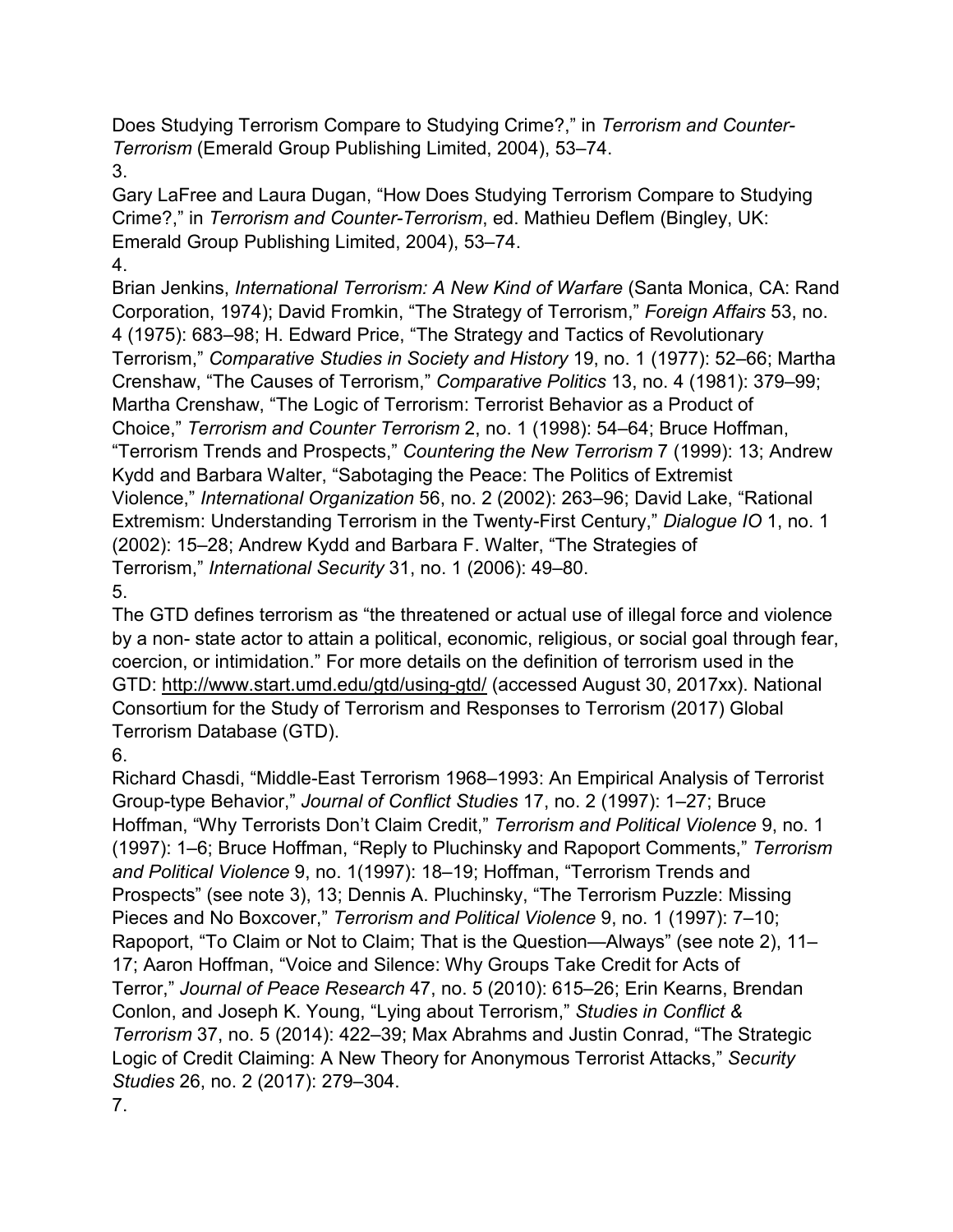Two notable exceptions: Abrahms and Conrad (2017) (see note 5), who examined competing claims of credit, and Melissa Rorie, *Communicating through Violence: An Application of Rational Choice Theory to Terrorist Claims of Responsibility* (College Park: University of Maryland, 2008), who examined attributions of credit. 8.

Gary LaFree, Laura Dugan, and Erin Miller, *Putting Terrorism in Context: Lessons from the Global Terrorism Database* (New York, NY Routledge, 2015).

9.

See the GTD codebook for a description of the coding process for claims and attributions.

10.

Hoffman, "Why" (see note 5), 1–6; Hoffman, "Reply" (see note 5), 18–19; Hoffman, "Terrorism" (see note 3), 13; Rapoport, "To Claim" (see note 2), 11–17; Hoffman, "Voice" (see note 5), 615–26; Kearns, Conlon, and Young, "Lying" (see note 5), 422–39; Abrahms and Conrad, "The Strategic" (see note 5), 279–304.

11.

Rorie, *Communicating* (see note 6).

12.

Richard Sorrentino, Yang Ye, and Andrew Szeto, "Uncertainty Management: To Fear of Not to Fear?," *Psychological Inquiry* 20, no. 4 (2009): 240–44.

13.

Ideally, we may see differences across four types of incidents: a) claimed/unattributed where a group claims but there is not corroborating information; b) claimed/attributed where a group claims credit and there is corroborating information; c)

unclaimed/unattributed where there is neither a claim nor information to link a group to the attack; d) unclaimed/attributed where there is no claim but there is credible information connecting a group to the attack. Unfortunately, data are not coded in such a way to allow for these comparisons.

14.

Jenkins, *International* (see note 3), 5261.

15.

Fromkin, "The Strategy" (see note 3), 688; Price, "The Strategy" (see note 3), 58; Crenshaw, "The Causes" (see note 3), 379; Crenshaw, "The Logic" (see note 3), 54; Kydd and Walter, "Sabotaging" (see note 3), 275; Lake, "Rational" (see note 3), 15–28; Kydd and Walter, "The Strategies" (see note 3), 50. 16.

Hoffman, "Terrorism" (see note 3), 8.

17.

Hoffman, "Voice" (see note 5), 616.

18.

GTD (2017) (see note 4).

19.

Kearns, Conlon, and Young, "Lying" (see note 5), 426.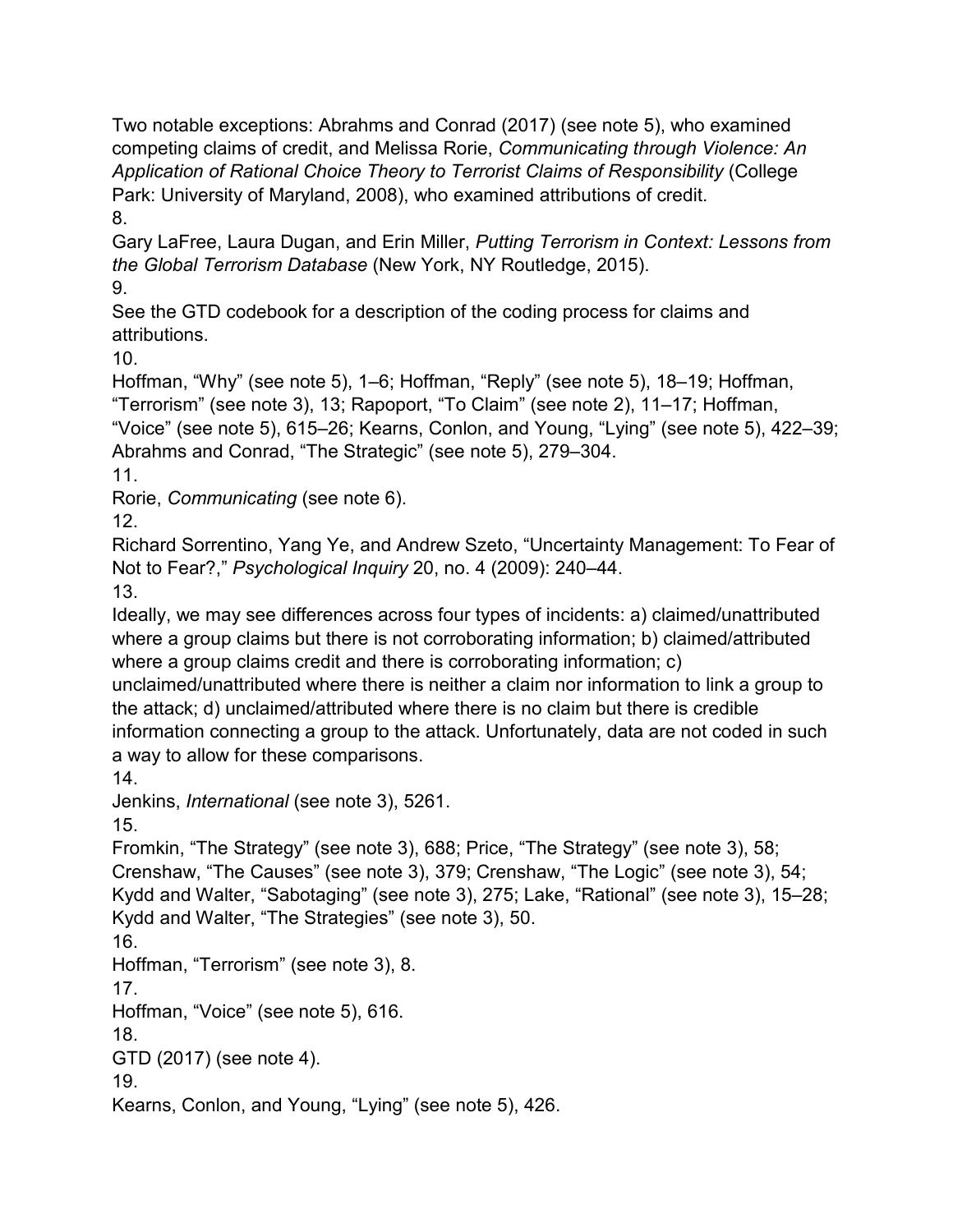20.

Martha Crenshaw, "Counterterrorism," *Studies in Conflict and Terrorism* 24 no. 5 (2001): 329–37.

21.

Michael Findley and Joseph Young, "Fighting Fire with Fire? How (Not) to Neutralize an Insurgency," *Civil Wars* 9, no. 4 (2007): 378–401.

22.

Groups like ISIS may be less reliant on a specific population's support since they recruit globally. To account for this, I examine changes in claiming decisions over time and also exclude attacks claimed by or attributed to ISIS and Al Qaeda.

23.

Lake, "Rational" (see note 3), 20.

24.

Pluchinsky, "The Terrorism" (see note 5), 7.

25.

GTD (2017) (see note 4); Kearns, Conlon, and Young, "Lying" (see note 5), 424. 26.

Harriet Agerholm, "Nice Attack: ISIS Claims of Responsibility Mocked by French People," *The Independent*, July 18, 2016.

27.

Sophie Chou, "There's No Evidence Linking the Las Vegas Attack to ISIS. So Why Did the Group Claim Responsibility?," *Public Radio International*, October 3, 2017; Jason Wilson, "New Documents Suggest Las Vegas Shooter was a Conspiracy Theorist – What We Know," *The Guardian*, May 19, 2018.

28.

Public Radio International, "ISIS Claims Responsibility for Philippines Casino Attack," June 1, 2017.

29.

Abrahms and Conrad, "The Strategic" (see note 5), 282.

30.

Kearns, Conlon, and Young, "Lying" (see note 5), 425.

31.

For example, on March 6, 1988 the British SAS killed three men in Gibraltar. While there was not an attack or attempted attack that day, the British were tracking these men on suspicion of planning an attack, which the Provisional IRA confirmed. The British government quickly stated that there was a shoot-out and explosives were found. British media reported this account, and the Provisional IRA claimed the men the next morning. Shortly thereafter, the British government admitted that the men were unarmed and the car contained no explosives. Information asymmetries may have led to the Provisional IRA's decision to claim its men. Had the Provisional IRA known that their men were unarmed and the car contained no explosives at the time of the incident, perhaps it would not have claimed the operatives as its own. And, perhaps the British would not have been so quick to admit that the men were unarmed had the Provisional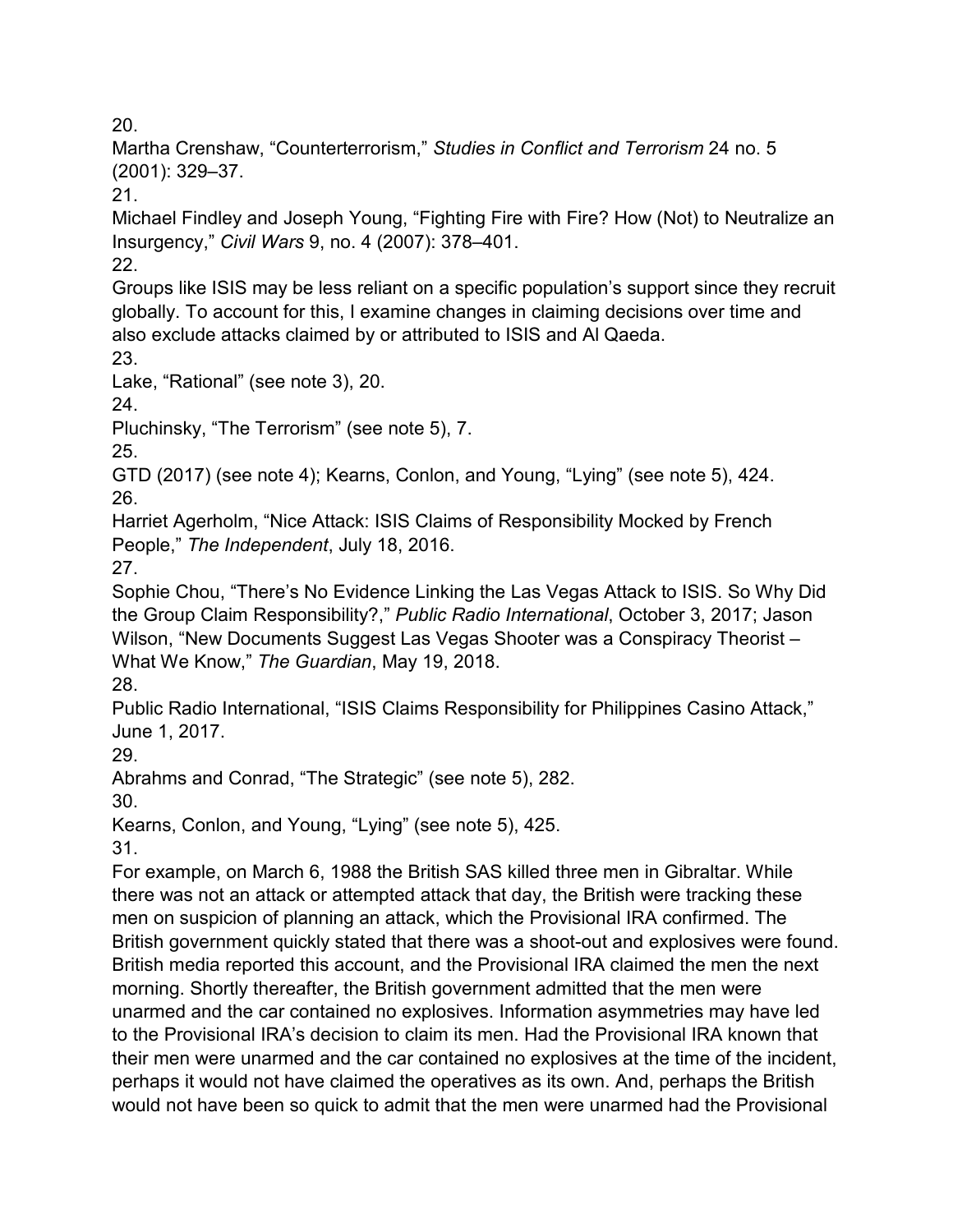IRA not claimed the men and admitted that it was planning an attack. Claiming made sense based on the (incorrect) information the Provisional IRA had at that moment, but it was quickly revealed to be a miscalculation and missed opportunity to cause harm to the British by denying responsibility. This is just one of many examples where the decision to claim or not resulted in a miscalculation. While it is beyond the scope of the current paper to delve into information asymmetries and miscalculations in claiming specific attacks, this presents an avenue for future research. 32.

Hoffman, "Terrorism" (see note 3), 9; Jenkins, *International Terrorism* (see note 3), 5261; Kearns, Conlon, and Young, "Lying" (see note 5), 424. 33.

GTD (2017) (see note 4).

34.

Kearns, Conlon, and Young, "Lying" (see note 5), 424.

35.

Hoffman, "Voice" (see note 5), 623.

36.

Austin Wright, "Why," *Princeton Papers* (2011).

37.

Mia Bloom, "Palestinian Suicide Bombing: Public Support, Market Share, and Outbidding," *Political Science Quarterly* 119, no. 1 (2004): 61–88; Kydd and Walter, "The Strategies" (see note 3), 51.

38.

As Kydd and Walter (2006, p. 73 [see note 3]) outline, extreme factions can splinter off and perpetrate terrorism to spoil a peace agreement or other negotiations. When this happens, there will be more groups (as a function of the split) and claiming would be less likely since neither the extreme faction nor the more moderate group has incentive to claim the attack. These situations are not common, and the present data do not allow them to be modeled.

39.

Hoffman, "Voice" (see note 5), 617; Kearns, Conlon, and Young, "Lying" (see note 5), 431.

40.

Eric Min, "Taking Responsibility: When and Why Terrorists Claim Attacks," in *APSA Annual Meeting Paper* (2013), Chicago, IL. Kearns, Conlon and Young, "Lying" (see note 5), 431.

41.

Jeremy Allouche and Jeremy Lind, "Public Attitudes to Global Uncertainties: A Research Synthesis Exploring the Trends and Gaps in Knowledge," *Institute of Development Studies* (2010).

42.

Kearns, Conlon, and Young, "Lying" (see note 5), 434.

43.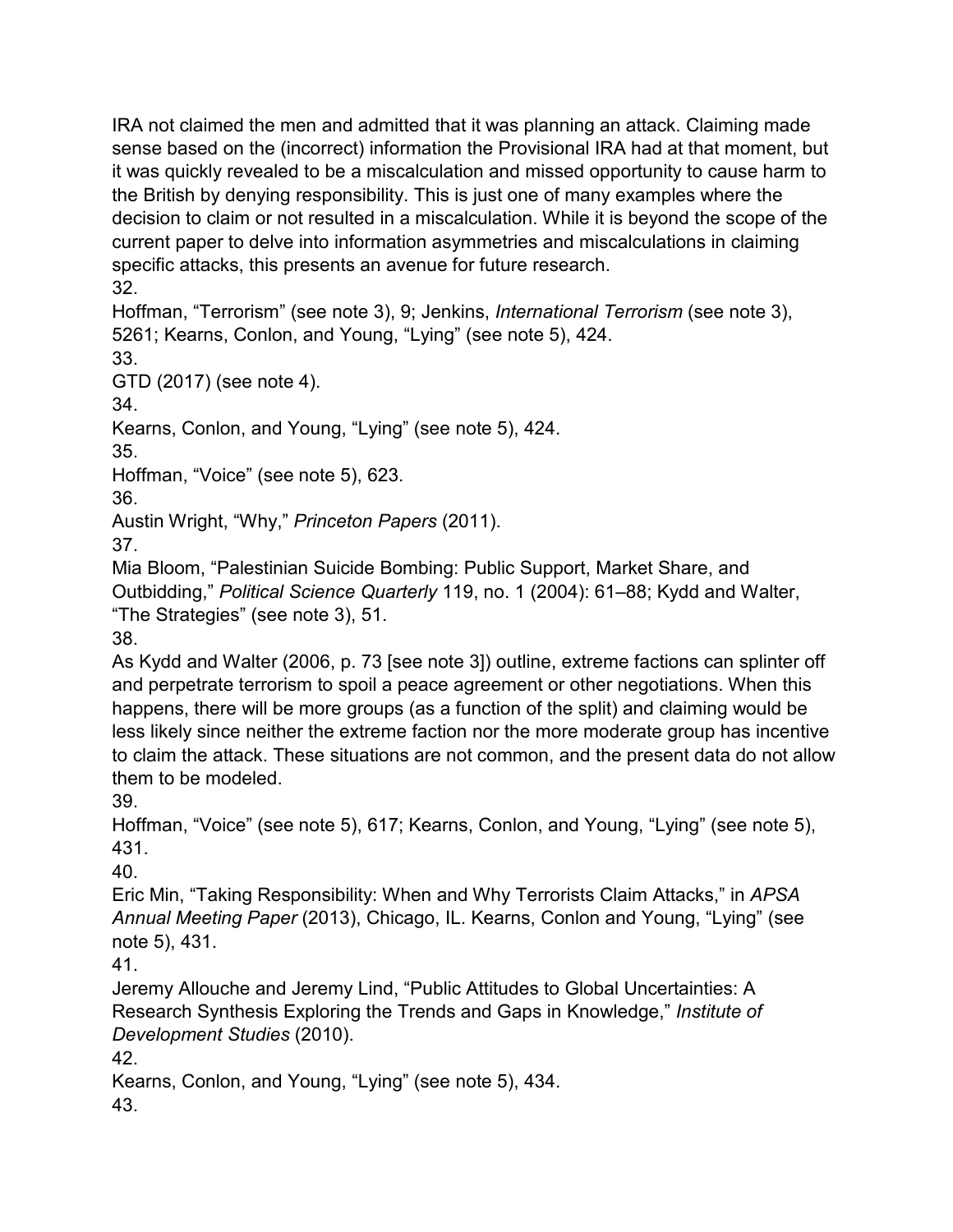Hoffman, "Voice" (see note 5), 624.

44.

LaFree, Dugan, and Miller, *Putting* (see note 7).

45.

Pluchinsky, "The Terrorism" (see note 5), 7–8.

46.

Hoffman, "Voice" (see note 5), 615–26.

47.

Walter Enders and Todd Sandler, "Is Transnational Terrorism Becoming More Threatening? A Time-series Investigation," *Journal of Conflict Resolution* 44, no. 3 (2000): 307–32; David Rapoport, "The Fourth Wave: September 11 in the History of Terrorism," *Current History* 100, no. 650 (2001): 419. As noted in Jeff Goodwin, "A Theory of Categorical Terrorism," *Social Forces* 84, no. 4 (2006): 2027–46, state terrorism may be more lethal than non-state terrorism, which is beyond the scope of the current project since the GTD only includes violence by non-state actors.

48.

Kearns, Conlon, and Young, "Lying" (see note 5), 428.

49.

Chasdi, "Middle-East" (see note 5), 10.

50.

Pluchinsky, "The Terrorism" (see note 5), 7–8.

51.

Ibid.

52.

Kearns, Conlon, and Young, "Lying" (see note 5), 428; Abrahms and Conrad, "The Strategic" (see note 5), 284.

53.

Min, "Taking" (see note 39).

54.

Military and diplomatic interests tend to be more secure than general governmental buildings or police officers who, by nature of their job, are easily accessible to the public. As such, I code attacks against military or diplomatic missions specifically, rather than governmental agents more broadly, since attacking military or diplomatic targets signals greater strength and thus should have a different impact on claiming decisions. 55.

Patrick Brandt and Todd Sandler, "What Do Transnational Terrorists Target? Has It Changed? Are We Safer?," *Journal of Conflict Resolution* 54, no. 2 (2010): 214–36. 56.

Chasdi, "Middle-East" (see note 5), 2.

57.

While some argue that an attack only qualifies as terrorism if it targets civilians, this is not the contention of this paper or the GTD. See Alex P. Schmid, *The Definition of*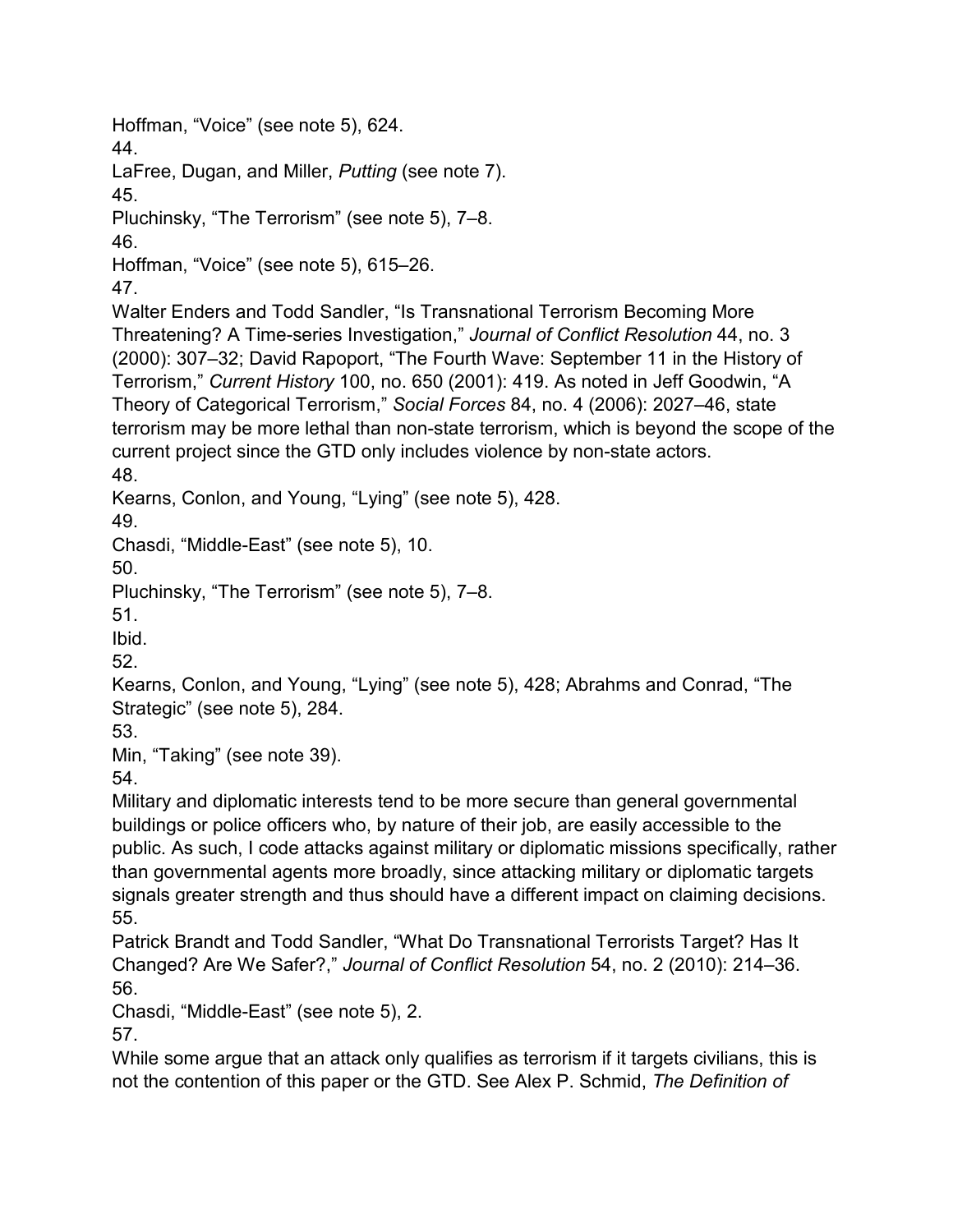*Terrorism*, Routledge Handbooks Online (2010) for a full discussion of definitional issues for terrorism.

58.

Kearns, Conlon, and Young, "Lying" (see note 5), 422–39; Abrahms and Conrad, "The Strategic" (see note 5), 279–304. Further, some populations have a higher tolerance for fatalities than others. At the group level, this cannot be modeled without knowing the perpetrators to then identify their audience(s). At the state level, cultures of violence can be modeled (see Chris Mullins and Joseph Young, "Cultures of Violence and Acts of Terror: Applying a Legitimation–habituation Model to Terrorism," *Crime & Delinquency* 58, no. 1 [2012]: 28–56). Unfortunately, the datasets they used to create this indicator do not code past the late 2000s so it is not possible to recreate this measure.

59.

Abrahms and Conrad, "The Strategic" (see note 5), 285.

60.

Bloom, "Palestinian" (see note 36), 66; Hoffman, "Voice" (see note 5), 618; Wright, "Why" (see note 35); Min, "Taking" (see note 39).

61.

Bloom, "Palestinian" (see note 36), 71.

62.

Pluchinsky, "The Terrorism" (see note 5), 7–10; Hoffman, "Voice" (see note 5), 615–26; Wright, "Why" (see note 35); Kearns, Conlon, and Young, "Lying" (see note 5), 422–39; Abrahms and Conrad, "The Strategic" (see note 5), 279–304.

63.

Kearns, Conlon, and Young, "Lying" (see note 5), 426.

64.

Ibid., 429.

65.

Joseph Young and Laura Dugan, "Survival of the Fittest: Why Terrorist Groups Endure," *Perspectives on Terrorism* 8, no. 2 (2014); LaFree, Dugan, and

Miller, *Putting* (see note 7).

66.

Hoffman, "Voice and Silence" (see note 5), 620.

67.

Abrahms and Conrad, "The Strategic" (see note 5), 292.

68.

GTD (2017) (see note 4).

69.

Nils Petter Gleditsch, Peter Wallensteen, Mikael Eriksson, Margareta Sollenberg, and Håvard Strand, "Armed Conflict 1946–2001: A New Dataset," *Journal of Peace Research* 39, no. 5 (2002): 615–37. 70.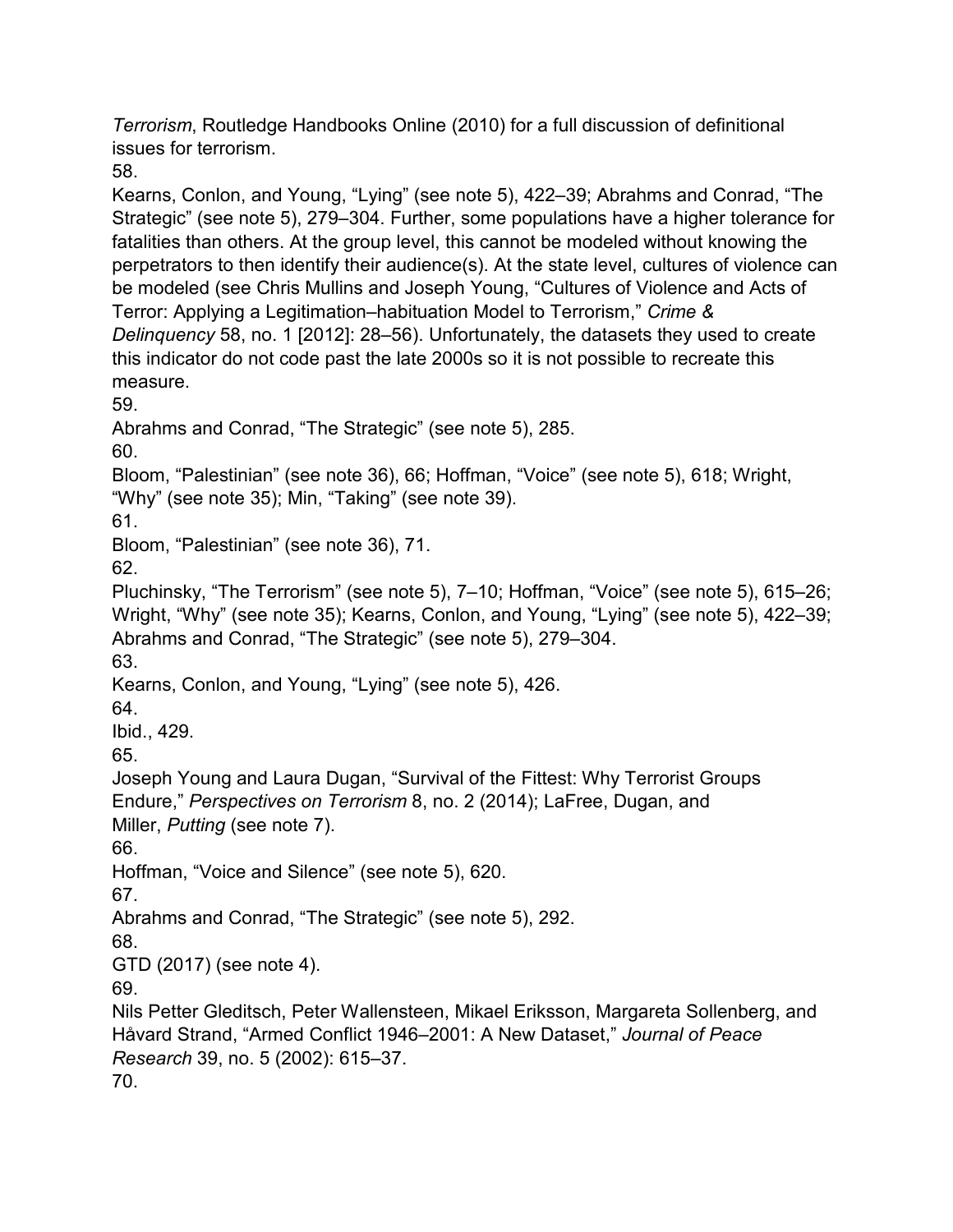James Vreeland, "The Effect of Political Regime on Civil War: Unpacking Anocracy," *Journal of Conflict Resolution* 52, no. 3 (2008): 401–25. 71.

Monty Marshall, Keith Jaggers, and Ted Gurr, *Polity IV* (College Park, Maryland: University of Maryland, 2004).

72.

The GTD also codes whether or not there are multiple or competing claims for an attack. While there may be unique attributes of attacks that increase the likelihood of multiple claims, the logic of claiming for the responsible group will be the same. Attacks with one or more claim are collapsed into a single category. 73.

In the GTD, attacks are attributed either to a specific group or to a general ideology such as "Protestant extremists." I coded *attributed* in two ways: specific group (26.8%) and general ideology (30.1%). Models were estimated using both operationalizations of *attributed* attack and the results are unchanged. Models where attacks were attributed to a specific group are reported in text.

74.

The correlation among these variables ranges from −0.07 to 0.38.

75.

I counted the number of specific groups who had a claimed or attributed attack in each country-year.

76.

The number of active groups shows high, positive skew (2.03) and kurtosis (6.82). From a theoretical perspective, on the lower end of the spectrum each additional group should have a stronger impact on claiming behaviors than each additional group at the higher end. For example, the difference between 1 and 2 groups should have a greater impact than the difference between, say, 30 and 31 groups. From a statistical perspective, skewed variables can distort the mean and impact interpretation. Variable transformation, such as logging, is common practice, as it "dampens the impact of extreme high scores by squashing the right tail of the distribution" (Andy Field, *An Adventure in Statistics: The Reality Enigma* [London: Sage, 2016], p. 316). Models were also estimated with the raw number of active groups. Results show only one difference: in Models 1 and 3 only, the number of groups is no longer significantly related to claims or attributions while all variables' impact remained the same. Models were also estimated with a binary variable for the presence of any other groups in that countryyear. The overall results were largely unchanged. 77.

The number of attacks in the previous year shows high, positive skew (1.43) and kurtosis (4.40). This variable was logged or models reported in text. Models were also estimated with the raw number of attacks in the previous year. Results show only one difference: in Models 11 and 12 only, the number of attacks in the previous year become significantly related to attributions while all variables' impact remained the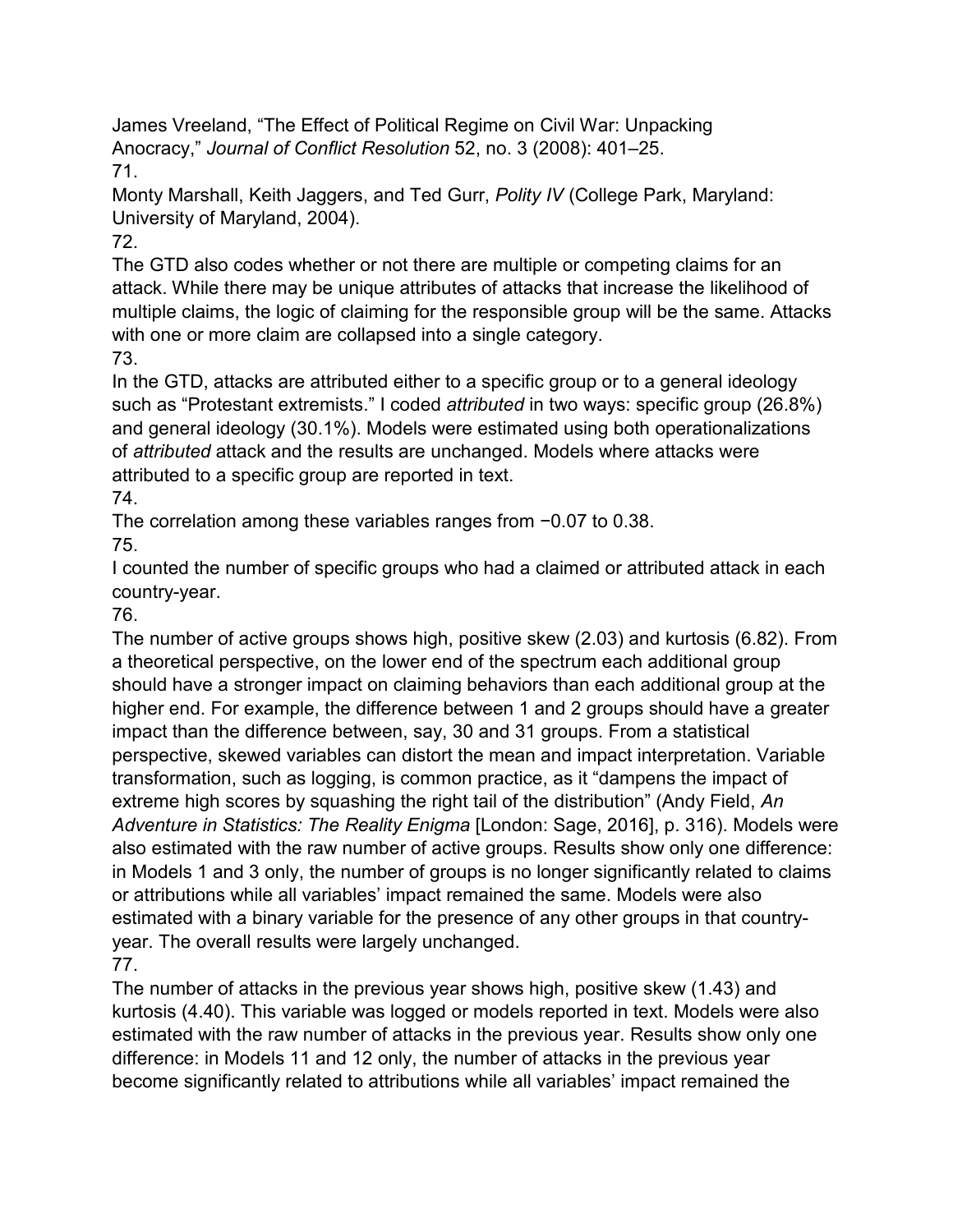same. Models were also estimated with the number of attacks in the previous countrymonth. The results were largely unchanged. 78.

To be included in the GTD, an incident must meet at least two of the following three criteria: a) The act must be aimed at attaining a political, economic, religious, or social goal; b) There must be evidence of an intention to coerce, intimidate, or convey some other message to a larger audience (or audiences) than the immediate victims; and, c) The action must be outside the context of legitimate warfare activities. As such, some attacks against military are omitted if they occur in the context of legitimate warfare and one of the other two inclusion criteria are missing. 79.

I combine the following GTD target types into a single category: business, abortion related, airports & aircraft, educational institutions, food or water supply, journalists & media, maritime, NGO, other, private citizens & property, religious figures/institutions, telecommunication, tourists, transportation, unknown, and utilities. 80.

Armed conflict may also increase the likelihood of *false flag* attacks where a group attacks a target to make it look like its rival was responsible. See Kearns et al. (2014) (see note 5) for a full discussion of when *false flag* attacks are rational. Regardless, such attacks would not be claimed.

81.

LaFree, Dugan, and Miller, *Putting* (see note 7).

82.

Gleditsch, Wallensteen, Eriksson, Sollenberg, and Strand, "Armed" (see note 68), 615– 37.

83.

Vreeland, "The Effect" (see note 69), 412.

84.

Marshall, Jaggers and Gurr, *Polity IV* (see note 70).

85.

Vreeland, "The Effect" (see note 69), 412. 86.

I include bivariate models for different operationalizations of key variables. For example, I use both the raw number and the log for both number of groups and number of attacks in the previous year. I also use the raw number, the raw number top-coded at 200, and the log for fatalities. I then use the number of fatalities top-coded at 200 in the interactions with target types (civilian and military), though results were the same with other operationalizations of fatalities. Cross-tabulations for binary independent variables are in the appendix.

87.

For the purposes of this paper, targets are disaggregated by general group—civilian or military. It is possible, even likely, that social identity of the victims also impacts claiming behaviors. For example, a Sunni group may be less likely to claim an attack against a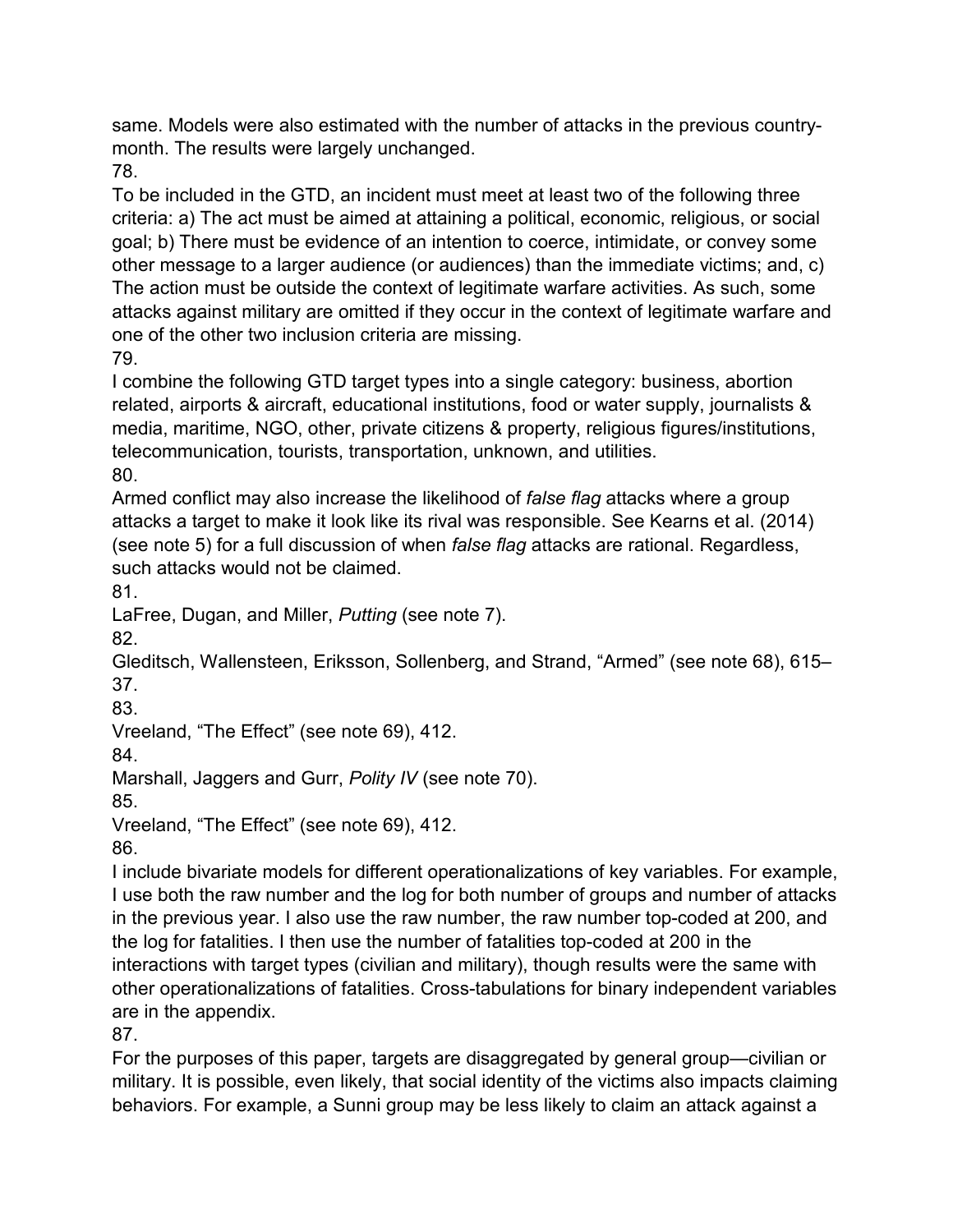Shia target since both audiences can surmise who is responsible. At present, data are not fine-grained enough to test arguments about target identity beyond broad categories.

88. Hoffman, "Voice" (see note 5), 621. 89. Wright, "Why" (see note 35). 90. Abrahms and Conrad, "The Strategic" (see note 5), 292. 91. Kydd and Walter, "The Strategies" (see note 3), 76. 92. LaFree, Dugan, and Miller, *Putting* (see note 7). 93. Kearns, Conlon, and Young, "Lying" (see note 5), 428. 94. Hoffman, "Voice" (see note 5), 619. 95. LaFree, Dugan, and Miller, *Putting* (see note 7). 96. Bloom, "Palestinian" (see note 36), 66; Hoffman, "Voice" (see note 5), 618; Wright, "Why" (see note 35); Min, "Taking" (see note 39). 97. Min, "Taking" (see note 39); Kearns, Conlon, and Young, "Lying" (see note 5), 428; Abrahms and Conrad, "The Strategic" (see note 5), 293. 98. LaFree, Dugan, and Miller, *Putting* (see note 7). 99. Abrahms and Conrad, "The Strategic" (see note 5), 297. 100. Kearns, Conlon, and Young, "Lying" (see note 5), 428; Abrahms and Conrad, "The Strategic" (see note 5), 295. 101. Abrahms and Conrad, "The Strategic" (see note 5), 297. 102. Joseph Young, "Measuring Terrorism," *Terrorism and Political Violence* (2016): 1–23. 103. Suat Cubukcu and Brian Forst, "Measuring Terrorism," *Homicide Studies* 22, no. 1 (2018): 94–116.

## **Acknowledgements**

I would like to thank the 2014-2015 START Terrorism Research Award recipients for their invaluable suggestions on the design of this study. I would also like to thank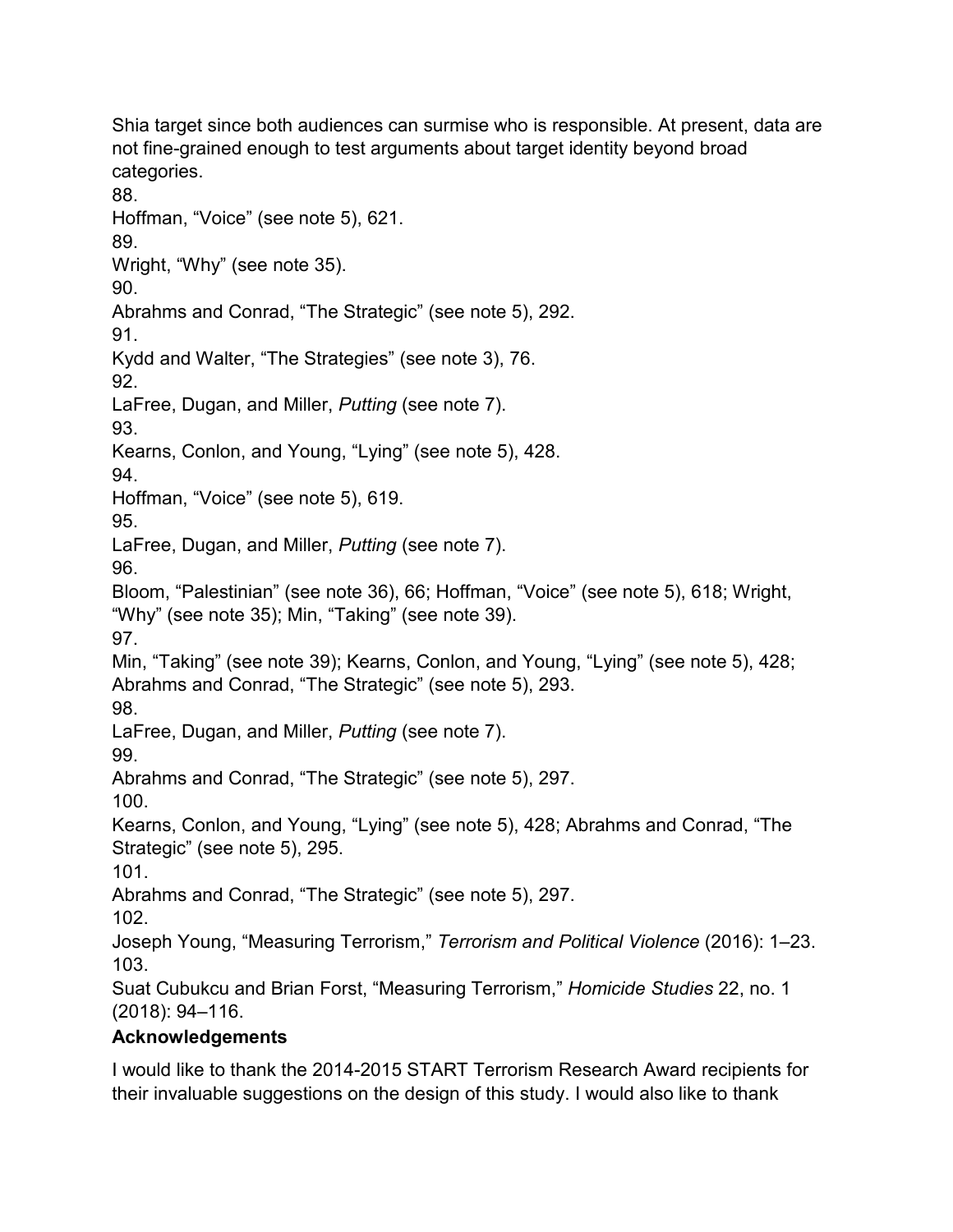Joseph K. Young for advising this project; Max Abrahms, Bryan Arva, Victor Asal, Eric Dunford, Doug Gibler, Edward R. Maguire, Brian G. Stults, James Igoe Walsh, and Thomas Zeitzoff for feedback on the manuscript; and, Erin Miller for providing clarity on GTD coding criteria.

## **Disclosure statement**

No potential conflict of interest was reported by the author.

## **Funding**

This work was supported by the Office of University Programs Science and Technology Directorate of the U.S. Department of Homeland Security through the Center for the Study of Terrorism and Behavior (CSTAB – Center Lead) Grant made to the START Consortium [2012-ST-61-CS0001].The views and conclusions contained in this document are those of the authors and should not be interpreted as necessarily representing the official policies, either expressed or implied, of the U.S. Department of Homeland Security, or START.

## **Notes on contributor**

*Erin M. Kearns* is an Assistant Professor in the Department of Criminology & Criminal Justice at the University of Alabama. Her primary research seeks to understand the relationship among terrorism, law enforcement, and the public. Her publications include articles on why groups lie about terrorism, media coverage of terrorism, public perceptions of terrorism and counterterrorism practices, and relationships between communities and law enforcement. Her work has been funded through a number of sources, including the National Consortium for the Study of and Responses to Terrorism (START). Her work has been featured on *CNN, NPR,* the *Washington Post,* and *Vox.* She has serves on the editorial board of *Studies in Conflict and Terrorism and Dynamics of Asymmetric Conflict* and has served as a consultant for the Police Foundation and the Department of Justice's Office of Community Oriented Policing.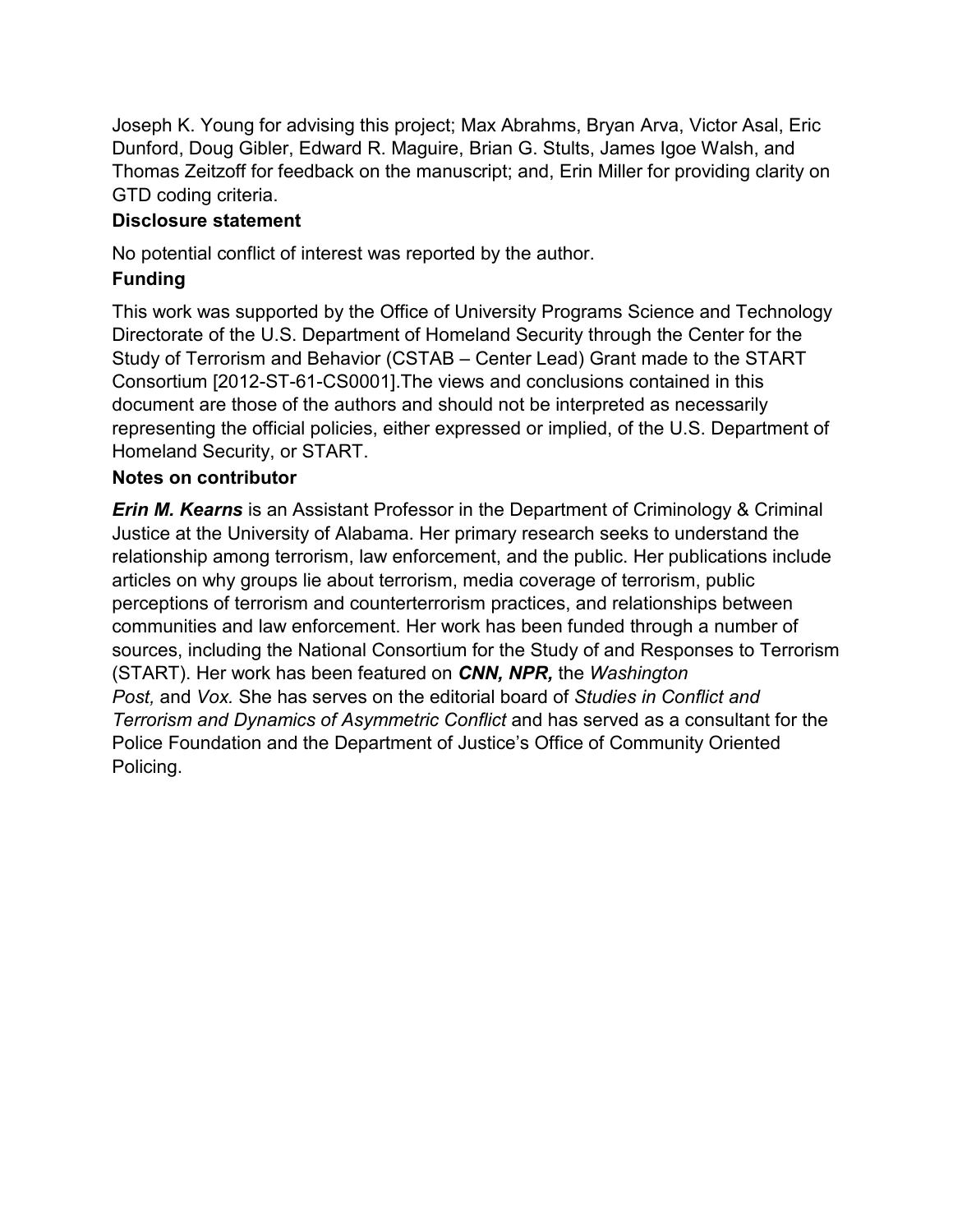## **Appendix**

| <b>Table A1.</b> Cross tabulations for binary independent variables (Table view) |  |  |
|----------------------------------------------------------------------------------|--|--|
|----------------------------------------------------------------------------------|--|--|

|                               | Claimed $#$ (% in<br>this column) | Attributed # (% in<br>this column) | Unclaimed<br># (% in this<br>column) |
|-------------------------------|-----------------------------------|------------------------------------|--------------------------------------|
| <b>Civilian Target</b>        | No 9,266 (19.5%)                  | 12,825 (27.0%)                     | 25,464 (53.5%)                       |
|                               | Yes $7,238(13.1\%)$               | 14,754 (26.7%)                     | 33,367 (60.3%)                       |
| Military/Diplomatic<br>Target | No 12,545 (14.7%)                 | 21,731 (25.5%)                     | 51,093 (59.8%)                       |
|                               | Yes $3,959(22.6%)$                | 5,848 (33.3%)                      | 7,738 (44.1%)                        |
| <b>Suicide Attack</b>         | No 14,338 (14.7%)                 | 26,306 (27.1%)                     | 56,601 (58.2%)                       |
|                               | Yes $2,166(38.2%)$                | 1,273 (22.5%)                      | 2,230 (39.3%)                        |
| <b>Armed Conflict</b>         | No 3,703 (22.9%)                  | 5,126 (31.7%)                      | 7,356 (45.4%)                        |
|                               | Yes 12,801 (14.8%)                | 22,453 (25.9%)                     | 51,475 (59.4%)                       |
| ISIS or AQ                    | No 13,878 (14.4%)                 | 23,820 (24.7%)                     | 58,816 (60.9%)                       |
|                               | Yes $2,626(41.0\%)$               | 3,759 (58.7%)                      | $15(0.2\%)$                          |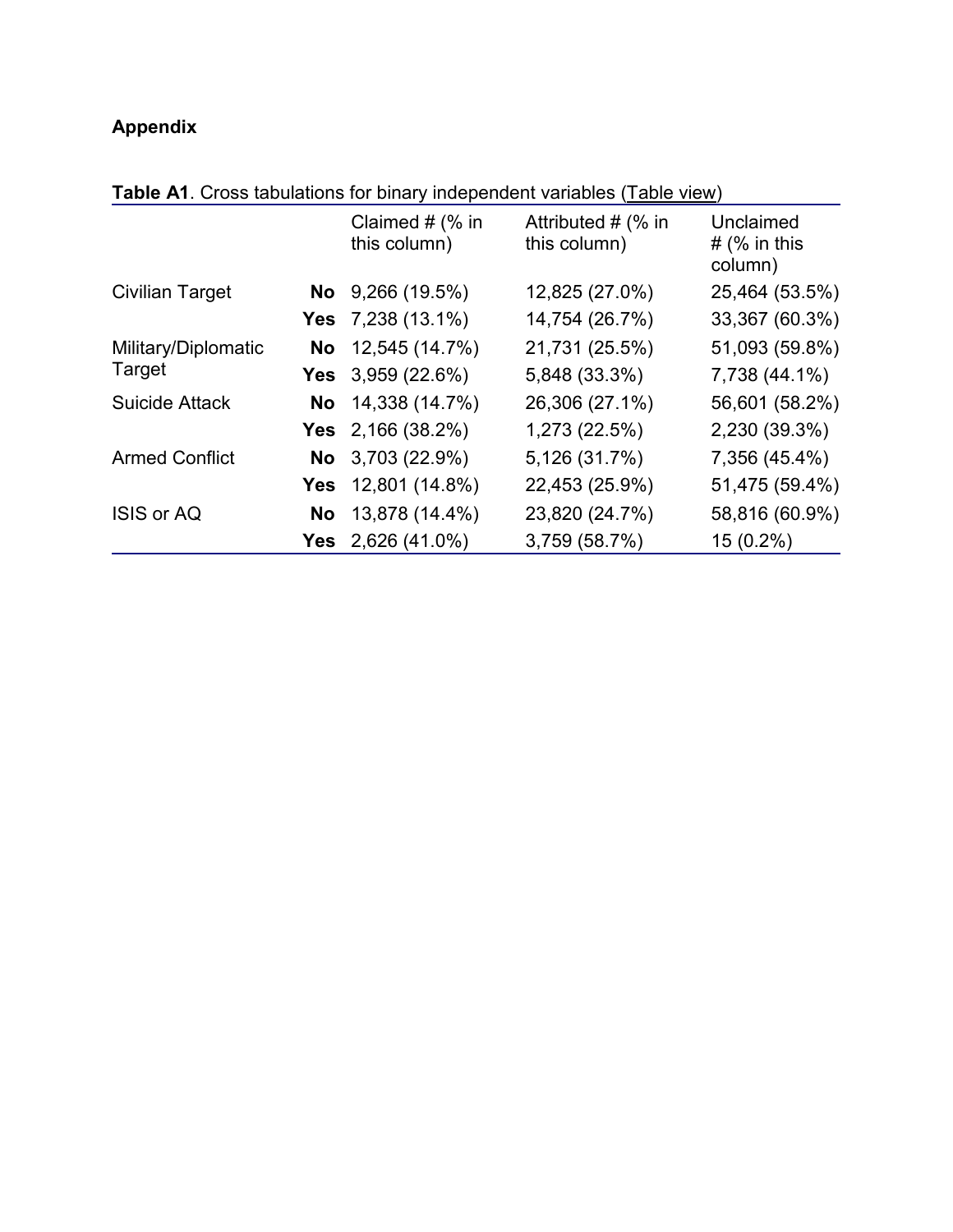|                                           | Claimed             |                         |                             | Attributed          |                        |                             |
|-------------------------------------------|---------------------|-------------------------|-----------------------------|---------------------|------------------------|-----------------------------|
|                                           | Linear              | Quadratic               | Logged<br><b>Fatalities</b> | Linear              | Quadratic              | Logged<br><b>Fatalities</b> |
| <b>Number of Groups</b><br>(log)          | $1.35*$<br>(0.20)   | $1.35* (0.20)$          | $1.39*$<br>(0.20)           | 0.92<br>(0.25)      | 0.92<br>(0.25)         | 0.94<br>(0.25)              |
| <b>Attacks Last Year</b><br>(log)         | $0.83*$<br>(0.07)   | $0.83* (0.07)$          | $0.81*$<br>(0.07)           | $0.79*$<br>(0.08)   | $0.79*$<br>(0.08)      | $0.77*$<br>(0.08)           |
| <b>Fatalities</b>                         | $1.07***$<br>(0.01) | $1.08***$<br>(0.01)     |                             | $1.07***$<br>(0.01) | $1.07***$<br>(0.01)    |                             |
| Fatalities <sup>2</sup>                   |                     | 0.9998***<br>(0.000007) |                             |                     | 0.9998***<br>(0.00006) |                             |
| Fatalities (log)                          |                     |                         | $1.87***$<br>(0.11)         |                     |                        | $1.46***$<br>(0.09)         |
| <b>Civilian Target</b>                    | 0.79<br>(0.16)      | 0.79(0.16)              | 0.99<br>(0.18)              | 0.99<br>(0.09)      | 0.99<br>(0.09)         | 1.01<br>(0.11)              |
| Military/Diplomatic<br><b>Target</b>      | $1.49*$<br>(0.23)   | $1.49* (0.23)$          | $1.51*$<br>(0.26)           | $1.82**$<br>(0.33)  | $1.82**$<br>(0.33)     | $1.92**$<br>(0.40)          |
| Fatalities (log) *<br>Civilian            |                     |                         | $0.73***$<br>(0.06)         |                     |                        | 0.99<br>(0.08)              |
| Fatalities (log) *<br>Military/Diplomatic |                     |                         | 0.96<br>(0.11)              |                     |                        | 0.92<br>(0.08)              |
| <b>Suicide Attack</b>                     | $3.80***$<br>(0.65) | $3.79***$<br>(0.65)     | $3.67***$<br>(0.61)         | 1.35<br>(0.31)      | 1.34<br>(0.30)         | 1.40<br>(0.30)              |
| <b>XPolity</b>                            | 1.03<br>(0.04)      | 1.03(0.04)              | 1.03<br>(0.05)              | 1.05<br>(0.04)      | 1.05<br>(0.04)         | 1.05<br>(0.04)              |
| <b>Armed Conflict</b>                     | $0.43***$<br>(0.10) | $0.43***$<br>(0.10)     | $0.42***$<br>(0.10)         | 0.75<br>(0.27)      | 0.75<br>(0.27)         | 0.75<br>(0.26)              |
| N                                         | 80,286              | 80,286                  | 80,286                      | 80,286              | 80,286                 | 80,286                      |

**Table A2**. Claims and attributions with alternative model specifications [\(Table view\)](https://www.tandfonline.com/reader/content/17f26c18779/10.1080/09546553.2018.1540982/format/epub/EPUB/xhtml/t0008.xhtml)

Multinomial logistic regression models. i.year coefficients and constants not reported. Relative risk ratios are presented with clustered standard errors in parentheses. †p < 0.10. \*p < 0.05. \*\*p < 0 .01. \*\*\*p < 0.001.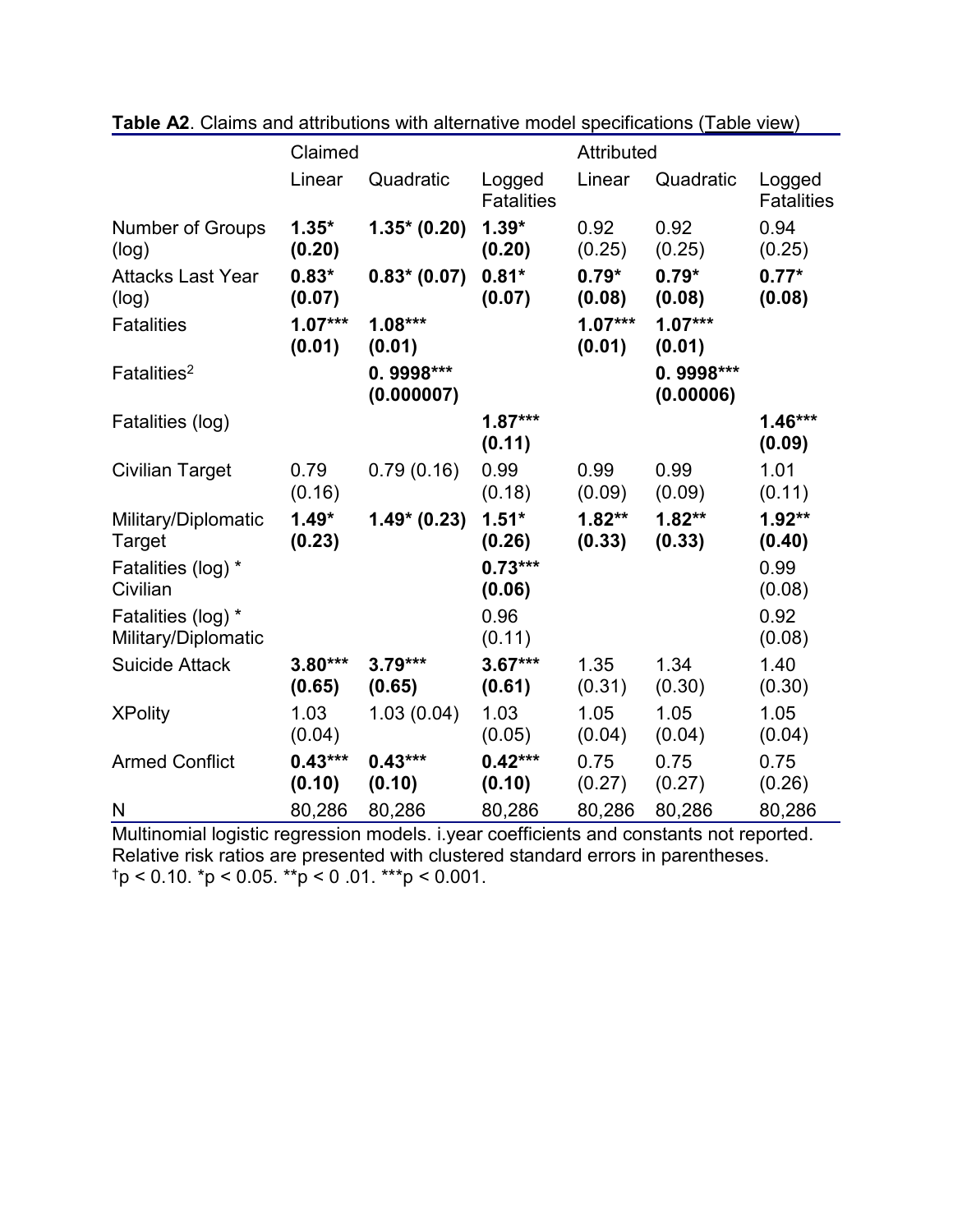|                                           | Any Claim           |                         |                             | Any Claim or Attribution |                        |                             |
|-------------------------------------------|---------------------|-------------------------|-----------------------------|--------------------------|------------------------|-----------------------------|
|                                           | Linear              | Quadratic               | Logged<br><b>Fatalities</b> | Linear                   | Quadratic              | Logged<br><b>Fatalities</b> |
| <b>Number of Groups</b><br>(log)          | $1.39**$<br>(0.15)  | $1.39**$<br>(0.15)      | $1.42**$<br>(0.15)          | 1.06<br>(0.22)           | 1.06<br>(0.22)         | 1.09<br>(0.22)              |
| <b>Attacks Last Year</b><br>(log)         | 0.92<br>(0.05)      | 0.92(0.05)              | $0.90^+(0.05)$              | $0.80*$<br>(0.07)        | $0.80*$<br>(0.07)      | $0.78*$<br>(0.07)           |
| <b>Fatalities</b>                         | $1.02*$<br>(0.008)  | $1.02**$<br>(0.008)     |                             | $1.07***$<br>(0.01)      | $1.07***$<br>(0.01)    |                             |
| Fatalities <sup>2</sup>                   |                     | $0.9999*$<br>(0.000005) |                             |                          | 0.9998***<br>(0.00001) |                             |
| Fatalities (log)                          |                     |                         | $1.63***$<br>(0.10)         |                          |                        | $1.63***$<br>(0.08)         |
| <b>Civilian Target</b>                    | 0.80<br>(0.15)      | 0.80(0.15)              | 0.99(0.17)                  | 0.91<br>(0.10)           | 0.91<br>(0.10)         | 1.00<br>(0.11)              |
| Military/Diplomatic<br>Target             | 1.19<br>(0.16)      | 1.19(0.16)              | 1.21(0.18)                  | $1.68**$<br>(0.27)       | $1.68**$<br>(0.27)     | $1.75***$<br>(0.33)         |
| Fatalities (log) *<br>Civilian            |                     |                         | $0.72***$<br>(0.06)         |                          |                        | $0.87*$<br>(0.05)           |
| Fatalities (log) *<br>Military/Diplomatic |                     |                         | 0.95(0.08)                  |                          |                        | 0.93<br>(0.09)              |
| <b>Suicide Attack</b>                     | $3.68***$<br>(0.52) | $3.63***$<br>(0.51)     | $3.19***$<br>(0.44)         | $2.24***$<br>(0.33)      | $2.24***$<br>(0.33)    | $2.24***$<br>(0.33)         |
| <b>XPolity</b>                            | 1.01<br>(0.04)      | 1.01(0.04)              | 1.01(0.04)                  | 1.04<br>(0.04)           | 1.04<br>(0.04)         | 1.05<br>(0.04)              |
| <b>Armed Conflict</b>                     | $0.48*$<br>(0.14)   | $0.48*$<br>(0.14)       | $0.48*$ (0.14)              | $0.61*$<br>(0.14)        | $0.61*$<br>(0.14)      | $0.61*$<br>(0.14)           |
| N                                         | 80,286              | 80,286                  | 80,286                      | 80,286                   | 80,286                 | 80,286                      |

**Table A3**. Comparing any claim v. no claim & claim or attribution v. unclaimed with alternative model specifications (<u>Table view</u>)

Logistic regression models. i.year coefficients and constants not reported. †p < 0.10. \*p < 0.05. \*\*p < 0 .01. \*\*\*p < 0.001.

Odds ratios are presented with clustered standard errors in parentheses.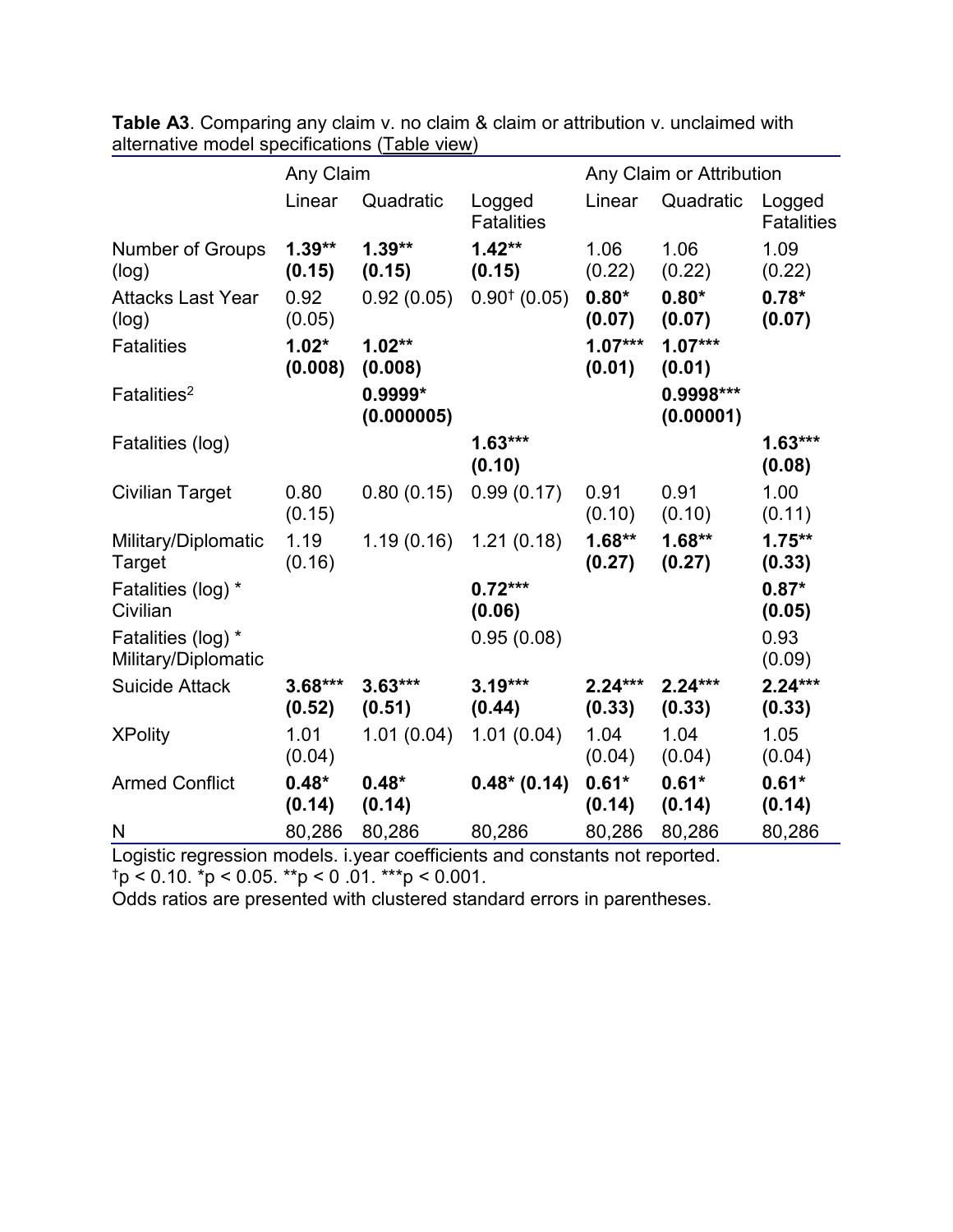|                                               |                                 | Claimed without ISIS/AQ Attacks |                             |                             | Attributed without ISIS/AQ Attacks |                             |  |
|-----------------------------------------------|---------------------------------|---------------------------------|-----------------------------|-----------------------------|------------------------------------|-----------------------------|--|
|                                               | Linear                          | Quadratic                       | Logged<br><b>Fatalities</b> | Linear                      | Quadratic                          | Logged<br><b>Fatalities</b> |  |
| Number of<br>Groups (log)                     | $1.74^{\dagger}$ (0.5<br>3)     | $1.74^{\dagger}$ (0.5<br>3)     | $1.85^{\dagger}$ (0.5<br>4) | 1.05<br>(0.36)              | 1.05<br>(0.36)                     | 1.07<br>(0.37)              |  |
| <b>Attacks Last</b><br>Year (log)             | $0.73$ <sup>†</sup> (0.1)<br>4) | $0.73^{\dagger}$ (0.1<br>4)     | $0.71^{\dagger}$ (0.1<br>3) | $0.71^{\dagger}$ (0.1<br>4) | $0.71^+(0.1)$<br>4)                | $0.69^{\dagger}$ (0.1<br>3) |  |
| <b>Fatalities</b>                             | $1.07***$<br>(0.01)             | $1.08***$<br>(0.01)             |                             | $1.06***$<br>(0.01)         | $1.07***$<br>(0.01)                |                             |  |
| Fatalities <sup>2</sup>                       |                                 | $0.999***$<br>(0.00005)         |                             |                             | $1.00***$<br>(0.00006)             |                             |  |
| Fatalities (log)                              |                                 |                                 | $1.87***$<br>(0.13)         |                             |                                    | $1.45***$<br>(0.10)         |  |
| <b>Civilian Target</b>                        | 0.74<br>(0.18)                  | 0.74<br>(0.18)                  | 0.97<br>(0.20)              | 0.94<br>(0.10)              | 0.94<br>(0.10)                     | 0.96<br>(0.11)              |  |
| Military/Diplom<br>atic Target                | $1.53**$<br>(0.30)              | $1.53*$<br>(0.30)               | $1.53*$<br>(0.32)           | $1.79**$<br>(0.39)          | $1.79**$<br>(0.39)                 | $1.93**$<br>(0.46)          |  |
| Fatalities (log) *<br>Civilian                |                                 |                                 | $0.65***$<br>(0.07)         |                             |                                    | 0.99<br>(0.10)              |  |
| Fatalities (log) *<br>Military/Diplom<br>atic |                                 |                                 | 0.96<br>(0.13)              |                             |                                    | 0.88<br>(0.09)              |  |
| <b>Suicide Attack</b>                         | $2.99***$<br>(0.53)             | $2.93***$<br>(0.53)             | $2.91***$<br>(0.50)         | 0.94<br>(0.32)              | 0.93<br>(0.30)                     | 0.95<br>(0.29)              |  |
| <b>XPolity</b>                                | 1.02<br>(0.06)                  | 1.02<br>(0.06)                  | 1.02<br>(0.06)              | 1.05<br>(0.06)              | 1.05<br>(0.06)                     | 1.05<br>(0.06)              |  |
| <b>Armed Conflict</b>                         | $0.39**$<br>(0.13)              | $0.39**$<br>(0.13)              | $0.39**$<br>(0.13)          | 0.93<br>(0.40)              | 0.93<br>(0.40)                     | 0.92<br>(0.40)              |  |
| N                                             | 75,176                          | 75,176                          | 75,176                      | 75,176                      | 75,176                             | 75,176                      |  |

**Table A4**. Claims and attributions with ISIS and Al-Qaeda attacks removed with alternative model specifications [\(Table view\)](https://www.tandfonline.com/reader/content/17f26c18779/10.1080/09546553.2018.1540982/format/epub/EPUB/xhtml/t0010.xhtml)

Multinomial logistic regression models. i.year coefficients and constants not reported. Relative risk ratios are presented with clustered standard errors in parentheses.  $\text{tp}$  < 0.10.  $\text{tp}$  < 0.05.  $\text{tp}$  < 0.01.  $\text{p}$  ×  $\text{tp}$  < 0.001.